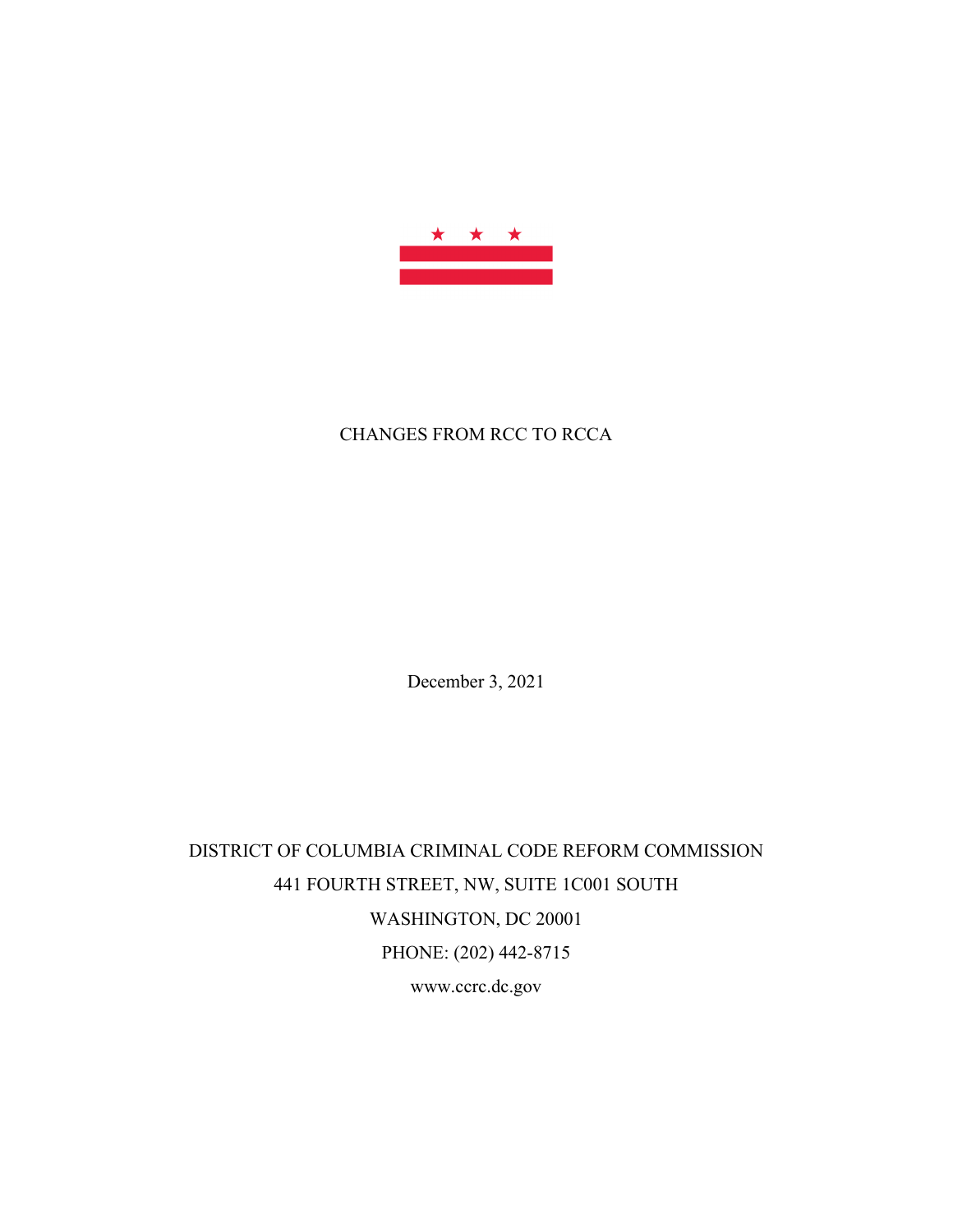This document lists drafting changes the staff of the D.C. Criminal Code Reform Commission (CCRC) made to the statutory text of the Revised Criminal Code Act of 2021 (RCCA) as compared to the final Revised Criminal Code (RCC) that the CCRC's Advisory Group approved on March 24, 2021. These changes were made in accordance with guidance provided by the Office of the General Counsel for the Council of the District of Columbia to bring the statutory text in conformance with its standard drafting conventions. Every effort was made to list all these changes. None of these changes are intended to have any substantive effect.

In addition, the CCRC staff fixed typographical errors and made other non-substantive edits, which may not be listed in this document. None of these changes are intended to have any substantive effect.

In the few cases where, in either the RCC or RCCA, the statute title in the statutory text did not match the title listed in the Table of Contents, the statutory text title was used.

# **Revisions Relevant to Multiple Revised Statutes**

- (1) *The statute titles no longer capitalize the first letter of every word. Instead, they capitalize the first letters of the first words and the first letters of proper nouns.*
	- The Council's Office of the General Counsel recommended this revision.
- (2) *RCC statutes are referred to as "§ 22A" as opposed to "RCC § 22E" because the RCC will be codified in a new, enacted Title 22A of the D.C. Code.* 
	- The Council's Office of the General Counsel recommended this revision.
- (3) *"D.C. Code" has been deleted from cross-references to D.C. Code statutes because the RCC will be codified in a new, enacted Title 22A of the D.C. Code. For example, a reference to D.C. Code § 7-2501.01 is now simply "§ 7-2501.01" as opposed to "D.C. Code § 7-2501.01."* 
	- The Council's Office of the General Counsel recommended this revision.
- (4) *Revised statutes' definitions subsections, which contained cross references to all defined terms used in that statute, have generally been deleted. The only definitions subsections that remain are limited to terms used in a single statute or set of statutes that are unlikely to be used in future revised statutes (for example, the term "predicate possessory or distribution offense" is in the definitions subsection for the only RCC statute that uses that term, the temporary possession defense (now § 22A-502)).*
	- The Council's Office of the General Counsel recommended this revision due to concerns that the definitions subsections would not be correctly or consistently updated to reflect future changes to the revised code.
- (5) *Definitions that consist of a cross-reference to definitions in the D.C. Code or the RCC use "shall have the same meaning as provided in" as opposed to "has the same meaning specified in." For example, the definition of "sawed-off shotgun" now reads "'Sawed-off shotgun shall have the same meaning as provided in § 7-2501.01(15)."* 
	- The Council's Office of the General Counsel recommended this revision.
- (6) *What were previously subtitles of the RCC are now chapters, and what were previously chapters are now subchapters. Statute numbering has been updated accordingly.* 
	- The Council's Office of the General Counsel recommended this organization.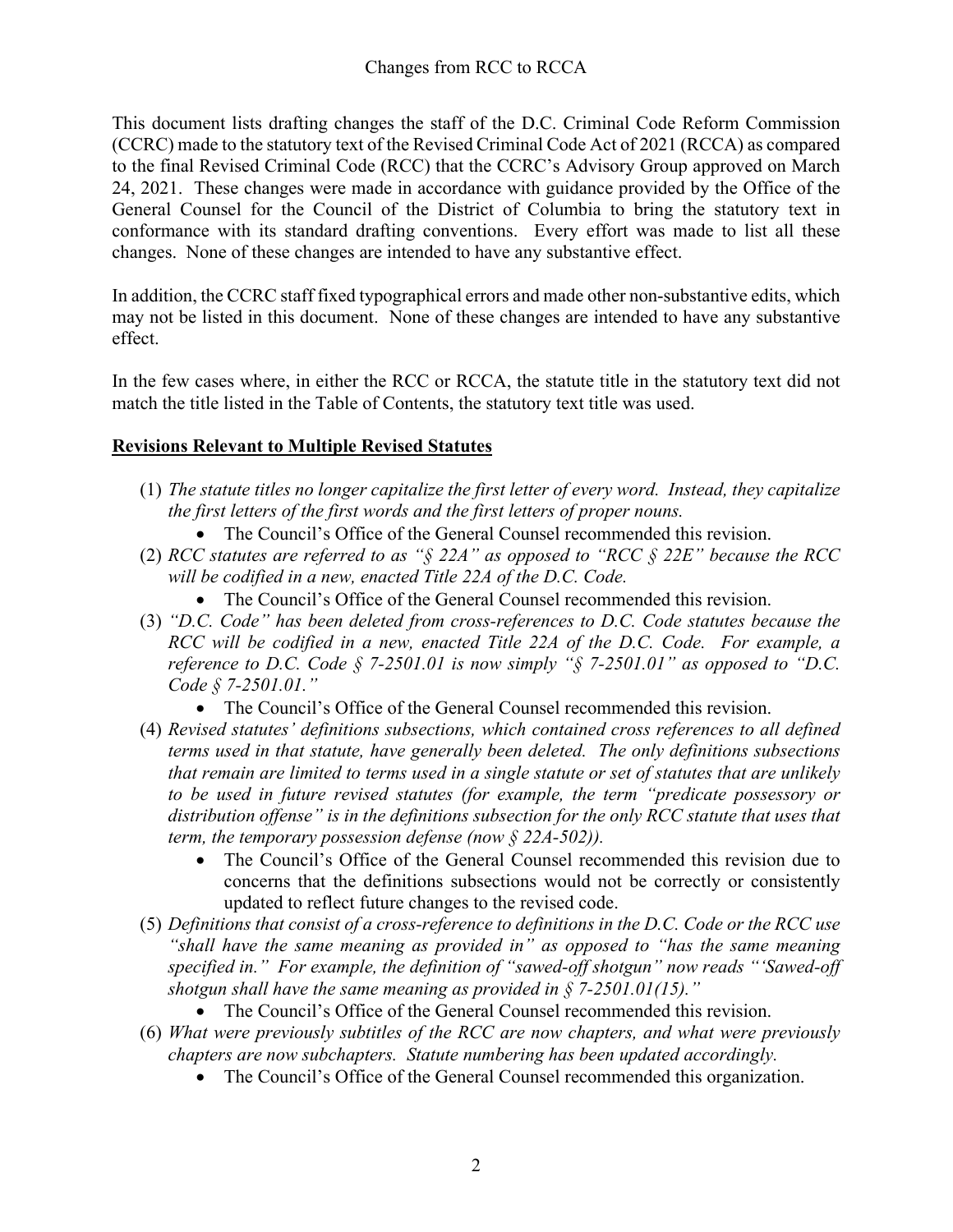- (7) *When defined terms are placed in quotation marks, any commas have been moved outside of the quotation marks. This change is in accordance with OGC's standard drafting rules.* 
	- The Council's Office of the General Counsel recommended this organization.
- (8) *The penalty subsections in the revised statutes no longer specify the maximum term of imprisonment and maximum fine and are limited to stating the classification of the offense. For example, "Voluntary manslaughter is a Class 5 crime."* 
	- The Council's Office of the General Counsel recommended this revision.
- (9) *References to specific, statutes intended to be revised in the future have either been deleted or replaced with "Reserved" for the purposes of introducing the bill. When these statutes are revised, they will be added back into the RCC, although it might be in standalone bills after the introduction of 22A. For example, the RCC definition of "crime of violence" no longer lists "*[Reserved. Use, dissemination, or detonation of a weapon of mass destruction under RCC § 22E-1703;] *" or other terrorism offenses. Entire subchapters comprised of statutes that have yet to be revised, for example what is now Subchapter I of Chapter IV, Bribery, Improper Influence, and Official Misconduct," are marked as "Reserved" to facilitate the drafting process of 22A for introduction in fall 2021.*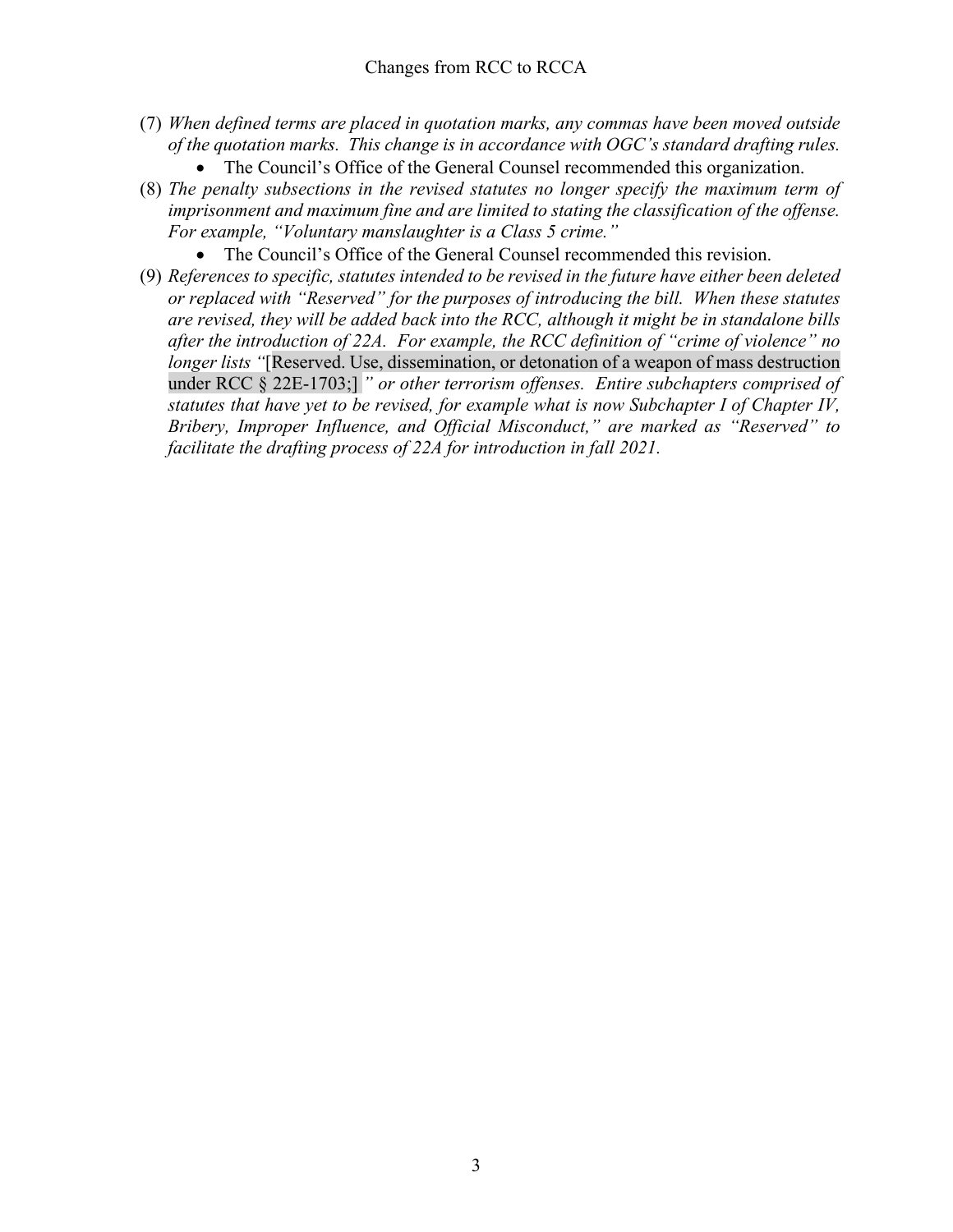# **CHAPTER 1. GENERAL PART.**

#### **SUBCHAPTER I. PRELIMINARY PROVISIONS.**

#### **Repealed: § 22A-101. Short title and effective date. (Previously RCC § 22E-101. Short Title and Effective Date.)**

- (1) *Based upon a recommendation from the Office of the General Counsel, this statute was deleted and the substance was moved to the end of the bill as Section 501 in Title V. In addition, the following non-substantive changes were made to what is now Section 501:*
	- Title 22A no longer codifies a short title because the bill includes a short title.
	- References to the "effective date" were replaced with references to the "applicability date" to distinguish between the date the legislation becomes effective after mayoral approval, congressional review, and publication in the D.C. Register, and the date that the RCC begins to apply to offenses.
- *(2) Two clarificatory changes were made to what was previously subsection (c), but is now subsection (b) of Section 501 of the bill. First, the subsection heading now reads "Offenses committed prior to the applicability date" as opposed to "Prior offenses." Second, the reference to "in this subsection" was deleted and the quotation marks around "committed prior to the effective date" were deleted to avoid suggesting that "committed prior to the effective date" is a defined term. The text now reads "An offense is committed prior to the applicability date of this act if any one of the elements of the offense is satisfied prior to the applicability date of this act."* 
	- These changes improve the clarity of the revised statutes.

#### **§ 22A-101. Definitions. (Previously RCC § 22E-701. Generally Applicable Definitions.)**

- (1) *The definitions section was moved up from a separate Subchapter 7 of Chapter 1 to be part of the preliminary provisions in Subchapter 1 of Chapter 1.* 
	- The Council's Office of the General Counsel recommended this revision.
- (2) *The lead-in language "Unless otherwise defined in a particular section" has been replaced with "For the purposes of this title." The previous language is unnecessary because the definitions in § 22A-102 apply throughout the RCC and are the only RCC definitions for those terms.* 
	- The Council's Office of the General Counsel recommended this revision.
- (3) *The term "comparable violation," used in the RCC contributing to the delinquency of a minor statute, is now a defined term: "means a violation of civil law committed against the District of Columbia, a state, a federally-recognized Indian tribe, or the United States and its territories, with elements that would necessarily prove the elements of a corresponding current District civil law statute." The definition is modeled off the RCC definition of "comparable offense."*
	- This change improves the clarity and consistency of the revised statutes.
- (4) *"Gender identity or expression" is added as a defined term because it is used in two RCC statutes, § 22A-608 (Hate crime penalty enhancement) and § 22A-609 (Hate crime penalty enhancement civil provisions). Previously, "gender identity or expression" was a defined*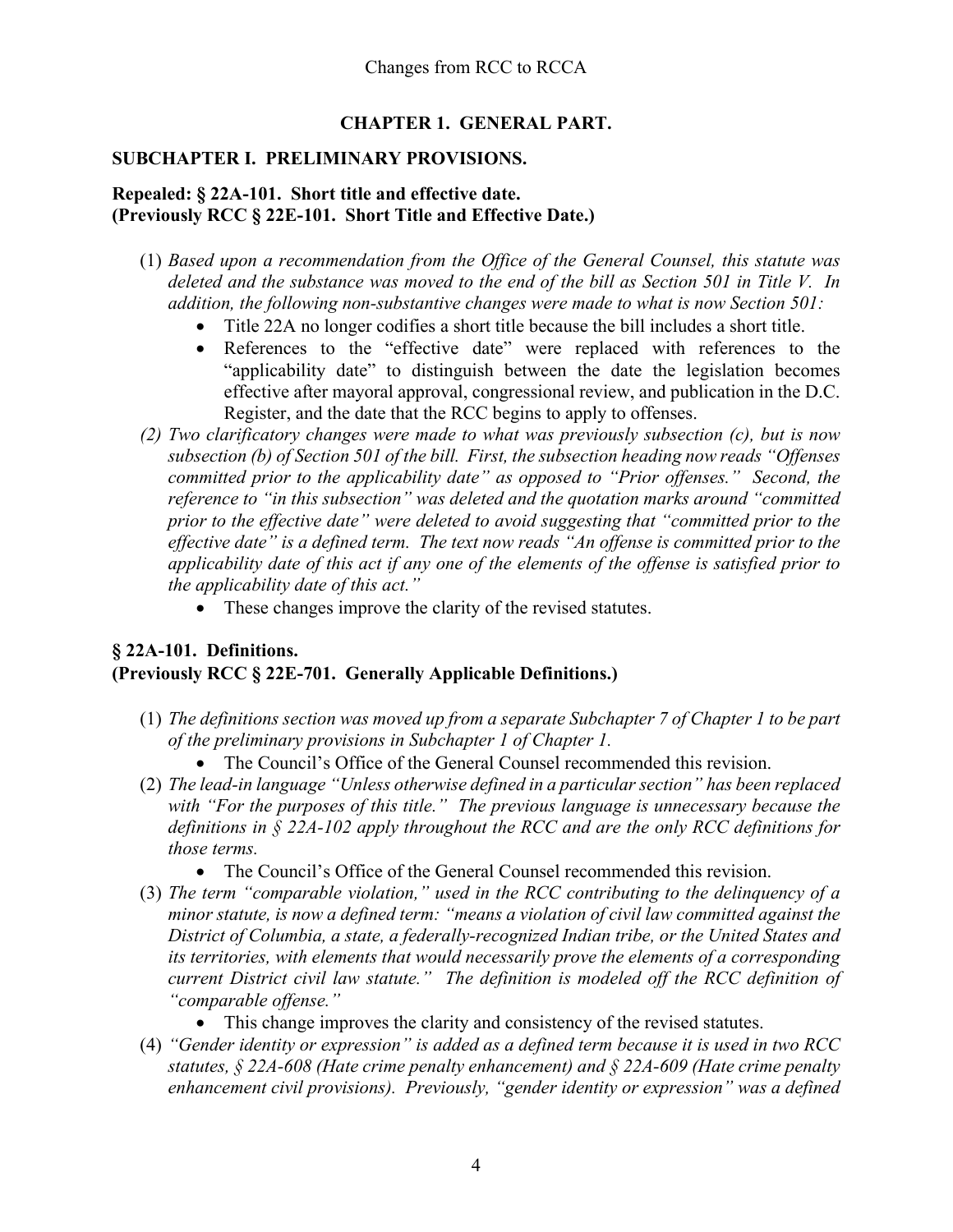*term in § 22A-608 and § 22A-609 and these statutes included a cross-reference to the D.C. Code definition.* 

- This change improves the clarity of the revised statutes.
- (5) *The language "notwithstanding the definition [of person] in § 45-604" has been deleted from the definition of "person." It is no longer necessary because lead-in language to all general RCC definitions now states "For the purposes of this title."* 
	- The Council's Office of the General Counsel recommended this revision.
- (6) *The definition of "strangulation or suffocation" replaces "blocking" with "obstructing" to avoid incorporating the RCC definition of "blocks." The revised definition now reads, "a restriction of normal breathing or circulation of the blood by applying pressure on the throat or neck or by obstructing the nose or mouth."*
	- This change improves the clarity of the revised statutes.
- (7) *Paragraph (A) of the definition of "written instrument" is edited to replace the words "as that term" with "as those terms." This change clarifies that the terms listed in the paragraph all have the meanings specified in Title 28.*
- (8) *Several RCC-wide revisions, discussed in the "Revisions Relevant to Multiple RCC Statutes" at the beginning of this document, apply to this statute.*

# **§ 22A-102. Rules of interpretation.**

# **(Previously RCC § 22E-102. Rules of interpretation.)**

- (1) *Subsection (b) replaces "purpose" with "goal" for consistency with "goal" in subsection (a).*
	- This change improves the clarity of the revised statutes.
- (2) *Subsection (b) adds "of this title" so that the subsection reads "If the meaning of a statutory provision of this title."* 
	- This change improves the clarity of the revised statutes.
- (3) *There were two revisions to subsection (c). First, subsection (c) deletes "captions" so that the subsection refers only to "headings." Second, the previous text "titles, chapters, subchapters, sections, and subsections" was replaced with "subdivisions."* 
	- The Council's Office of the General Counsel recommended these changes.
- (4) *Several RCC-wide revisions, discussed in the "Revisions Relevant to Multiple RCC Statutes" at the beginning of this document, apply to this statute.*

# **§ 22A-103. Interaction of Title 22A with other District laws. (Previously RCC § 22E-103. Interaction of Title 22E with Other District Laws.)**

- (1) *The subsection (a) heading now reads "Interaction of Title 22A with provisions in other laws," as opposed to "General interaction of Title 22E with provisions in other laws." "General" is unnecessary and potentially confusing.* 
	- This change improves the clarity of the revised statutes.
- (2) *The subsection (b) heading now reads "Civil provisions in other laws unaffected," as opposed to "Interaction of Title 22E with civil provisions in other laws."* 
	- This change improves the clarity of the revised statutes.
- (3) *Several RCC-wide revisions, discussed in the "Revisions Relevant to Multiple RCC Statutes" at the beginning of this document, apply to this statute.*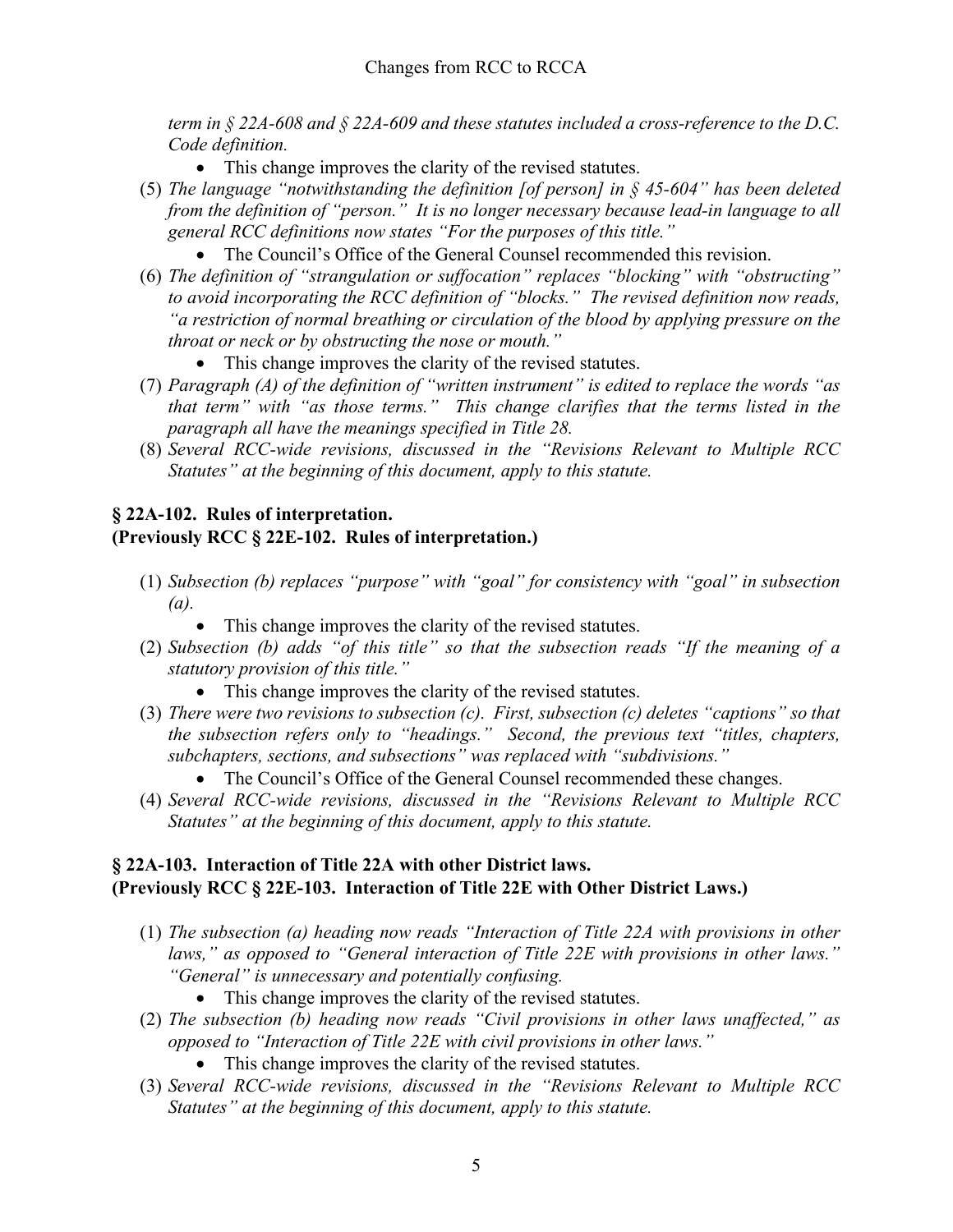# **§ 22A-104. Applicability of the General Part. (Previously RCC § 22E-104. Applicability of the General Part.)**

No revisions other than those discussed in the "Revisions Relevant to Multiple RCC Statutes" discussed at the beginning of this document. This statute was inadvertently left out of the RCCA bill introduced on October 1, 2021, and will be included in the next version of the bill.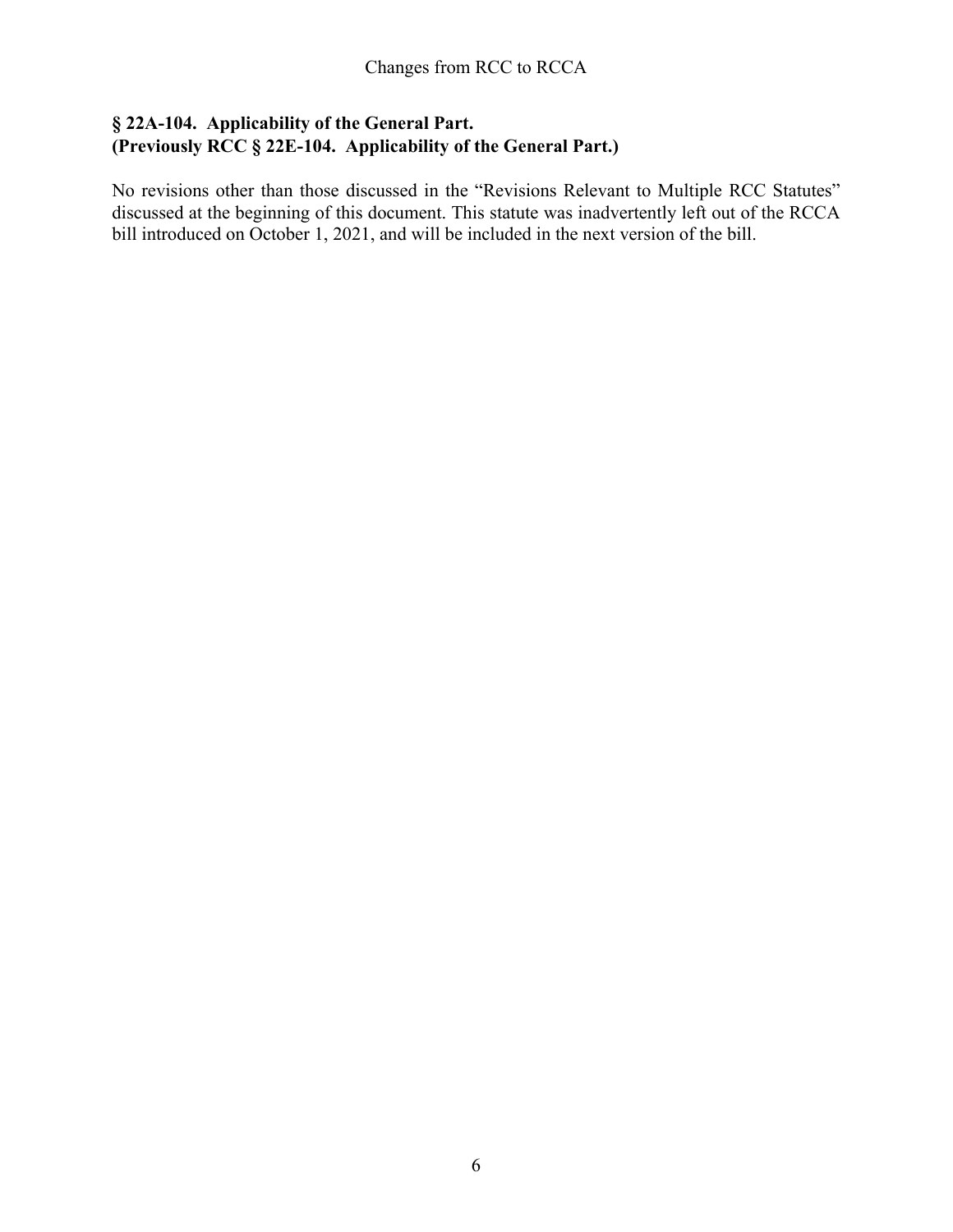# **SUBCHAPTER II. BASIC REQUIREMENTS OF OFFENSE LIABILITY.**

# **§ 22A-201. Proof of offense elements beyond a reasonable doubt. (Previously RCC § 22E-201. Proof of Offense Elements Beyond a Reasonable Doubt.)**

- *(1) The definitions of "offense element," "objective element," "conduct element," "result element," "circumstance element," and "culpability required" have been consolidated into a single definitions subsection with the lead-in language "For the purposes of this title." The previous version of this statute had these terms defined in subsections (c), (d), and (e). This new organization clarifies that the terms are defined for § 22A-201 and apply throughout the RCC. The cross-references to these terms remain in what is now § 22A-102 (previously RCC § 22E-701).* 
	- This revision was made in consultation with the Council's Office of the General Counsel.
- *(2) Several RCC-wide revisions, discussed in the "Revisions Relevant to Multiple RCC Statutes" at the beginning of this document, apply to this statute.*

# **§ 22A-202. Conduct requirement.**

### **(Previously RCC § 22E-202. Conduct Requirement.)**

- *(1) The definitions of "act" and "omission" have been consolidated into a single definitions subsection with the lead-in language "For the purposes of this title." The previous version of this statute had these terms defined in subsections (b) and (c). This new organization clarifies that the terms are defined for § 22A-202 and apply throughout the RCC. The cross-references to these terms remain in what is now § 22A-102 (previously RCC § 22E-701).* 
	- This revision was made in consultation with the Council's Office of the General Counsel.
- *(2) Several RCC-wide revisions, discussed in the "Revisions Relevant to Multiple RCC Statutes" at the beginning of this document, apply to this statute.*

# **§ 22A-203. Voluntariness requirement. (Previously RCC § 22E-203. Voluntariness Requirement.)**

No revisions other than those discussed in the "Revisions Relevant to Multiple RCC Statutes" discussed at the beginning of this document.

# **§ 22A-204. Causation requirement. (Previously RCC § 22E-204. Causation Requirement.)**

- (1) *The headings for subsection (b) and subsection (c) delete "defined" so that the headings read "Factual cause" and "Legal cause" respectively. This revision clarifies that factual cause and legal cause are not defined terms.* 
	- This change improves the clarity of the revised statutes.
- *(2) Several RCC-wide revisions, discussed in the "Revisions Relevant to Multiple RCC Statutes" at the beginning of this document, apply to this statute.*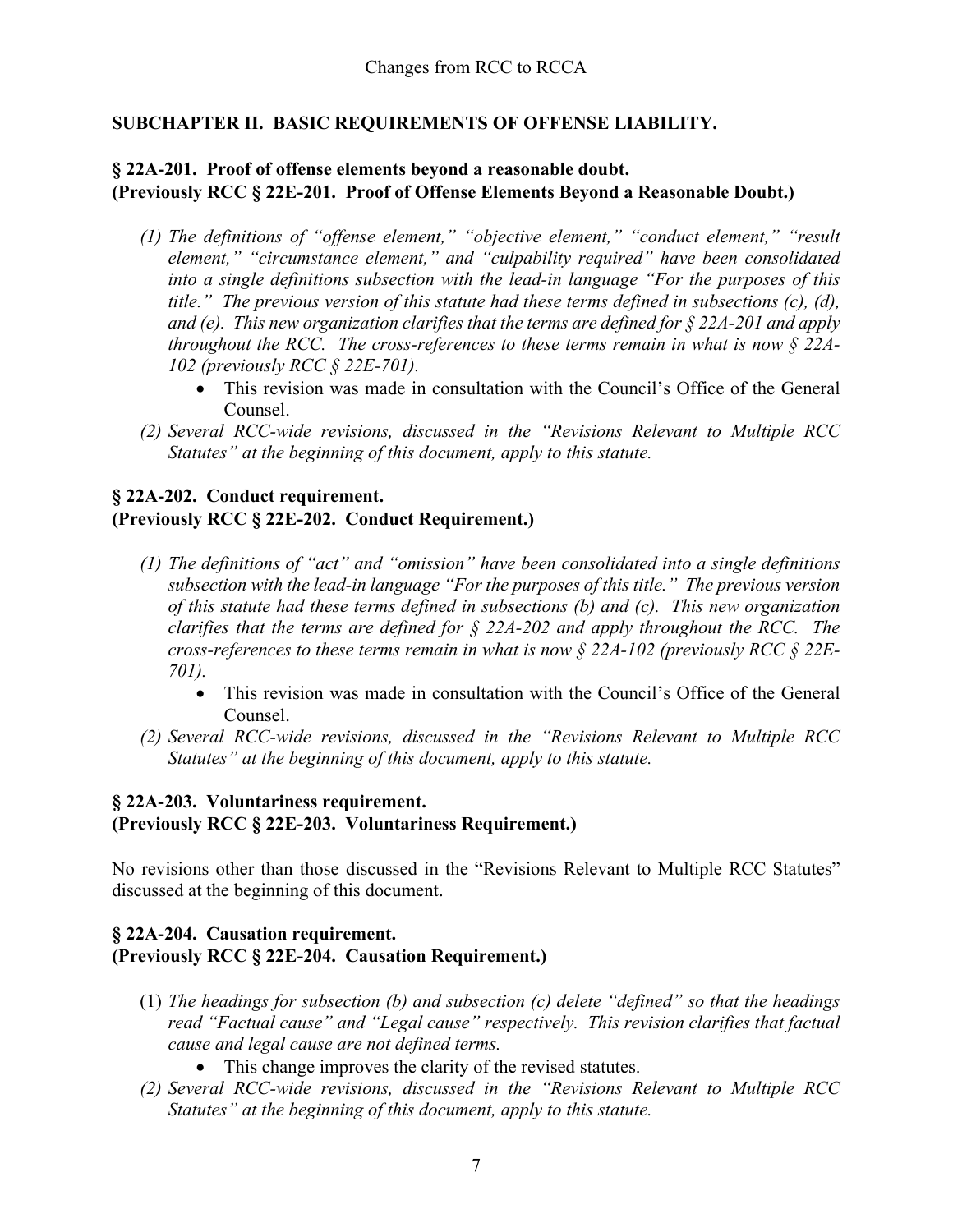# **§ 22A-205. Culpable mental state requirement. (Previously RCC § 22E-205. Culpable Mental State Requirement.)**

- *(1) The definitions of "culpable mental state," "strictly liable," and "strict liability" have been consolidated into a single definitions subsection with the lead-in language "For the purposes of this title." The previous version of this statute had these terms defined in subsections (b) and (c). This new organization clarifies that the terms are defined for § 22A-205 and apply throughout the RCC. The cross-references to these terms remain in what is now § 22A-102 (previously RCC § 22E-701).* 
	- This revision was made in consultation with the Council's Office of the General Counsel.
- *(2) Several RCC-wide revisions, discussed in the "Revisions Relevant to Multiple RCC Statutes" at the beginning of this document, apply to this statute.*

# **§ 22A-206. Definitions and hierarchy of culpable mental states. (Previously RCC § 22E-206. Definitions and Hierarchy of Culpable Mental States.)**

- (1) *The headings for subsections (a) - (d) delete "defined" so that the headings read "Purposely," "Knowingly," etc. Consolidating the culpable mental state definitions in a single definitions subsection, as other statutes in the General Part now do, is impractical for this statute. The cross-references to these terms remain in what is now § 22A-102 (previously RCC § 22E-701).*
	- This change improves the clarity of the revised statutes.
- *(2) Several RCC-wide revisions, discussed in the "Revisions Relevant to Multiple RCC Statutes" at the beginning of this document, apply to this statute.*

# **§ 22A-207. Rules of interpretation applicable to culpable mental states. (Previously RCC § 22E-207. Rules of Interpretation Applicable to Culpable Mental States.)**

- (1) *Subsection (c) is edited to read: "A culpable mental state of 'recklessly' applies to any result element or circumstance element not otherwise subject to a culpable mental state or strict liability under subsection (a) or (b) of this section." This is a technical edit, and specifies that the default recklessness mental state does not apply if strict liability applies to an element under subsection (a).* 
	- This change improves the clarity of the revised statutes.
- (2) *Several RCC-wide revisions, discussed in the "Revisions Relevant to Multiple RCC Statutes" at the beginning of this document, apply to this statute.*

# **§ 22A-208. Principles of liability governing accident, mistake, and ignorance. (Previously RCC § 22E-208. Principles of Liability Governing Accident, Mistake, and Ignorance.)**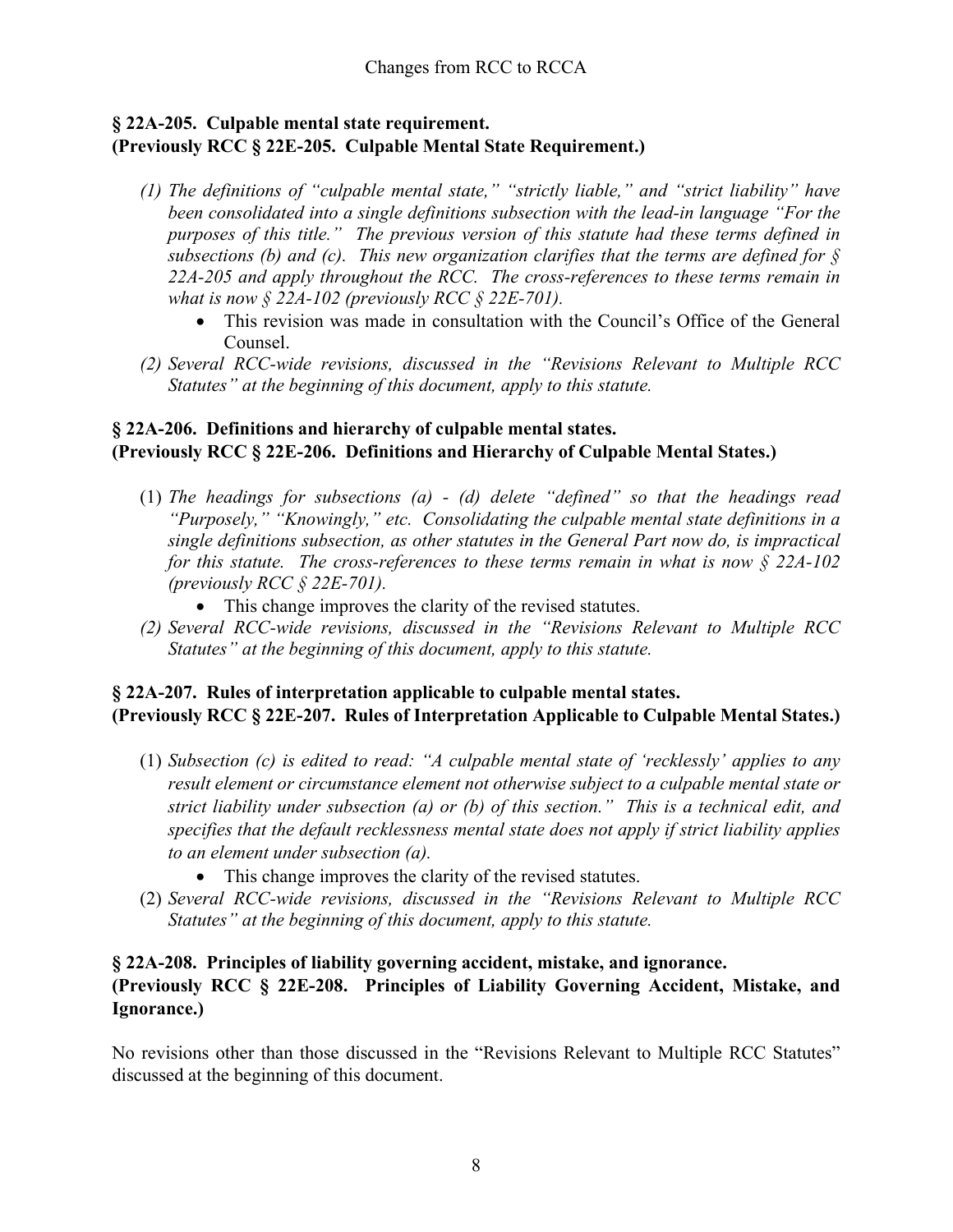# **§ 22A-209. Principles of liability governing intoxication. (Previously RCC § 22E-209. Principles of Liability Governing Intoxication.)**

No revisions other than those discussed in the "Revisions Relevant to Multiple RCC Statutes" discussed at the beginning of this document.

# **§ 22A-210. Accomplice liability.**

# **(Previously RCC §§ 22E-210. Accomplice Liability; 22E-212. Exclusions from Liability for Conduct of Another Person; 22E-213. Withdrawal Defense to Legal Accountability.)**

- (1) *The revised statute codifies an affirmative defense in subsection (d) that was previously codified in a separate statute, RCC § 22E-213. There is no substantive change to the affirmative defense.* 
	- This change improves the clarity of the revised statutes.
- (2) *The subsection (f) heading now reads "Disposition of principal not relevant" as opposed to "Actual disposition of principal not relevant." "Actual" is unnecessary and potentially confusing.* 
	- This change improves the clarity of the revised statutes.
- *(3) The text of subsection (f) has been reordered to read "the principle has been acquitted, or*  has not been arrested, prosecuted, convicted, or adjudicated delinquent." The text *previously read "even though the principal has not been arrested, prosecuted, convicted, adjudicated delinquent, or acquitted for an offense."* 
	- This change improves the clarity of the revised statutes.
- (4) *The revised statute codifies a limitation on liability in subsection (g) that was previously codified in a separate statute, RCC § 22E-212. There is no substantive change to the limitation.* 
	- This change improves the clarity of the revised statutes.
- *(5) Several RCC-wide revisions, discussed in the "Revisions Relevant to Multiple RCC Statutes" at the beginning of this document, apply to this statute.*

# **§ 22A-211. Criminal liability for conduct by an innocent or irresponsible person.**

# **(Previously RCC §§ 22E-211. Criminal Liability for Conduct by an Innocent or Irresponsible Person; 22E-212. Exclusions from Liability for Conduct of Another Person; 22E-213. Withdrawal Defense to Legal Accountability)**

- (1) *The revised statute codifies an affirmative defense in subsection (c) that was previously codified in a separate statute, RCC § 22E-213. There is no substantive change to the affirmative defense.* 
	- This change improves the clarity of the revised statutes.
- (2) *The heading for subsection (b) deletes "defined" so that the heading reads "Innocent or irresponsible person." The cross-references to this term remains in what is now § 22A-102 (previously RCC § 22E-701).* 
	- This change was made based on recommendation from OGC. OGC stated that under their drafting conventions, if "innocent or irresponsible person" is a "defined" term, the definition should be included in a separate definitions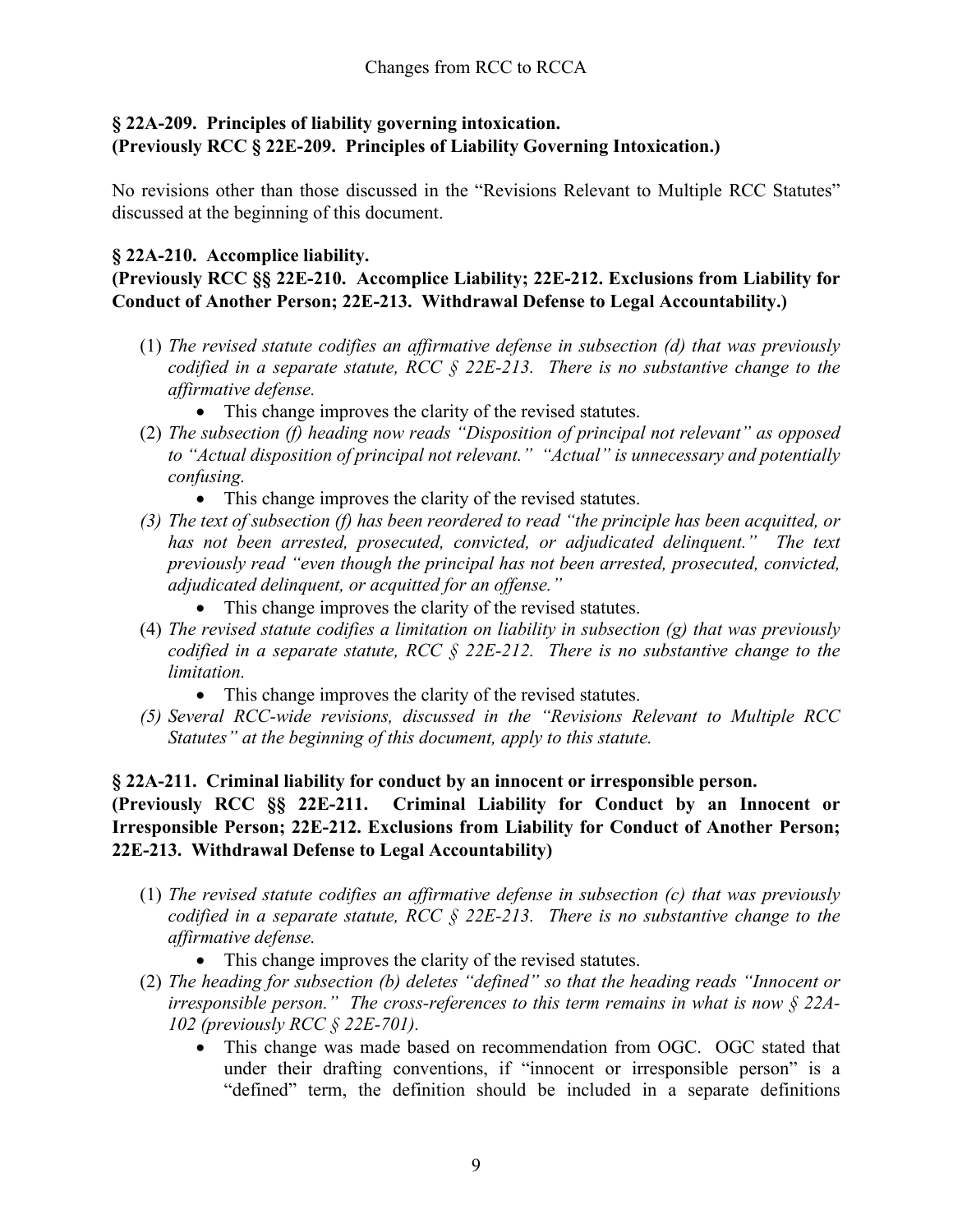subsection. However, CCRC staff felt that re-organizing the statute would make the statute more difficult to read. To address the drafting convention rule, staff simply removed the word "defined.

- (3) *The subsection (d) heading now reads "Disposition of innocent or irresponsible person not relevant" as opposed to "Actual disposition of innocent or irresponsible person not relevant." "Actual" is unnecessary and potentially confusing.* 
	- This change improves the clarity of the revised statutes.
- (4) *The revised statute codifies a limitation on liability in subsection (f) that was previously codified in a separate statute, RCC § 22E-212. There is no substantive change to the limitation.* 
	- This change improves the clarity of the revised statutes.
- *(5) The text of subsection (e) has been reordered to read "the innocent or irresponsible person has been acquitted, or has not been arrested, prosecuted, convicted, or adjudicated delinquent." The text previously read "even though the innocent or irresponsible person has not been arrested, prosecuted, convicted, adjudicated delinquent, or acquitted for an offense."* 
	- This change improves the clarity of the revised statutes.
- *(6) Several RCC-wide revisions, discussed in the "Revisions Relevant to Multiple RCC Statutes" at the beginning of this document, apply to this statute.*

### **§ 22A-212. Merger of related offenses. (Previously RCC § 22E-214. Merger of Related Offenses.)**

- *(1) The words "or strict liability under § 22A-207" are added to subparagraph (a)(2)(B). This edit clarifies that the merger provision under (a)(2)(B) applies when two offenses only differ in that an element may be satisfied by strict liability instead of a culpable mental state. Strict liability is technically not a "culpable mental state." Under the prior version of this statute, if two offenses only differed in that one required a culpable mental state as to an element while another required strict liability as to that element, the offenses would not merge.* 
	- This change improves the clarity of the revised statutes.
- *(2) Several RCC-wide revisions, discussed in the "Revisions Relevant to Multiple RCC Statutes" at the beginning of this document, apply to this statute.*

### **§ 22A-213. Judicial dismissal for minimal or unforeseen harms. (Previously RCC § 22E-215. Judicial Dismissal for Minimal or Unforeseen Harms.)**

No revisions other than those discussed in the "Revisions Relevant to Multiple RCC Statutes" discussed at the beginning of this document.

# **§ 22A-214. Minimum age for offense liability. (Previously RCC § 22E-216. Minimum Age for Offense Liability.)**

(1) *The heading for subsection (b) now reads "Liability for conduct of persons under 12" as opposed to "Others' liability for actors under 12."*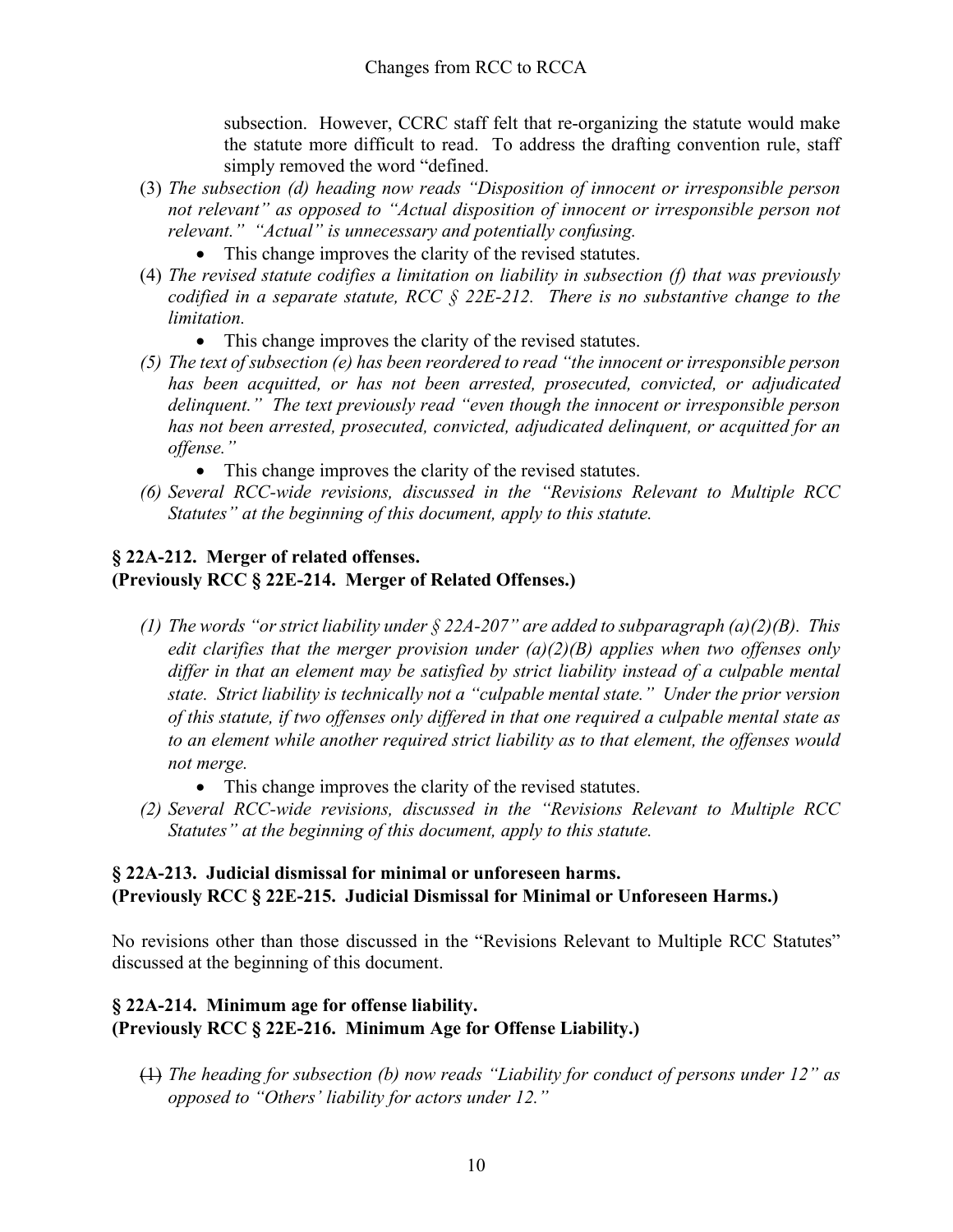# Changes from RCC to RCCA

- This change improves the clarity of the revised statutes.
- *(2) Several RCC-wide revisions, discussed in the "Revisions Relevant to Multiple RCC Statutes" at the beginning of this document, apply to this statute.*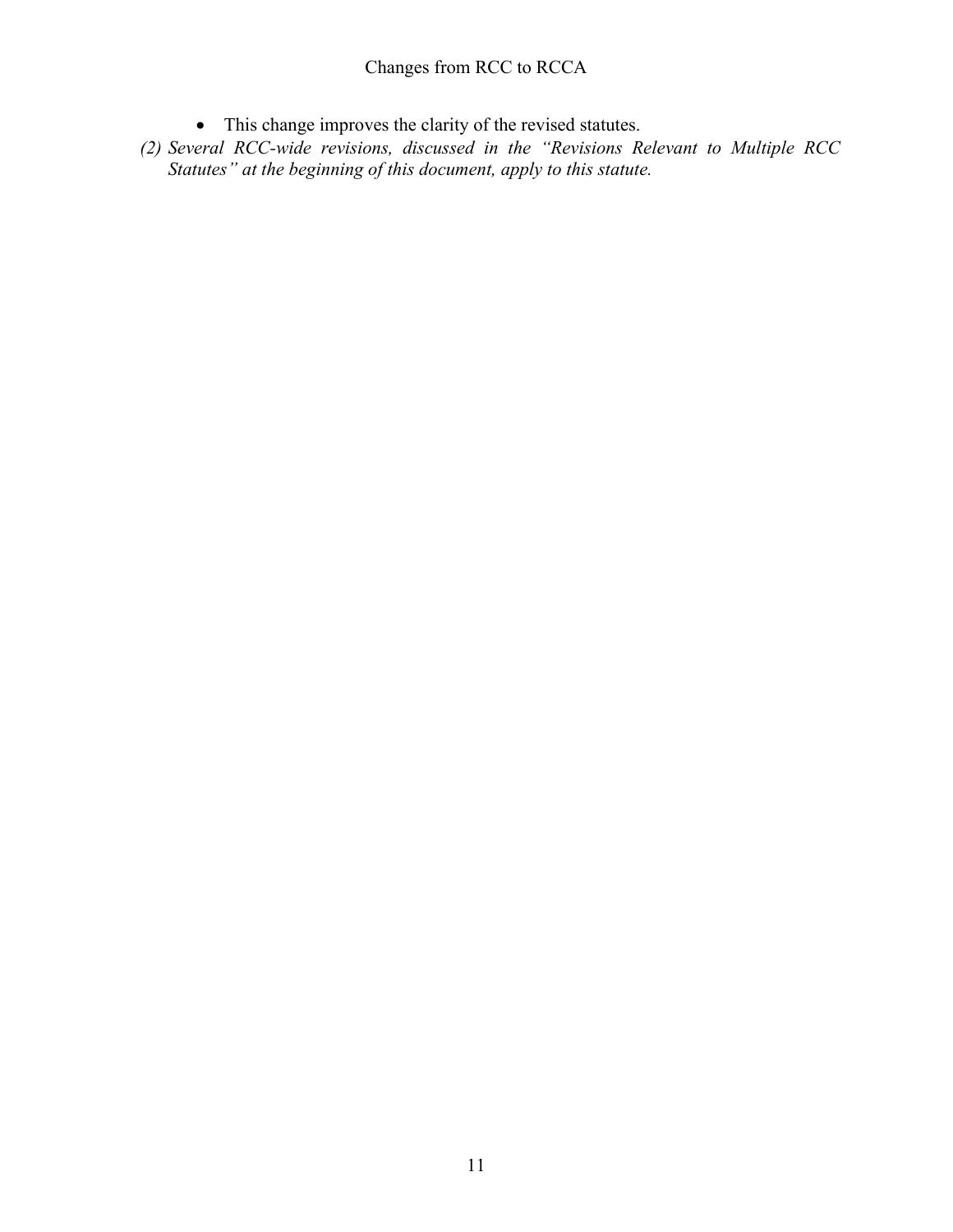# **SUBCHAPTER III. INCHOATE LIABILITY.**

# **§ 22A-301. Criminal attempt. (Previously RCC § 22E-301. Criminal Attempt.)**

- (1) *The subsection (a) heading now reads "Criminal attempt" as opposed to "Definition of criminal attempt." "Criminal attempt" is not a defined term.*
	- This change improves the clarity of the revised statutes.
- (2) *The "in fact" previously in paragraph (a)(1) has been moved to the end of subsection (a). Per the RCC rules of construction, the "in fact" applies to all the elements in the paragraphs and subparagraphs of subsection (a) because no culpable mental state is specified. While technically correct in paragraph (a)(1), moving "in fact" to the end of subsection (a) highlights that the phrase applies to all the elements that follow.* 
	- This change improves the clarity of the revised statutes.
- (3) *Subsection (b) now reads "to commit criminal attempt," as opposed to "to commit a criminal attempt to commit an offense." This is consistent with the wording in subsection (a).* 
	- This change improves the clarity of the revised statutes.
- (4) *The heading to subsection (c) now reads "Proof of completed offense sufficient" as opposed to "Proof of completed offense sufficient basis for criminal attempt conviction."*
	- This change improves the clarity of the revised statutes.
- (5) *The statute was edited to delete the words "to commit an offense" from the phrase "An actor commits criminal attempt to commit an offense when the actor[.]" The statute now reads: "An actor commits criminal attempt when the actor[.]"*
	- Deleting the words "to commit an offense" does not substantively change the statute. This change is only intended to make the statute easier to read.
- (6) *Several RCC-wide revisions, discussed in the "Revisions Relevant to Multiple RCC Statutes" at the beginning of this document, apply to this statute.*

# **§ 22A-302. Criminal solicitation. (Previously RCC § 22E-302. Criminal Solicitation.)**

- (1) *The subsection (a) heading now reads "Criminal solicitation" as opposed to "Definition of criminal solicitation." "Criminal solicitation" is not a defined term.* 
	- This change improves the clarity of the revised statutes.
- (2) *The statute was edited to delete the words "to commit an offense" from the phrase "An actor commits criminal solicitation to commit an offense when the actor." The statute now reads: "An actor commits criminal solicitation when the actor[.]"*
	- Deleting the words "to commit an offense" does not substantively change the statute. This change is only intended to make the statute easier to read.
- (3) *Several RCC-wide revisions, discussed in the "Revisions Relevant to Multiple RCC Statutes" at the beginning of this document, apply to this statute.*

# **§ 22A-303. Criminal conspiracy.**

**(Previously RCC §§ 22E-303. Criminal Conspiracy; § 22E-304. Limitation on Vicarious Liability for Conspirators.)**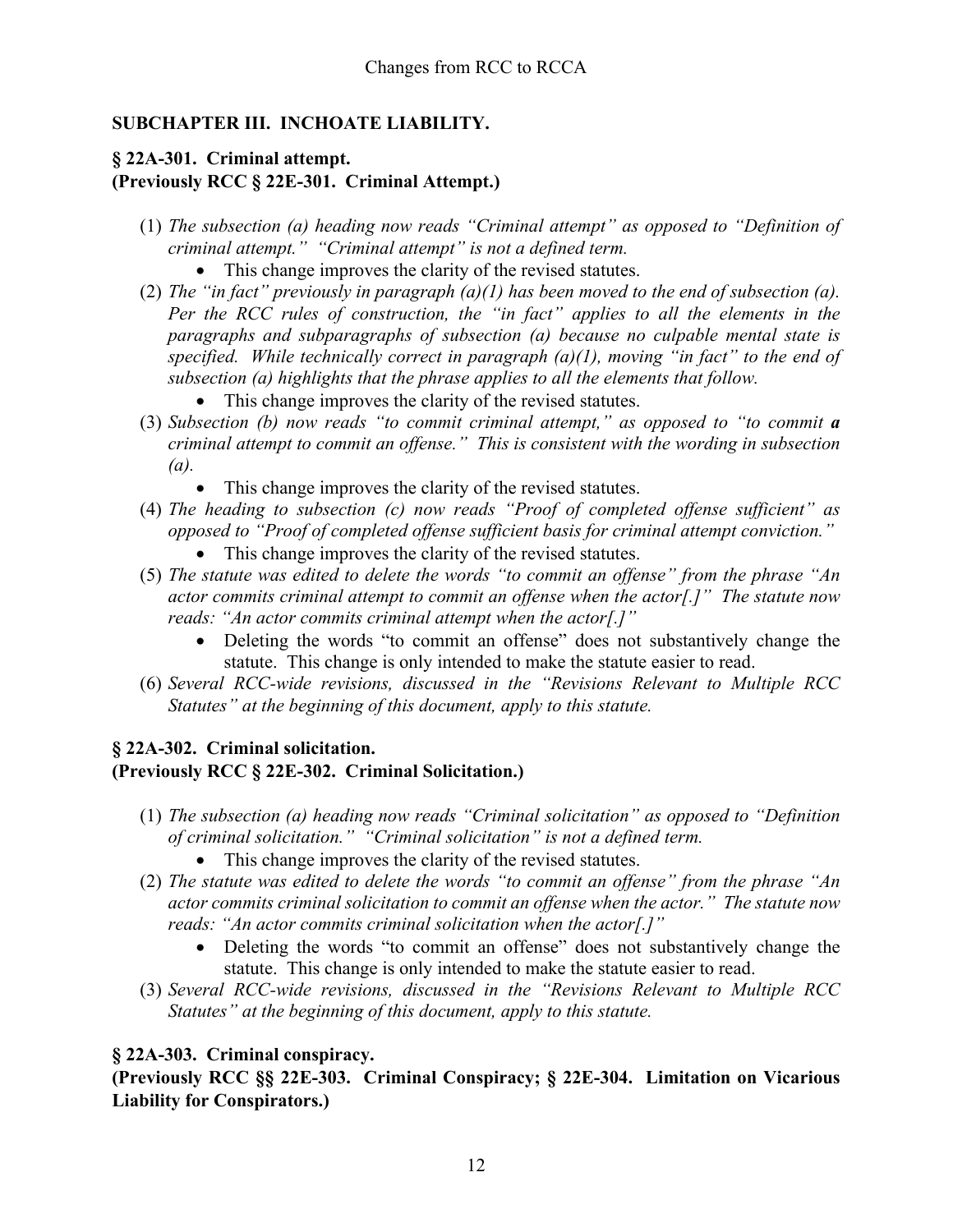- (1) *The subsection (a) heading now reads "Criminal conspiracy" as opposed to "Definition of criminal conspiracy." "Criminal conspiracy" is not a defined term.* 
	- This change improves the clarity of the revised statutes.
- (2) *The statute has a new subsection (c), "Limitation on vicarious liability for conspirators." The subsection is substantively identical to the provision that was previously codified in RCC § 22E-304. It is unnecessary and potentially confusing to codify a provision that pertains solely to criminal conspiracy outside of the criminal conspiracy statute. As a result of this revision, § 22A-304 is now the Exceptions to general inchoate liability statute and what § 22A-305 is now the Renunciation defense to attempt, conspiracy, and solicitation statute.* 
	- This change improves the clarity of the revised statutes.
- (3) *The statute was edited to delete the words "to commit an offense" from the phrase "An actor commits criminal conspiracy to commit an offense when the actor." The statute now reads: "An actor commits criminal conspiracy when the actor[.]"*
	- Deleting the words "to commit an offense" does not substantively change the statute. This change is only intended to make the statute easier to read.
- (4) *Several RCC-wide revisions, discussed in the "Revisions Relevant to Multiple RCC Statutes" at the beginning of this document, apply to this statute.*

# **§ 22A-304. Exceptions to general inchoate liability. (Previously RCC § 22E-305. Exceptions to General Inchoate Liability.)**

No revisions other than those discussed in the "Revisions Relevant to Multiple RCC Statutes" discussed at the beginning of this document.

# **§ 22A-305. Renunciation defense to attempt, conspiracy, and solicitation.**

### **(Previously RCC § 22E-306. Renunciation Defense to Attempt, Conspiracy, and Solicitation.)**

- *(1) The heading of subsection (a) now reads "Affirmative defense" as opposed to "Renunciation defense." This is consistent with the headings in the defenses in subchapters IV and V of Chapter 1.* 
	- This change improves the clarity of the revised statutes.
- (2) *The quotation marks around voluntary and complete in subsection (b) have been deleted because this is not a defined term.* 
	- This change improves the clarity of the revised statutes.
- *(3) Several RCC-wide revisions, discussed in the "Revisions Relevant to Multiple RCC Statutes" at the beginning of this document, apply to this statute.*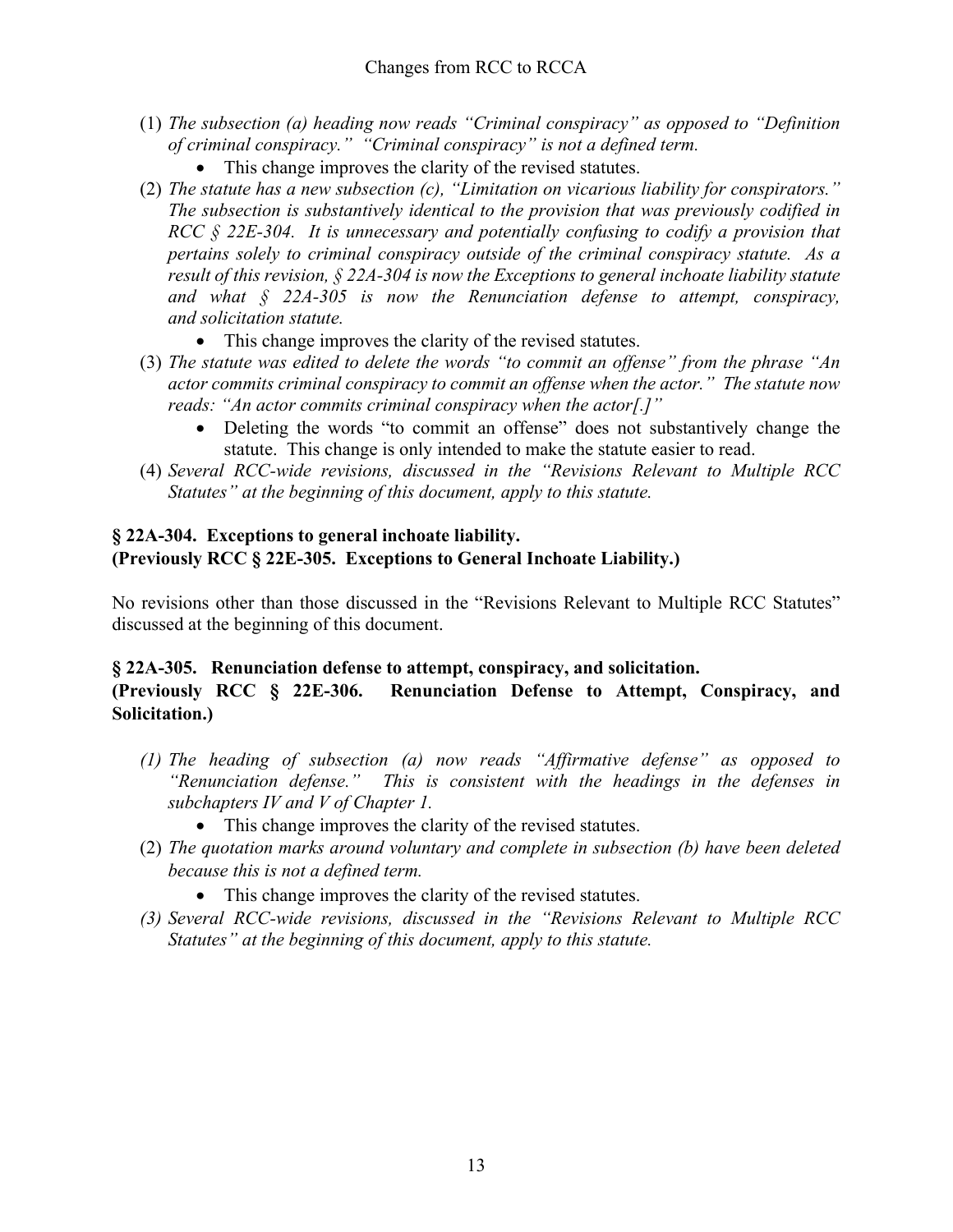# **SUBCHAPTER IV. JUSTIFICATION DEFENSES.**

# **§ 22A-401. Lesser harm. (Previously RCC § 22E-401. Lesser Harm.)**

- (1) *The defense requirements in subsection (a) have been reorganized to avoid repeating "reasonably believes."* 
	- This change improves the clarity of the revised statutes.
- *(2) Several RCC-wide revisions, discussed in the "Revisions Relevant to Multiple RCC Statutes" at the beginning of this document, apply to this statute.*

# **§ 22A-402. Execution of public duty. (Previously RCC § 22E-402. Execution of Public Duty.)**

No revisions other than those discussed in the "Revisions Relevant to Multiple RCC Statutes" discussed at the beginning of this document.

# **§ 22A-403. Defense of self or another person. (Previously RCC § 22E-403. Defense of Self or Another Person.)**

No revisions other than those discussed in the "Revisions Relevant to Multiple RCC Statutes" discussed at the beginning of this document.

# **§ 22A-404. Defense of property. (Previously RCC § 22E-404. Defense of Property.)**

No revisions other than those discussed in the "Revisions Relevant to Multiple RCC Statutes" discussed at the beginning of this document.

# **§ 22A-405. Special responsibility for care, discipline, or safety defenses. (Previously RCC § 22E-408. Special Responsibility for Care, Discipline, or Safety Defenses.)**

The defense was renumbered because the previous draft of the RCC had §§ 22E-405, 22E-406, and 22E-407 marked as "reserved," which is no longer necessary.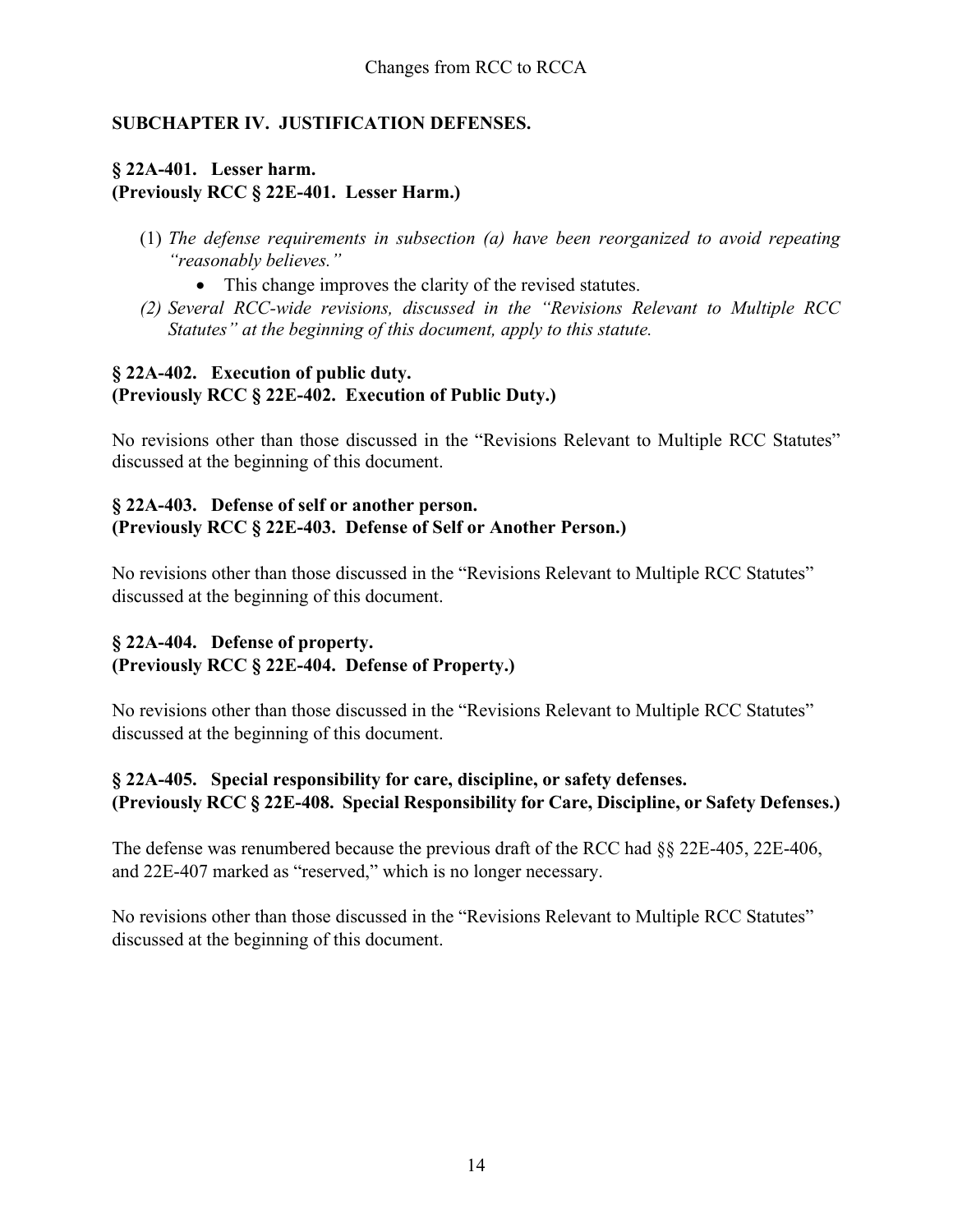# **SUBCHAPTER V. EXCUSE DEFENSES.**

# **§ 22A-501. Duress. (Previously RCC § 22E-501. Duress.)**

No revisions other than those discussed in the "Revisions Relevant to Multiple RCC Statutes" discussed at the beginning of this document.

### **§ 22A-502. Temporary possession. (Previously RCC § 22E-502. Temporary Possession.)**

No revisions other than those discussed in the "Revisions Relevant to Multiple RCC Statutes" discussed at the beginning of this document.

# **§ 22A-503. Entrapment. (Previously RCC § 22E-503. Entrapment.)**

No revisions other than those discussed in the "Revisions Relevant to Multiple RCC Statutes" discussed at the beginning of this document.

# **§ 22A-504. Mental disability defense. (Previously RCC § 22E-504. Mental Disability Defense.)**

- *(1) In subsection (b), "solely on the ground of mental disability" was changed to "solely because of mental disability."*
	- This change clarifies the revised statutes.
- *(2) Several RCC-wide revisions, discussed in the "Revisions Relevant to Multiple RCC Statutes" at the beginning of this document, apply to this statute.*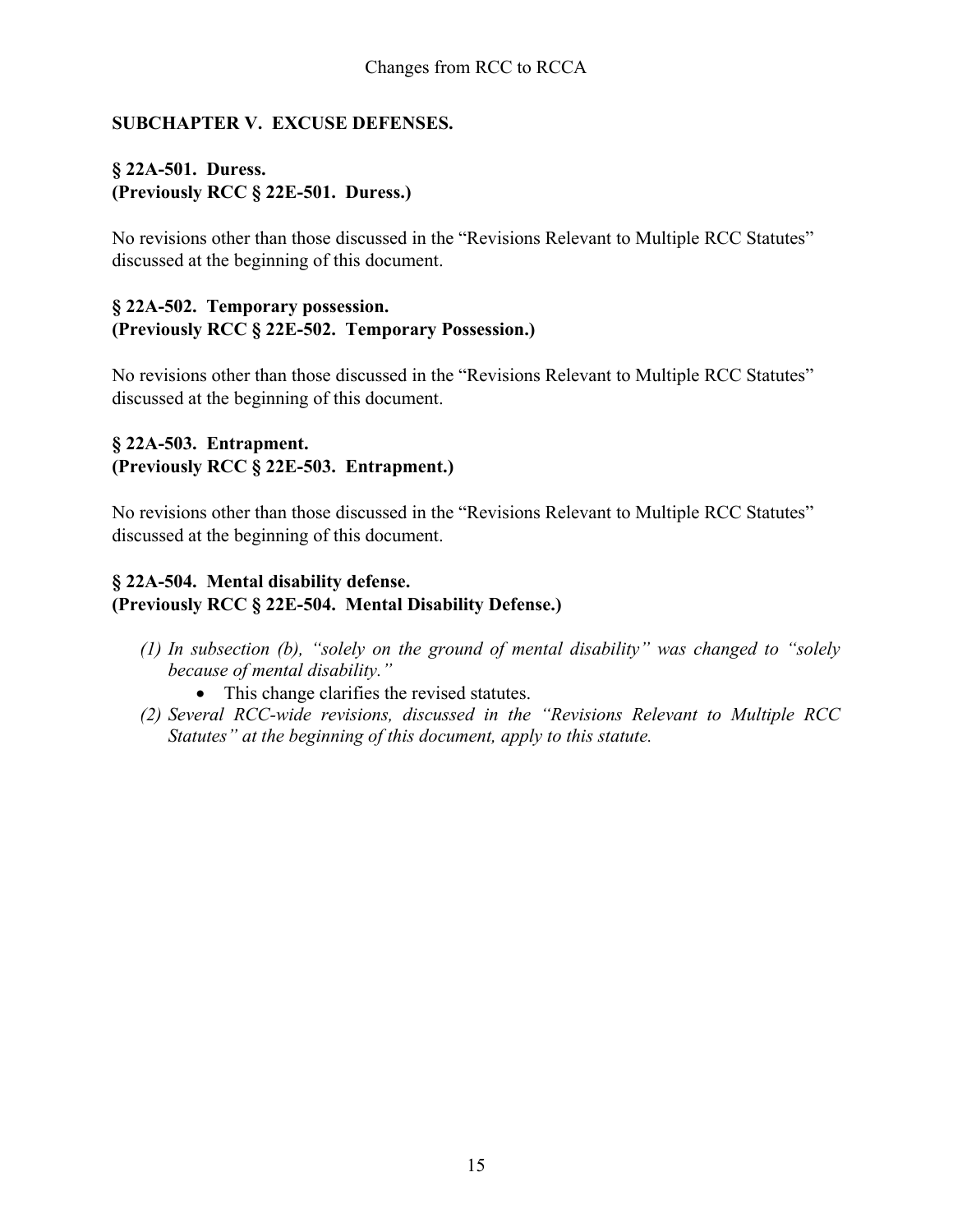# **SUBCHAPTER VI. OFFENSE CLASSES, PENALTIES, AND ENHANCEMENTS.**

# **§ 22A-601. Offense classifications. (Previously RCC § 22E-601. Offense Classifications.)**

- (1) *The revised statute specifies each offense "subject to this title" as opposed to "in this title" to account for revised offenses in other titles of the D.C. Code, such as Title 7 (weapons offenses) and Title 48 (drug offenses).* 
	- This change improves the clarity of the revised statutes.
- (2) *Several RCC-wide revisions, discussed in the "Revisions Relevant to Multiple RCC Statutes" at the beginning of this document, apply to this statute.*

# **§ 22A-602. Authorized dispositions. (Previously RCC § 22E-602. Authorized Dispositions.)**

- (1) *Subsection (a) of the revised statute specifies upon conviction for an offense "subject to this title," to account for revised offenses in other titles of the D.C. Code, such as Title 7 (weapons offenses) and Title 48 (drug offenses), consistent with § 22A-601.*
	- This change improves the clarity of the revised statutes.
- (2) *Subsection (b) of the revised statute now has a heading "Limitations on both fine and imprisonment." The previous version of this revised statute did not have a heading.*
	- This change improves the clarity of the revised statutes.
- (3) *Several RCC-wide revisions, discussed in the "Revisions Relevant to Multiple RCC Statutes" at the beginning of this document, apply to this statute.*

# **§ 22A-603. Authorized terms of imprisonment. (Previously RCC § 22E-603. Authorized Terms of Imprisonment.)**

- (1) *The revised statute specifies an offense "subject to this title," to account for revised offenses in other titles of the D.C. Code, such as Title 7 (weapons offenses) and Title 48 (drug offenses), consistent with § 22A-601.* 
	- This change improves the clarity of the revised statutes.
- (2) *Several RCC-wide revisions, discussed in the "Revisions Relevant to Multiple RCC Statutes" at the beginning of this document, apply to this statute.*

# **§ 22A-604. Authorized fines.**

### **(Previously RCC § 22E-604. Authorized Fines.)**

- (1) *Subsections (a) and (b) of the revised statute specify an offense "subject to this title," to account for revised offenses in other titles of the D.C. Code, such as Title 7 (weapons offenses) and Title 48 (drug offenses), consistent with § 22A-601.* 
	- This change improves the clarity of the revised statutes.
- (2) *The definitions subsection has been limited to the term "organizational actor," consistent with the revision discussed in the "Revisions Relevant to Multiple RCC Statutes" discussed at the beginning of this document.*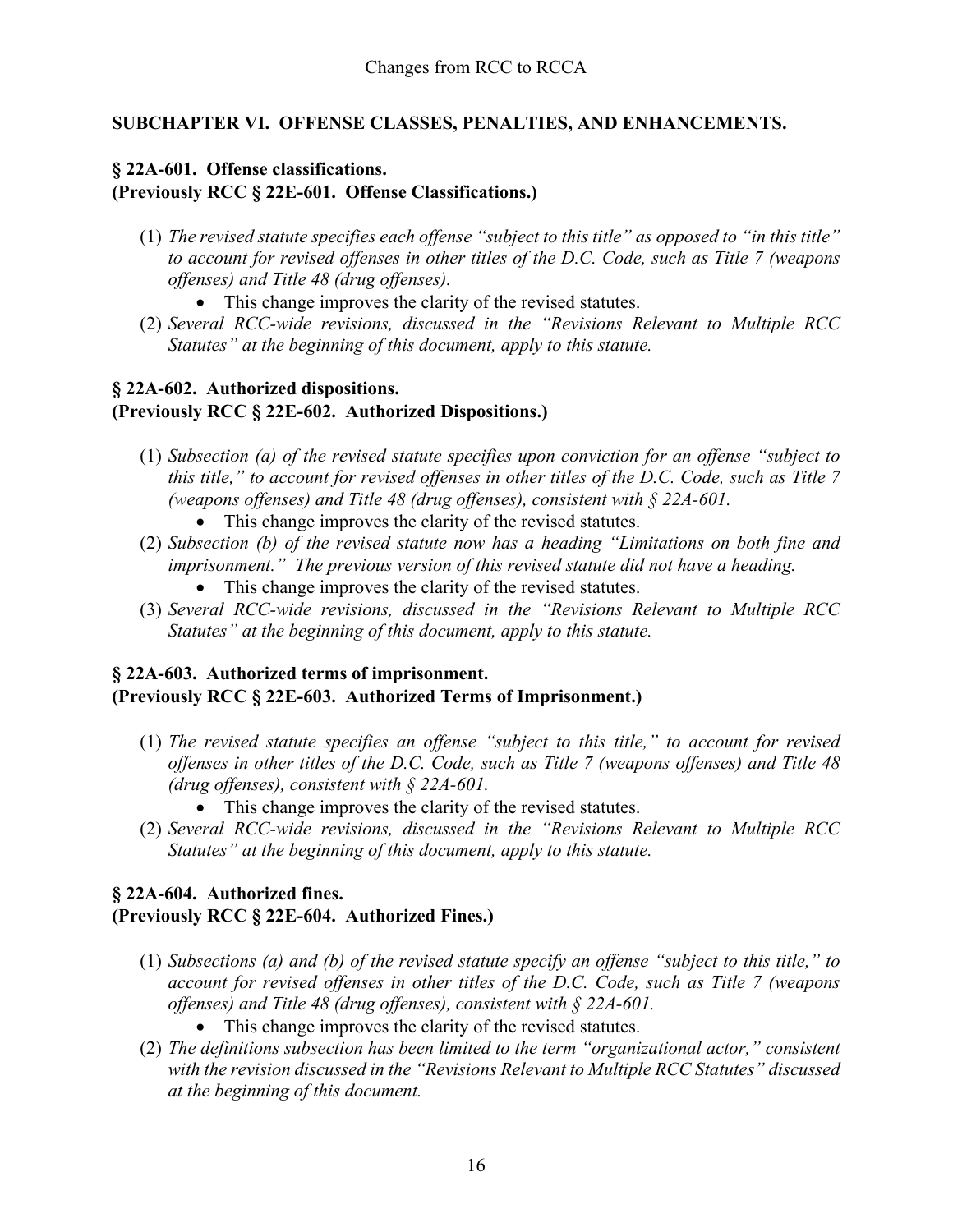- This change improves the clarity of the revised statutes.
- (3) *There have been two changes to subsection (c). First, for clarity, the text has been divided into two paragraphs, (c)(1) and (c)(2), at the recommendation of the Council's Office of the General Counsel. Second, what is now paragraph (c)(1) uses the term "person" instead of "actor," consistent with the wording in what is now paragraph (c)(2) and the RCC definition of "actor" as a person who has been "accused" of a criminal offense.* 
	- These changes improve the clarity and consistency of the revised statutes.
- (4) *Several RCC-wide revisions, discussed in the "Revisions Relevant to Multiple RCC Statutes" at the beginning of this document, apply to this statute.*

# **§ 22A-605. Charging and proof of penalty enhancements. (Previously RCC § 22E-605. Charging and Proof of Penalty Enhancements.)**

- (1) *Subsection (a) of the revised statute specifies an offense "subject to this title," to account for revised offenses in other titles of the D.C. Code, such as Title 7 (weapons offenses) and Title 48 (drug offenses), consistent with § 22A-601.* 
	- This change improves the clarity of the revised statutes.
- (2) *Several RCC-wide revisions, discussed in the "Revisions Relevant to Multiple RCC Statutes" at the beginning of this document, apply to this statute.*

# **§ 22A-606. Repeat offender penalty enhancement. (Previously RCC § 22E-606. Repeat Offender Penalty Enhancement.)**

- (1) *Subsection (a) of the revised statute specifies an offense "subject to this title," to account for revised offenses in other titles of the D.C. Code, such as Title 7 (weapons offenses) and Title 48 (drug offenses), consistent with § 22A-601.* 
	- This change improves the clarity of the revised statutes.
- (2) *In both subsection (a) and (b), the "in fact" has been moved up to the end of the lead-in language in subsection (a) and (b) as opposed to the beginning of paragraphs (a)(1) and (b)(1). This drafting is consistent with other RCC statutes. In addition paragraphs (a)(2) and (b)(2) specify "the actor" so that the relevant language reads "At the time of the offense, the actor . . ."*
	- These changes improves the clarity of the revised statutes.
- (3) *The revised statute consistently replaces "enhanced burglary offense" with "enhanced first degree or enhanced second degree burglary offense under § 22A-2701(a)-(b), (d)(4)." In the previous version of the revised statute, "enhanced burglary offense" was a separate defined term in a separate definitions subsection and it wasn't immediately clear that the "enhanced burglary offense" was an RCC offense.*
	- This change improves the clarity of the revised statutes.
- (4) *The heading for subsection (c) replaces "previous conviction" with "prior conviction."*
	- This change improves the clarity of the revised statutes.
- (5) *The language "Subject to the limitation under § 22A-602(b) regarding imposition of both a term of imprisonment and a fine" is struck from subsection (d). It is unnecessary and failure to include the language consistently in all RCC penalty enhancements would suggest that the limitation applies to some enhancements, but not others.* 
	- This change improves the clarity of the revised statutes.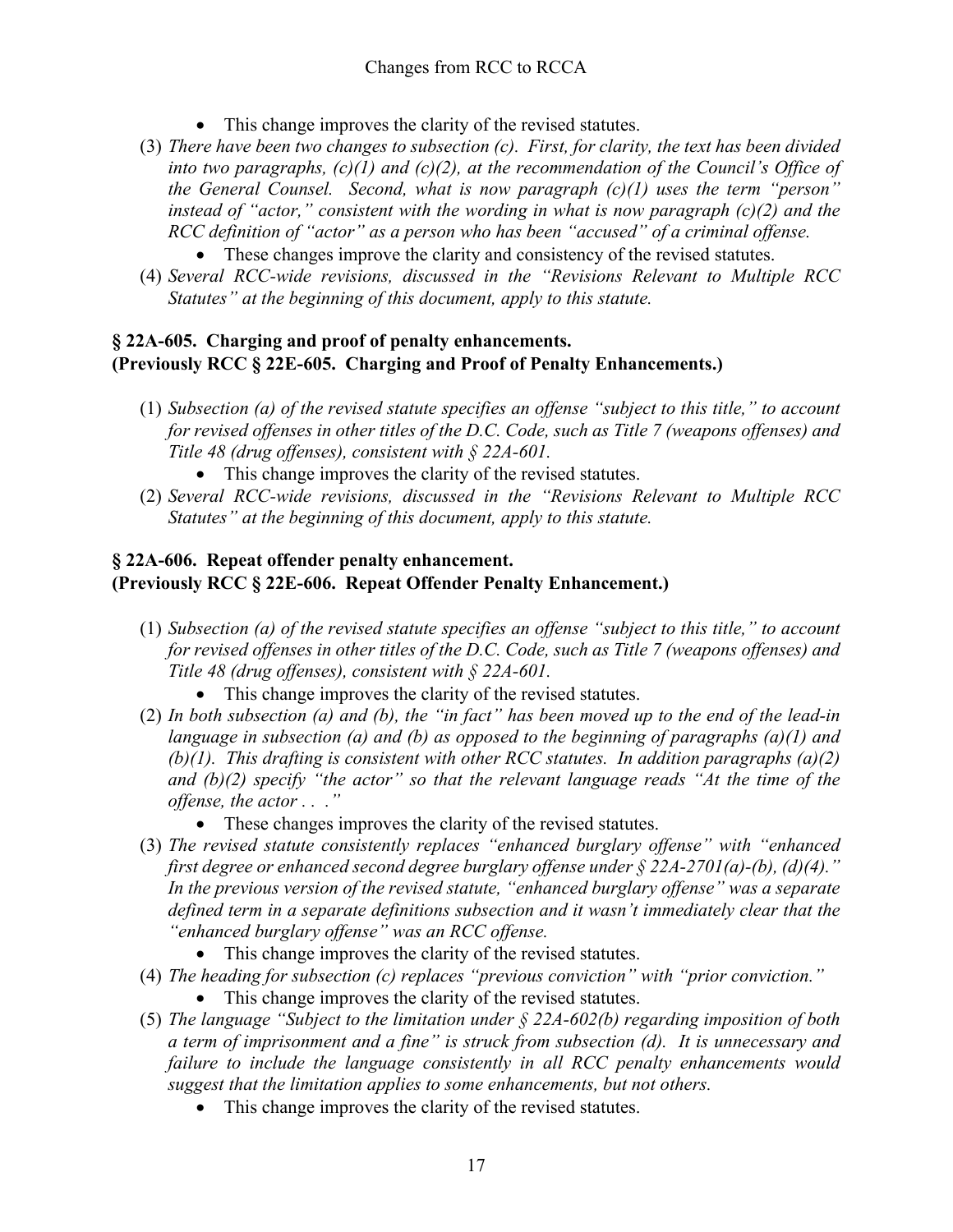(6) *Several RCC-wide revisions, discussed in the "Revisions Relevant to Multiple RCC Statutes" at the beginning of this document, apply to this statute.*

# **§ 22A-607. Pretrial release penalty enhancement. (Previously RCC § 22E-607. Pretrial Release Penalty Enhancement.)**

- (1) *Subsections (a) and (c) of the revised statute specify an offense "subject to this title," to account for revised offenses in other titles of the D.C. Code, such as Title 7 (weapons offenses) and Title 48 (drug offenses), consistent with § 22A-601.* 
	- This change improves the clarity of the revised statutes.
- (2) *There are two changes to subsection (b) of the revised statute. First, the offenses to which the penalty enhancement does not apply are broken out into paragraphs (b)(1) – (b)(4), instead of forming a single, long subsection. Second, the language "for the same conduct" is deleted from what is now paragraph (b)(4) because it was unnecessary. If the pretrial enhancement were applied to one of the listed offenses, it would necessarily be applied to the "same conduct" constituting the offense. Removing the language, and categorically barring application of the enhancement to these offenses does not substantively change the statute, and improves its clarity.* 
	- These changes improve the clarity of the revised statutes.
- (3) *The language "Subject to the limitation under § 22A-602(b) regarding imposition of both a term of imprisonment and a fine" is struck from subsection (c). It is unnecessary and failure to include the language consistently in all RCC penalty enhancements would suggest that the limitation applies to some enhancements, but not others.* 
	- This change improves the clarity of the revised statutes.
- (4) *Several RCC-wide revisions, discussed in the "Revisions Relevant to Multiple RCC Statutes" at the beginning of this document, apply to this statute.*

# **§ 22A-608. Hate crime penalty enhancement. (Previously RCC § 22E-608. Hate Crime Penalty Enhancement.)**

- (1) *Subsections (a) and (b) of the revised statute specify an offense "subject to this title," to account for revised offenses in other titles of the D.C. Code, such as Title 7 (weapons offenses) and Title 48 (drug offenses), consistent with § 22A-601.* 
	- This change improves the clarity of the revised statutes.
- (2) *The term "gender identity or expression" is now codified in the general definitions statute, § 22A-102, because it is used in multiple revised statutes, and there is no longer a separate definitions subsection, consistent with the revision discussed in the "Revisions Relevant to Multiple RCC Statutes" discussed at the beginning of this document.*
	- This change improves the clarity of the revised statutes.
- (3) *Several RCC-wide revisions, discussed in the "Revisions Relevant to Multiple RCC Statutes" at the beginning of this document, apply to this statute.*

# **§ 22A-609. Hate crime penalty enhancement civil provisions.**

**(Previously RCC § 22E-609. Hate Crime Penalty Enhancement Civil Provisions.)**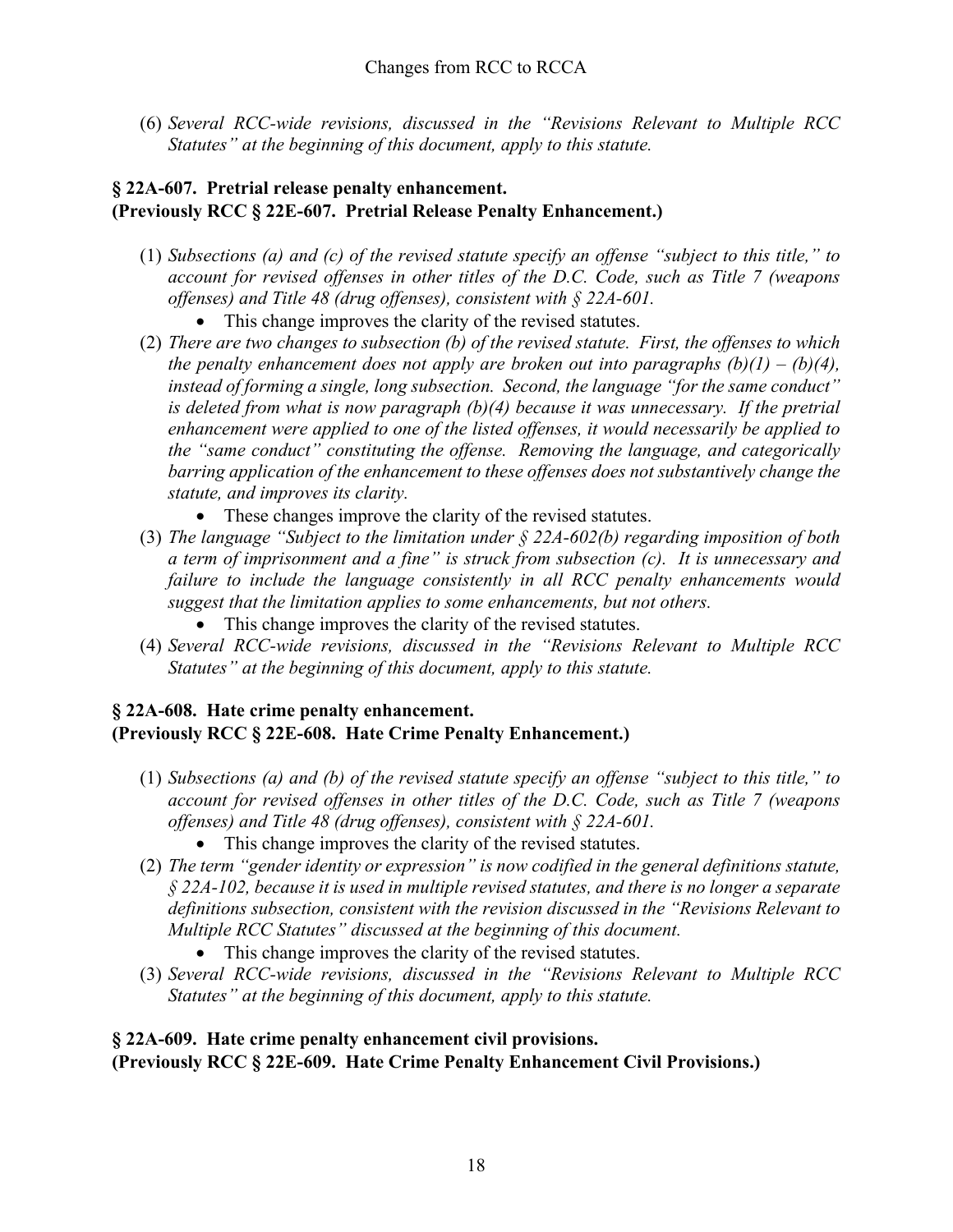- (1) *The term "gender identity or expression" is now codified in the general definitions statute, § 22A-102 (previously RCC § 22E-701), because it is used in multiple revised statutes, and there is no longer a separate definitions subsection, consistent with the revision discussed in the "Revisions Relevant to Multiple RCC Statutes" discussed at the beginning of this document.*
	- This change improves the clarity of the revised statutes.
- (2) *Several RCC-wide revisions, discussed in the "Revisions Relevant to Multiple RCC Statutes" at the beginning of this document, apply to this statute.*

# **§ 22A-610. Abuse of government power penalty enhancement. (Previously RCC § 22E-610. Abuse of Government Power Penalty Enhancement.)**

- (1) *Subsections (a) and (c) of the revised statute specify an offense "subject to this title," to account for revised offenses in other titles of the D.C. Code, such as Title 7 (weapons offenses) and Title 48 (drug offenses), consistent with § 22A-601.* 
	- This change improves the clarity of the revised statutes.
- (2) *The revised statute has a new subsection (b), listing the offenses to which the penalty enhancement does not apply. Substantively, this provision is not new; the previous RCC draft codified the exception directly into the exempted offenses. Codifying the exempted offenses in the penalty enhancement statute is consistent with § 22A-607, the pretrial release penalty enhancement.*
	- This change improves the clarity of the revised statutes.
- (3) *Several RCC-wide revisions, discussed in the "Revisions Relevant to Multiple RCC Statutes" at the beginning of this document, apply to this statute.*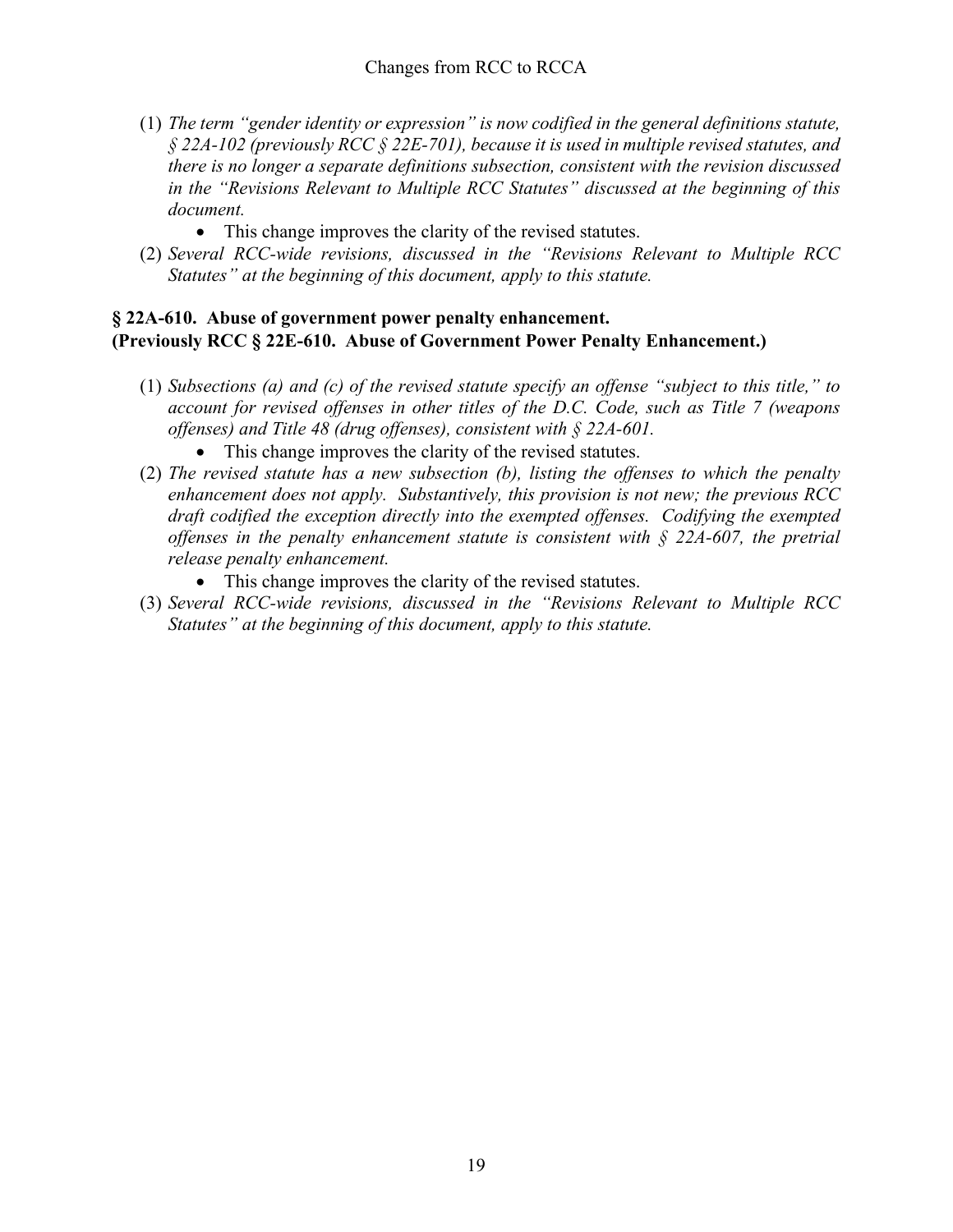# **CHAPTER 2. OFFENSES AGAINST PERSONS.**

### **SUBCHAPTER I. HOMICIDE.**

# **§ 22A-2101. Murder. (Previously RCC § 22E-1101. Murder.)**

- (1) *The citation to first degree criminal abuse of a minor has been added to subparagraph (b)(3)(H) for consistency with the other subparagraphs.*
	- This change improves the clarity of the revised statutes.
- (2) *The second reference to "person" in paragraph (d)(3) has been replaced with "actor" for consistency with the rest of the paragraph.*
	- This change improves the clarity of the revised statutes.
- (3) *Subparagraph (d)(3)(I) repeats "the decedent" so the text reads "Commits the murder with the purpose of harming the decedent because* the decedent *was or had been . . ."*
	- This change improves the clarity of the revised statutes.
- (4) *Subsection (h) now refers to "an offense listed in" subsections (b)(3)(A) – (b)(3)(H) of this section, as opposed to "another offense listed in" in subsections (b)(3)(A) – (b)(3)(H) of this section.* 
	- This change improves the clarity of the revised statutes.
- (5) *The order of predicate felonies under paragraph (b)(3) was changed so that the offenses are in order of ascending statutory number, with the exception of first degree criminal abuse of a minor, because that form of felony murder requires the actor knowingly causing serious bodily injury.* 
	- This change improves the clarity of the revised statutes.
- (6) *Several RCC-wide revisions, discussed in the "Revisions Relevant to Multiple RCC Statutes" at the beginning of this document, apply to this statute.*

### **§ 22A-2102. Manslaughter. (Previously RCC § 22E-1102. Manslaughter.)**

- (1) *The citation to first degree criminal abuse of a minor has been added to subparagraph (a)(3)(H) for consistency with the other subparagraphs.*
	- This change improves the clarity of the revised statutes.
- (2) *Subsection (f) now refers to "an offense listed in" subsections (a)(3)(A) – (a)(3)(H) of this section, as opposed to "another offense listed in" in subsections (a)(3)(A) – (a)(3)(H) of this section.* 
	- This change improves the clarity of the revised statutes.
- (3) *The order of predicate felonies under paragraph (a)(3) was changed so that the offenses are in order of ascending statutory number, with the exception of first degree criminal abuse of a minor, because that form of manslaughter requires the actor knowingly causing serious bodily injury.* 
	- This change improves the clarity of the revised statutes.
- (4) *Several RCC-wide revisions, discussed in the "Revisions Relevant to Multiple RCC Statutes" at the beginning of this document, apply to this statute.*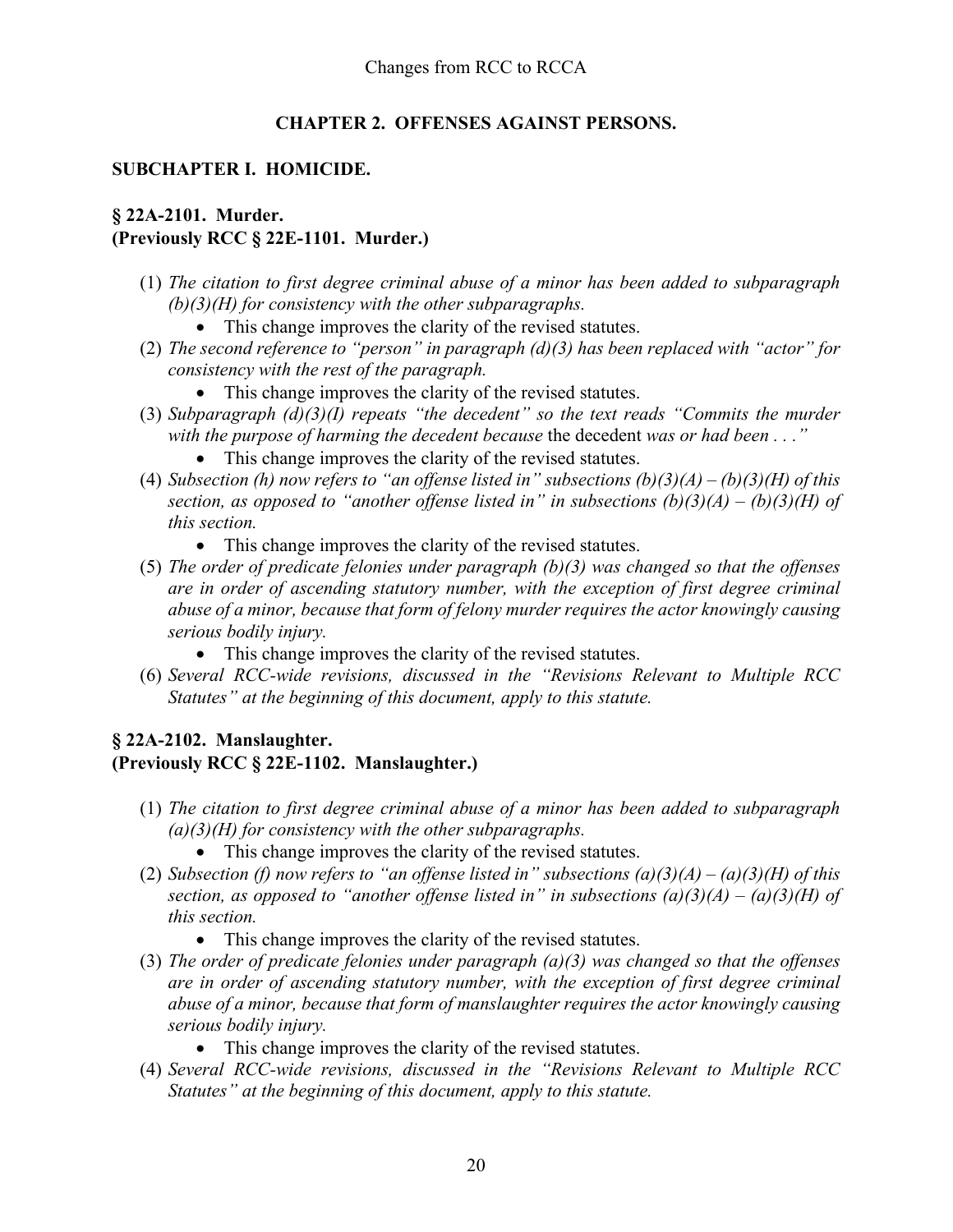# **§ 22A-2103. Negligent homicide. (Previously RCC § 22E-1103. Negligent Homicide.)**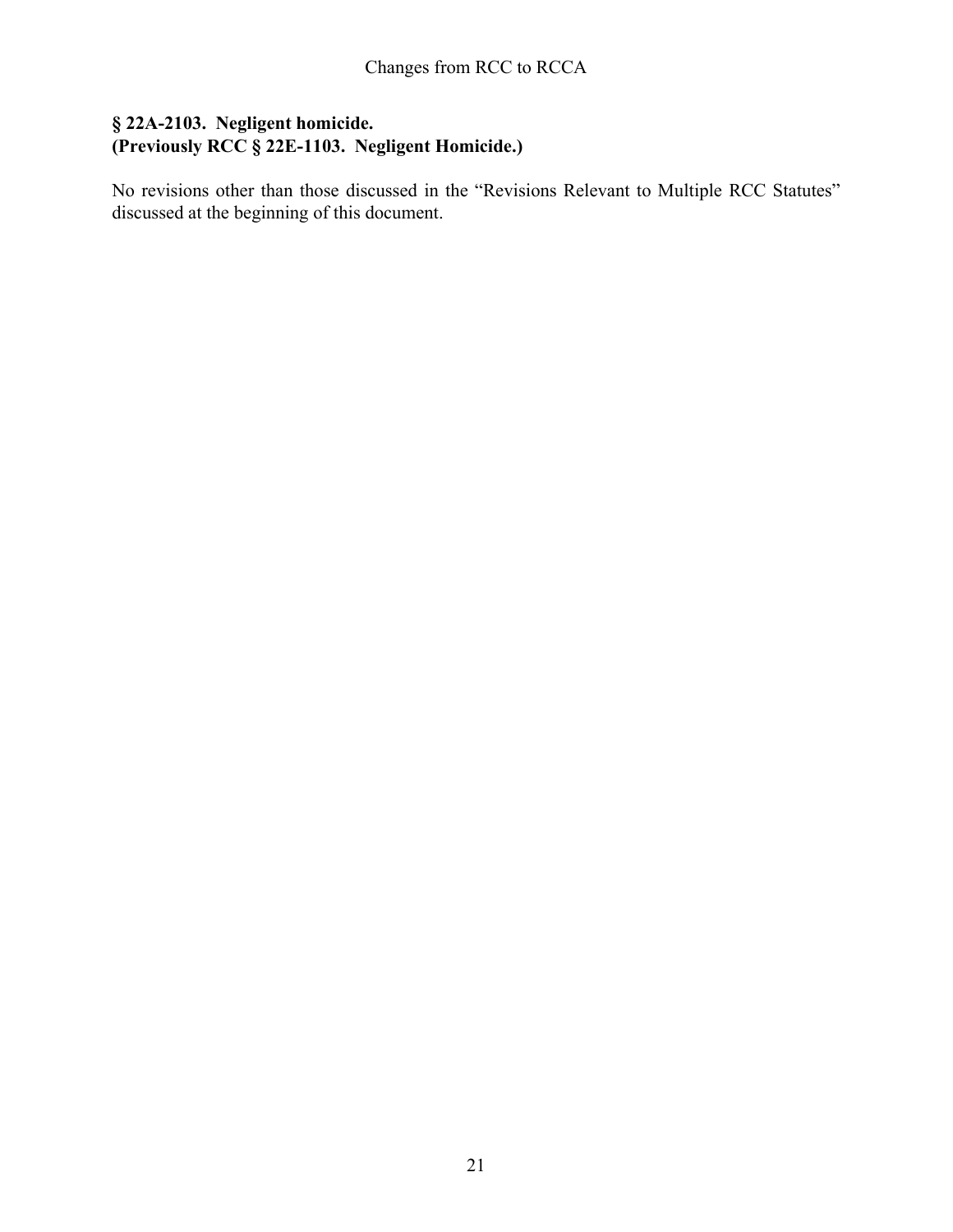# **SUBCHAPTER II. ROBBERY, ASSAULT, AND THREATS.**

# **§ 22A-2201. Robbery. (Previously RCC § 22E-1201. Robbery.)**

- (1) *The words "In severity" have been deleted from paragraph (e)(4) so that the text reads "The penalty classification for first degree robbery is increased by one class . . ." This is consistent with wording in other penalty enhancement subsections in the RCC.*
	- This change improves the clarity of the revised statutes.
- (2) *Several RCC-wide revisions, discussed in the "Revisions Relevant to Multiple RCC Statutes" at the beginning of this document, apply to this statute.*

# **§ 22A-2202. Assault. (Previously RCC § 22E-1202. Assault.)**

No revisions other than those discussed in the "Revisions Relevant to Multiple RCC Statutes" discussed at the beginning of this document.

#### **§ 22A-2203. Criminal threats. (Previously RCC § 22E-1204. Criminal Threats.)**

No revisions other than those discussed in the "Revisions Relevant to Multiple RCC Statutes" discussed at the beginning of this document.

# **§ 22A-2204. Offensive physical contact. (Previously RCC § 22E-1205. Offensive Physical Contact.)**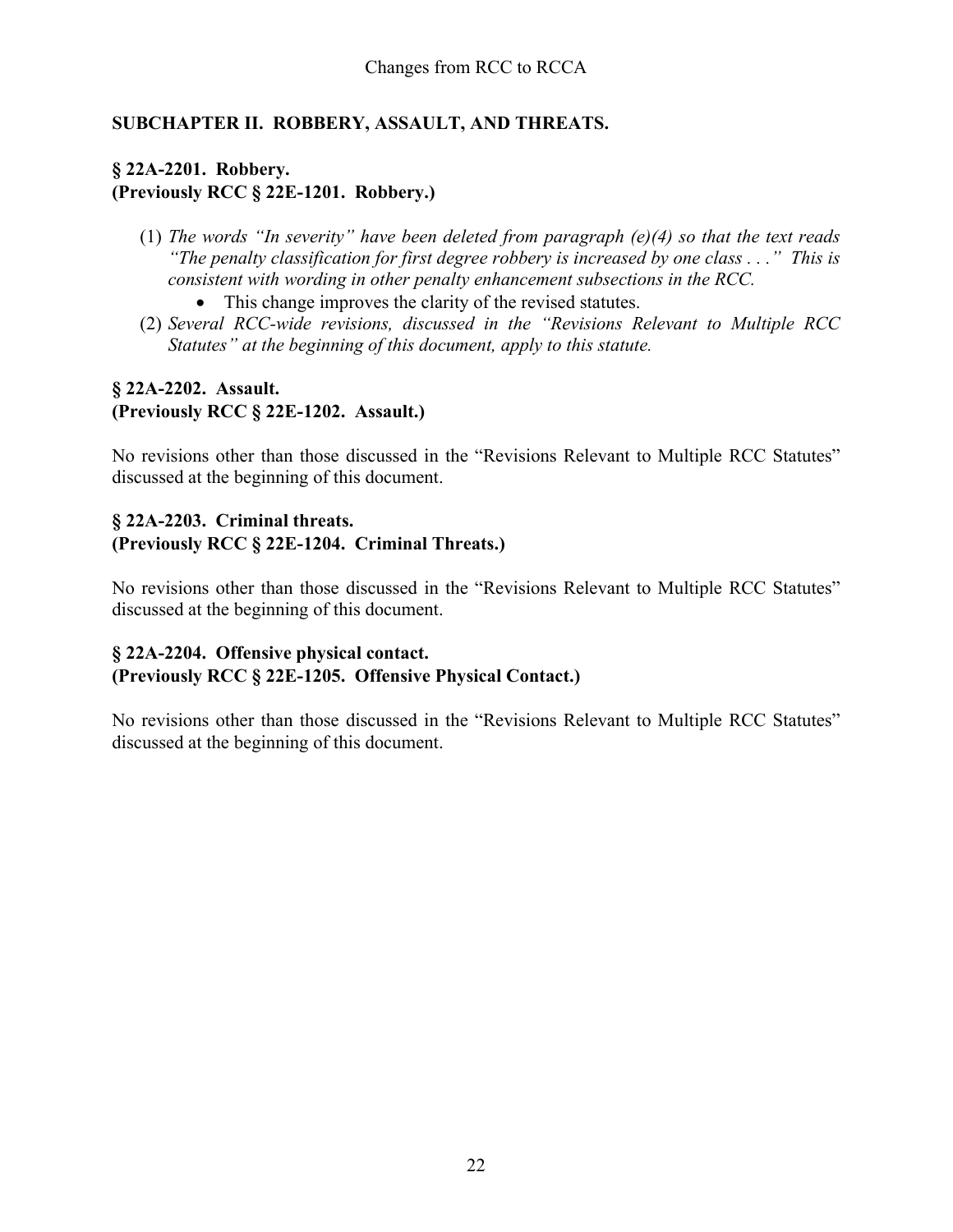# **SUBCHAPTER III. SEXUAL ASSAULT AND RELATED PROVISIONS.**

# **§ 22A-2301. Sexual assault. (Previously RCC § 22E-1301. Sexual Assault.)**

No revisions other than those discussed in the "Revisions Relevant to Multiple RCC Statutes" discussed at the beginning of this document.

#### **§ 22A-2302. Sexual abuse of a minor. (Previously RCC § 22E-1302. Sexual Abuse of a Minor.)**

No revisions other than those discussed in the "Revisions Relevant to Multiple RCC Statutes" discussed at the beginning of this document.

### **§ 22A-2303. Sexual abuse by exploitation. (Previously RCC § 22E-1303. Sexual Abuse by Exploitation.)**

- (1) *What was previously paragraph (d)(3), stating that the RCC abuse of government power penalty enhancement does not apply to the offense, has been deleted. Instead, this exception is codified in the abuse of government power penalty enhancement (§ 22A-610), consistent with § 22A-607, the pretrial release penalty enhancement.*
	- This change improves the clarity of the revised statutes.
- (2) *Several RCC-wide revisions, discussed in the "Revisions Relevant to Multiple RCC Statutes" at the beginning of this document, apply to this statute.*

# **§ 22A-2304. Sexually suggestive conduct with a minor. (Previously RCC § 22E-1304. Sexually Suggestive Conduct with a Minor.)**

No revisions other than those discussed in the "Revisions Relevant to Multiple RCC Statutes" discussed at the beginning of this document.

### **§ 22A-2305. Enticing a minor into sexual conduct. (Previously RCC § 22E-1305. Enticing a Minor into Sexual Conduct.)**

No revisions other than those discussed in the "Revisions Relevant to Multiple RCC Statutes" discussed at the beginning of this document.

# **§ 22A-2306. Arranging for sexual conduct with a minor or person incapable of consenting. (Previously RCC § 22E-1306. Arranging for Sexual Conduct with a Minor or Person Incapable of Consenting.)**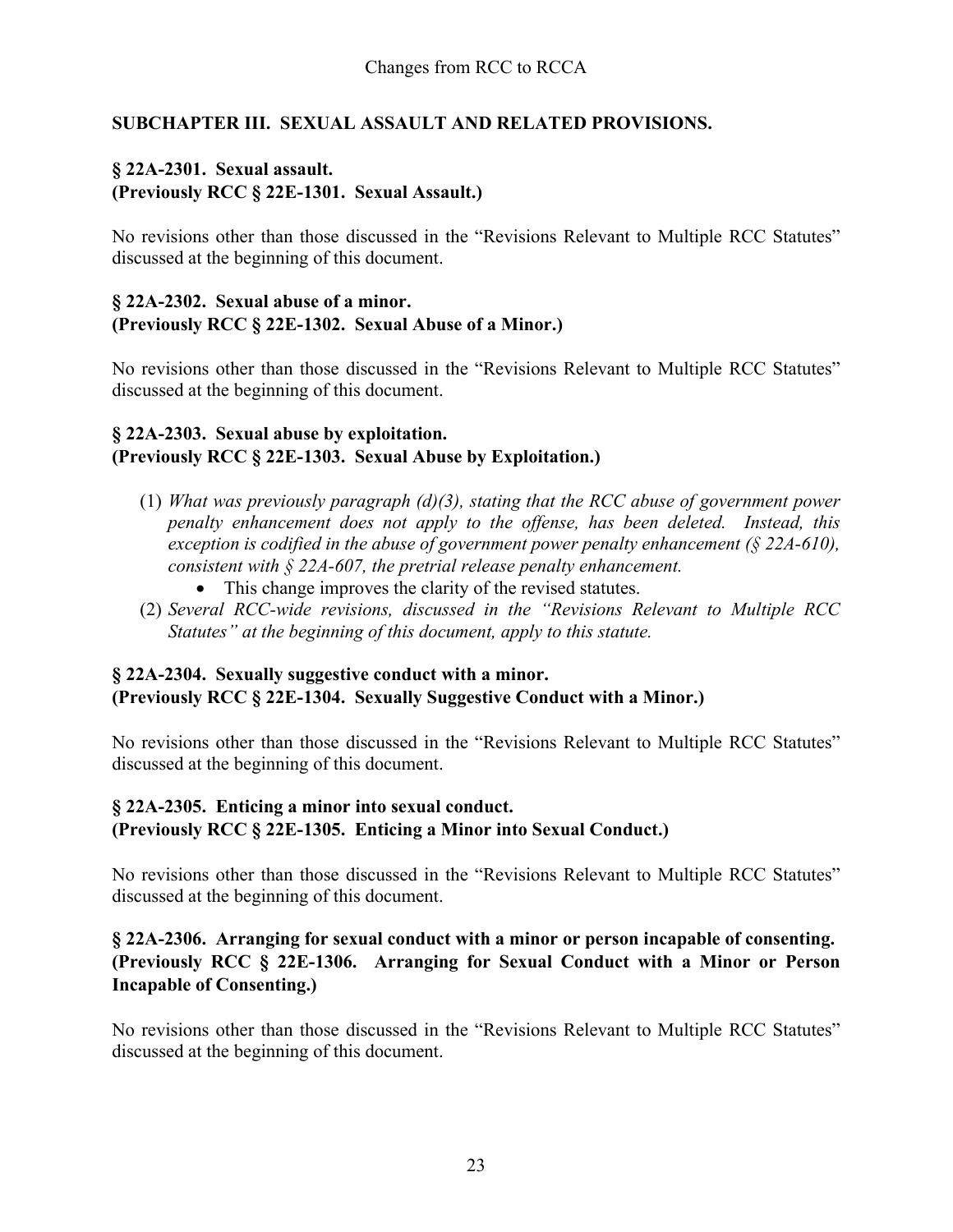# **§ 22A-2307. Nonconsensual sexual conduct. (Previously RCC § 22E-1307. Nonconsensual Sexual Conduct.)**

No revisions other than those discussed in the "Revisions Relevant to Multiple RCC Statutes" discussed at the beginning of this document.

# **§ 22A-2308. Incest. (Previously RCC § 22E-1308. Incest.)**

No revisions other than those discussed in the "Revisions Relevant to Multiple RCC Statutes" discussed at the beginning of this document.

# **§ 22A-2309. Civil provisions on the duty to report a sex crime. (Previously RCC § 22E-1309. Civil Provisions on the Duty to Report a Sex Crime.)**

- (1) *The "should" in subsection (c) has been replaced with "shall" so the subsection reads "This section shall not be construed as altering the special duty to report by persons specified in § 4-1321.02(b)."* 
	- The Council's Office of the General Counsel recommended this revision.
- (2) *The exclusion for certain religious leaders in subparagraph (b)(1)(C) now consistently refers to a "religious leader." The previous version of the exclusion initially referred to a "religious leader described in §14-309" in subparagraph (b)(1)(C), but the remainder of the exclusion referred to a "minister."* 
	- This change improves the clarity of the revised statutes.
- (3) *The definition for "confidential communication" in paragraph (i)(1) now reads "'Confidential communication' shall have the same meaning as provided in § 14-312." The previous version was "'Confidential communication' has the meaning specified in D.C. Code § 14-312(a)(1), and is subject to the protections in D.C. Code § 14-312(b)(3)." There are additional protections in D.C. Code § 14-312, other than those in paragraph (b)(3) of that statute, that should be included in the definition.*
	- The Council's Office of the General Counsel recommended this revision.
- (4) *The defense in subsection (e) no longer uses the terms "intimate partner violence," as that term is defined in D.C. Code § 16-1001(7), and "intrafamily violence," as that term is defined in D.C. Code § 16-1001(9). In the Intrafamily Offenses and Anti-Stalking Orders Amendment Act of 2020, effective April 27, 2021, the Council repealed these terms and codified a new term "intrafamily offense" in D.C. Code § 16-1001(8). As part of this legislation, the Council updated the defense to the current D.C. Code duty to report a sex crime offense, which now reads "Any survivor of an intrafamily offense, as that term is defined in § 16-1001(8), may use the occurrence of that intrafamily offense as a defense to their failure to report under this subchapter."[1](#page-23-0) The RCC defense has been updated to reflect this new law.*
	- This change improves the clarity and consistency of the revised statutes.

<span id="page-23-0"></span><sup>&</sup>lt;sup>1</sup> D.C. Code § 22-3020.53.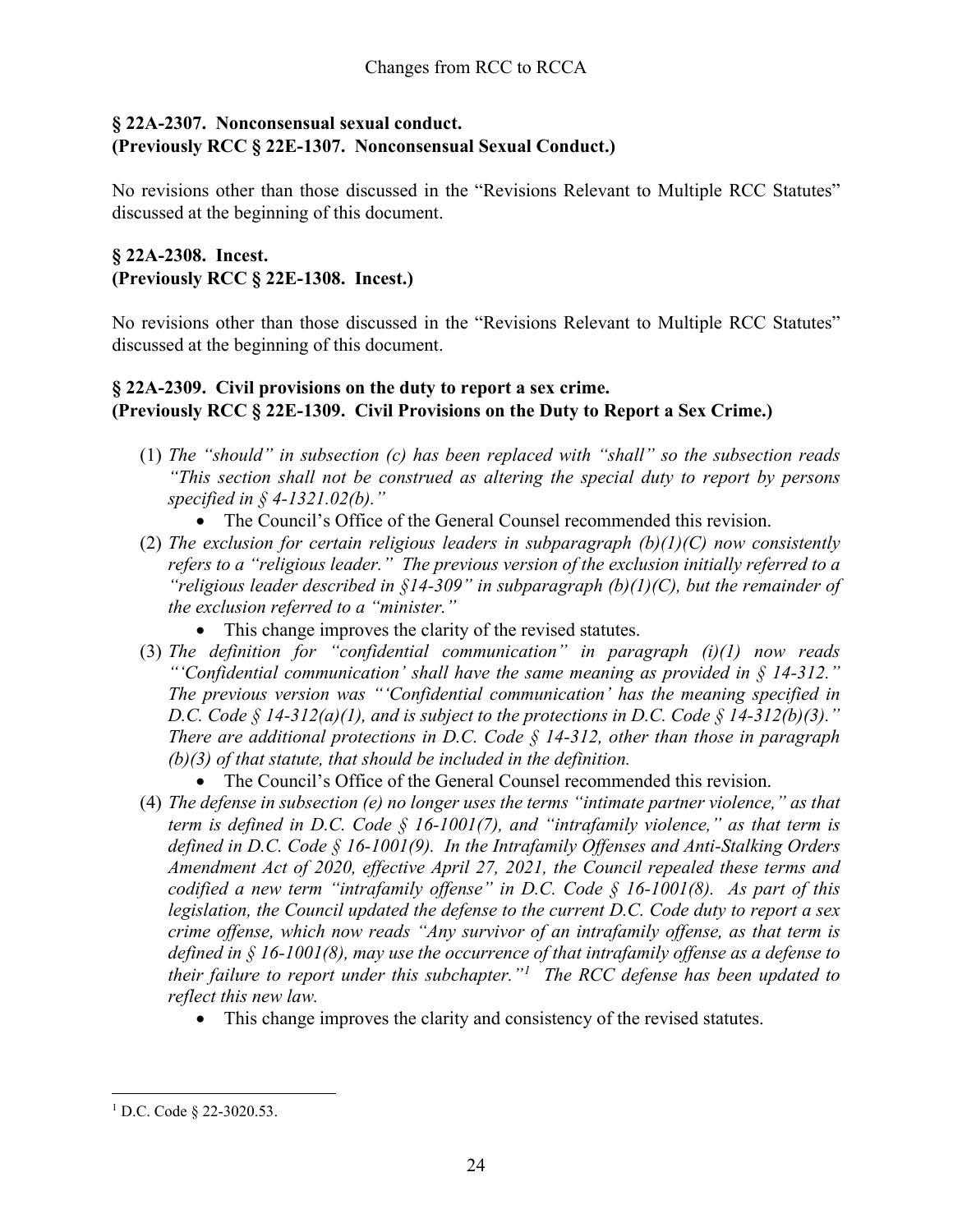(5) *Several RCC-wide revisions, discussed in the "Revisions Relevant to Multiple RCC Statutes" at the beginning of this document, apply to this statute.*

# **§ 22A-2310. Admission of evidence in sexual assault and related cases. (Previously RCC § 22E-1310. Admission of Evidence in Sexual Assault and Related Cases.)**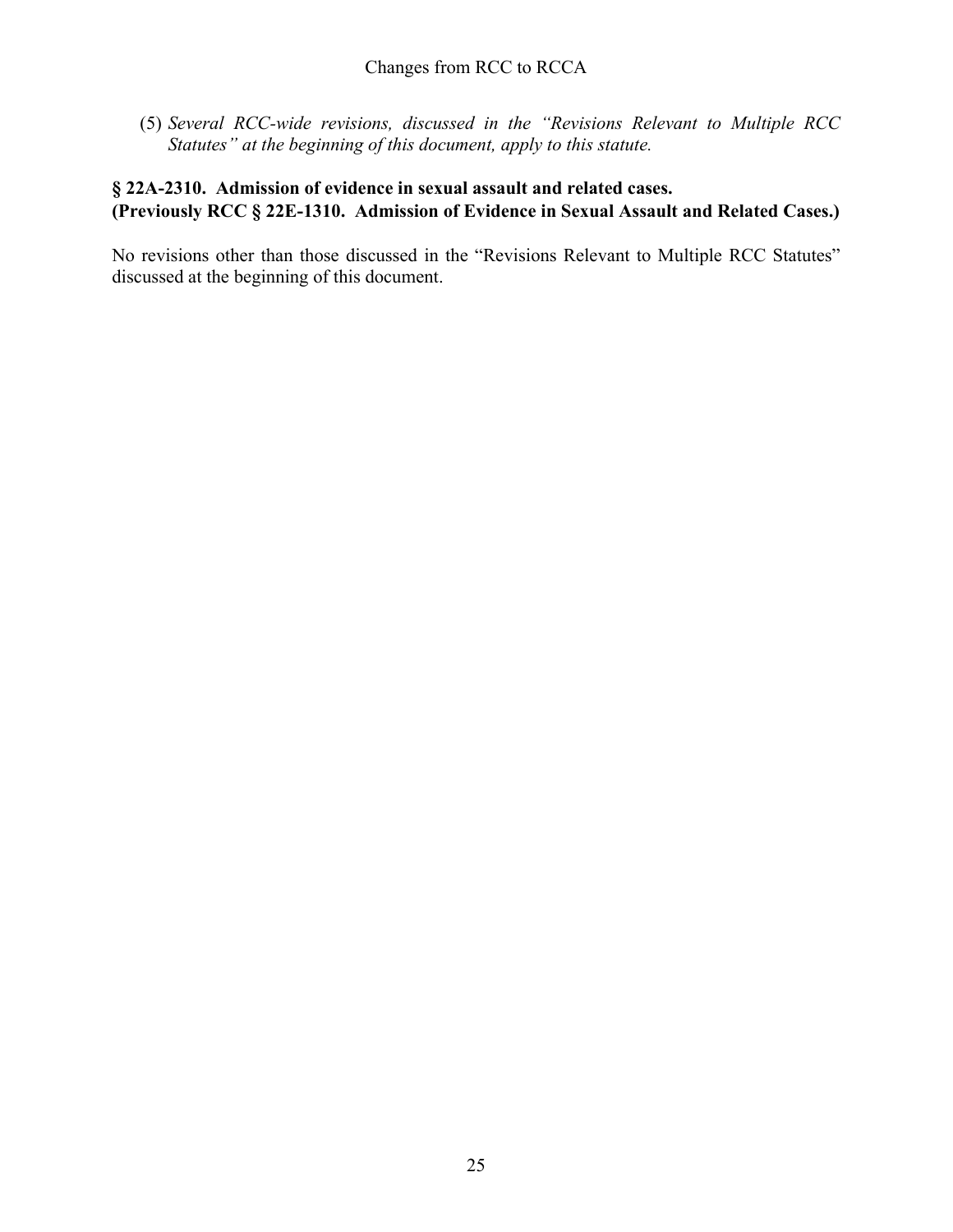# **SUBCHAPTER IV. KIDNAPPING, CRIMINAL RESTRAINT, AND BLACKMAIL.**

# **§ 22A-2401. Kidnapping. (Previously RCC § 22E-1401. Kidnapping.)**

No revisions other than those discussed in the "Revisions Relevant to Multiple RCC Statutes" discussed at the beginning of this document.

#### **§ 22A-2402. Criminal restraint. (Previously RCC § 22E-1402. Criminal Restraint.)**

No revisions other than those discussed in the "Revisions Relevant to Multiple RCC Statutes" discussed at the beginning of this document.

# **§ 22A-2403. Blackmail. (Previously RCC § 22E-1403. Blackmail.)**

- (1) *Paragraph (d)(2), which states that the RCC abuse of government power penalty enhancement does not apply to the offense, has been deleted. Instead, this exception is codified in the abuse of government power penalty enhancement (§ 22A-610), consistent with § 22A-607, the pretrial release penalty enhancement.*
	- This change improves the clarity of the revised statutes.
- (2) *Paragraph (a)(2)(G) was rewritten to read, "An offense against persons under Chapter 2 of this title; or a property offense under Chapter 3 of this title." This is a technical change that makes the wording more consistent with other statutes in the RCC.*
- (3) *Several RCC-wide revisions, discussed in the "Revisions Relevant to Multiple RCC Statutes" at the beginning of this document, apply to this statute.*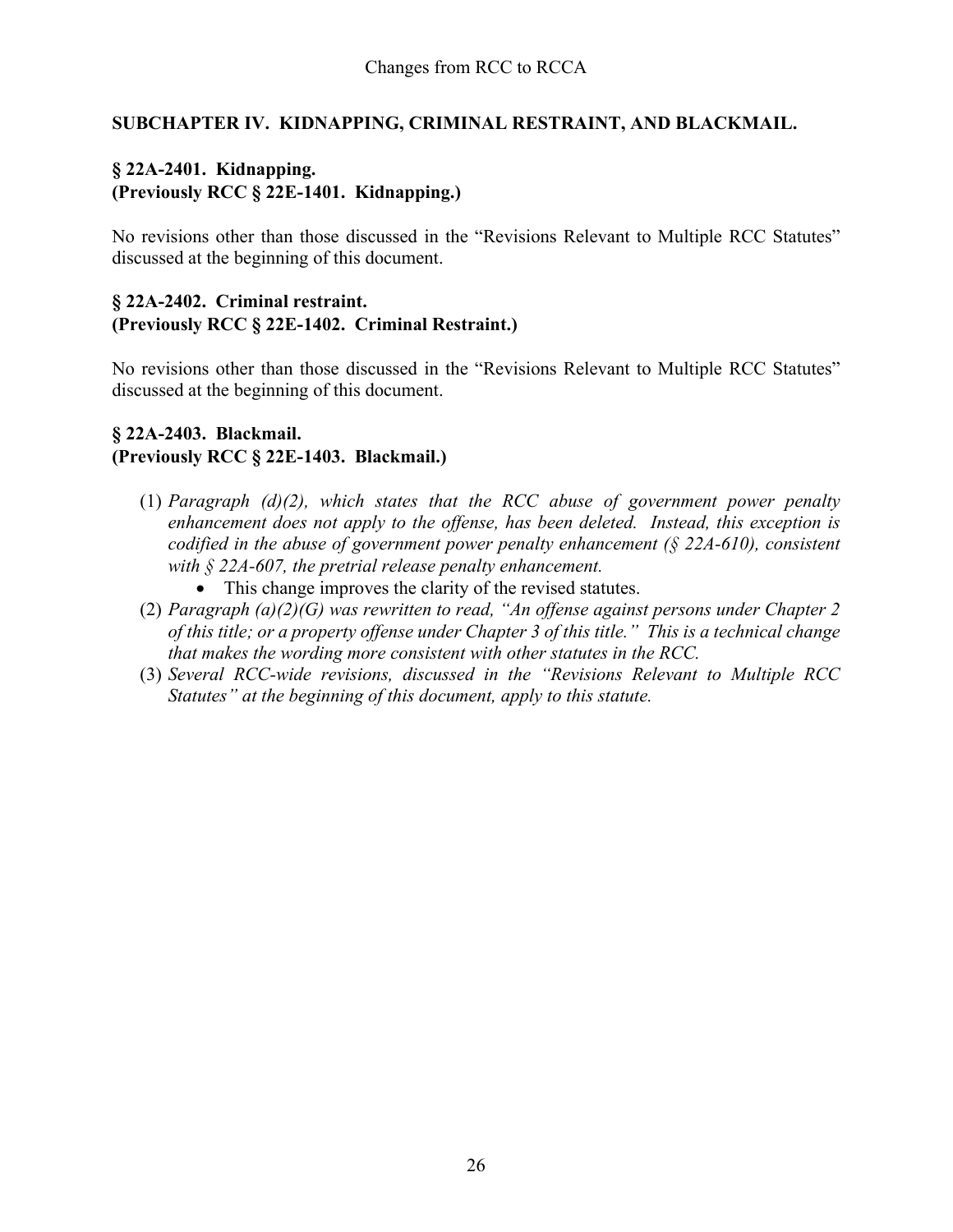# **SUBCHAPTER V. ABUSE AND NEGLECT OF VULNERABLE PERSONS.**

# **§ 22A-2501. Criminal abuse of a minor. (Previously RCC § 22E-1501. Criminal Abuse of a Minor.)**

No revisions other than those discussed in the "Revisions Relevant to Multiple RCC Statutes" discussed at the beginning of this document.

### **§ 22A-2502. Criminal neglect of a minor. (Previously RCC § 22E-1502. Criminal Neglect of a Minor.)**

No revisions other than those discussed in the "Revisions Relevant to Multiple RCC Statutes" discussed at the beginning of this document.

# **§ 22A-2503. Criminal abuse of a vulnerable adult or elderly person. (Previously RCC § 22E-1503. Criminal Abuse of a Vulnerable Adult or Elderly Person.)**

No revisions other than those discussed in the "Revisions Relevant to Multiple RCC Statutes" discussed at the beginning of this document.

# **§ 22A-2504. Criminal neglect of a vulnerable adult or elderly person. (Previously RCC § 22E-1504. Criminal Neglect of a Vulnerable Adult or Elderly Person.)**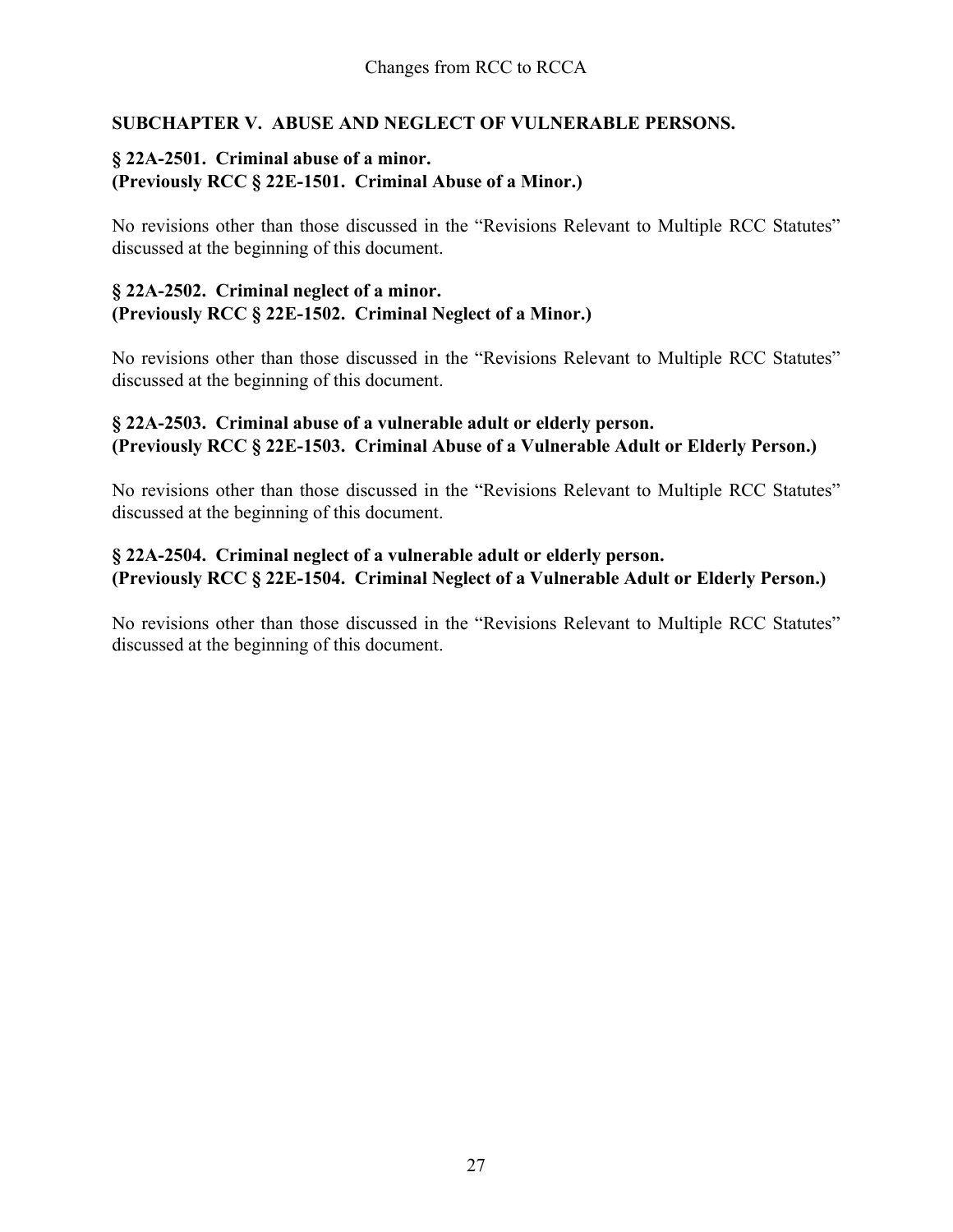# **SUBCHAPTER VI. HUMAN TRAFFICKING.**

# **§ 22A-2601. Forced labor. (Previously RCC § 22E-1601. Forced Labor.)**

No revisions other than those discussed in the "Revisions Relevant to Multiple RCC Statutes" discussed at the beginning of this document.

#### **§ 22A-2602. Forced commercial sex. (Previously RCC § 22E-1602. Forced Commercial Sex.)**

No revisions other than those discussed in the "Revisions Relevant to Multiple RCC Statutes" discussed at the beginning of this document.

# **§ 22A-2603. Trafficking in labor. (Previously RCC § 22E-1603. Trafficking in Labor.)**

No revisions other than those discussed in the "Revisions Relevant to Multiple RCC Statutes" discussed at the beginning of this document.

### **§ 22A-2604. Trafficking in forced commercial sex. (Previously RCC § 22E-1604. Trafficking in Forced Commercial Sex.)**

No revisions other than those discussed in the "Revisions Relevant to Multiple RCC Statutes" discussed at the beginning of this document.

# **§ 22A-2605. Sex trafficking of a minor or adult incapable of consenting. (Previously RCC § 22E-1605. Sex Trafficking of a Minor or Adult Incapable of Consenting.)**

No revisions other than those discussed in the "Revisions Relevant to Multiple RCC Statutes" discussed at the beginning of this document.

# **§ 22A-2606. Benefitting from human trafficking. (Previously RCC § 22E-1606. Benefitting from Human Trafficking.)**

No revisions other than those discussed in the "Revisions Relevant to Multiple RCC Statutes" discussed at the beginning of this document.

# **§ 22A-2607. Misuse of documents in furtherance of human trafficking. (Previously RCC § 22E-1607. Misuse of Documents in Furtherance of Human Trafficking.)**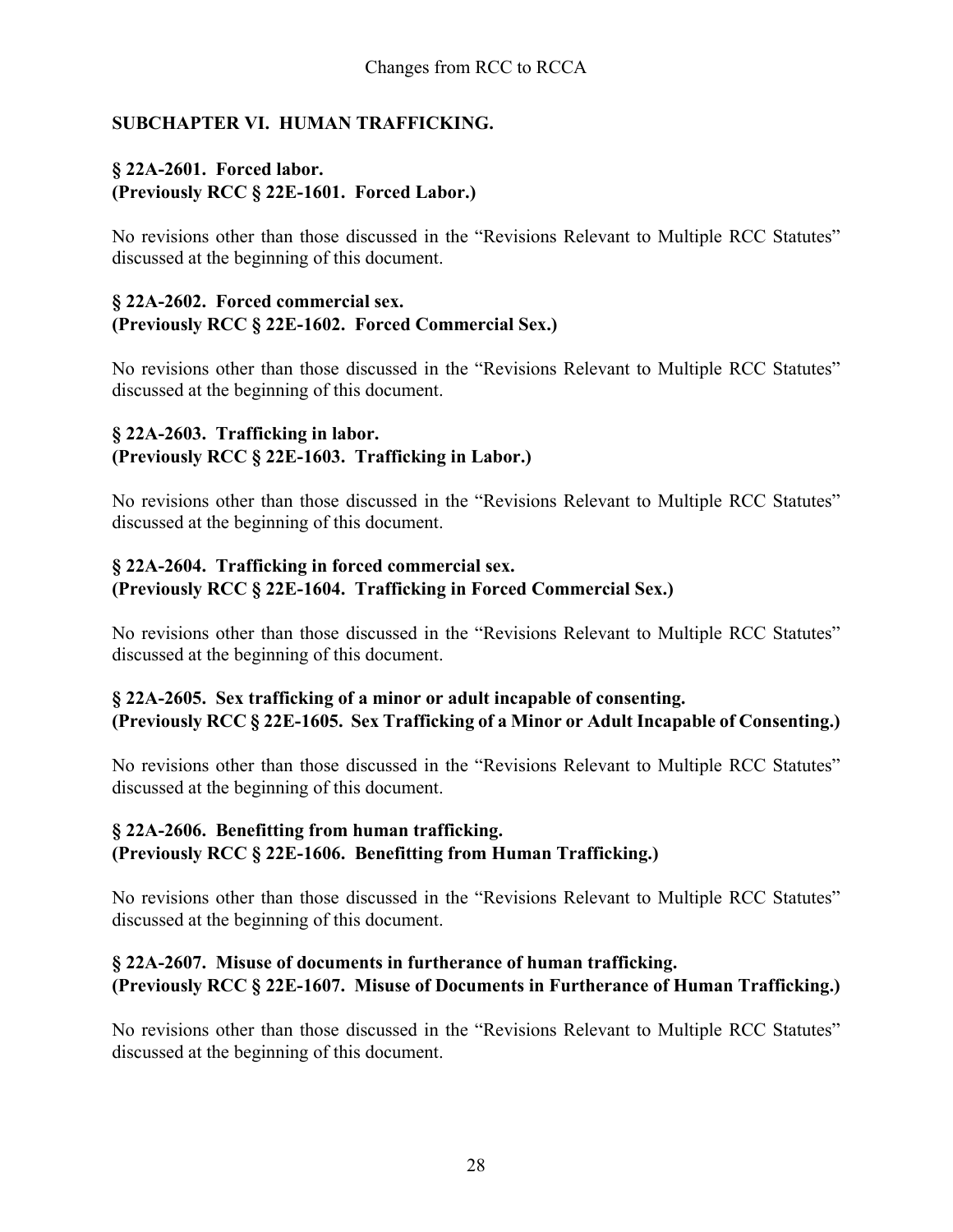# **§ 22A-2608. Commercial sex with a trafficked person. (Previously RCC § 22E-1608. Commercial Sex with a Trafficked Person.)**

No revisions other than those discussed in the "Revisions Relevant to Multiple RCC Statutes" discussed at the beginning of this document.

# **§ 22A-2609. Forfeiture. (Previously RCC § 22E-1609. Forfeiture.)**

No revisions other than those discussed in the "Revisions Relevant to Multiple RCC Statutes" discussed at the beginning of this document.

# **§ 22A-2610. Reputation or opinion evidence. (Previously RCC § 22E-1610. Reputation or Opinion Evidence.)**

- (1) *The reference to § 22E-1311 has been changed to § 22A-3022. This is a technical change which corrects an erroneous citation.* 
	- This change improves the clarity of the revised statutes.
- (2) *A definition of the term "past sexual behavior" was added. The definition is identical to the definition of "past sexual behavior" as used in the sexual assault subchapter. Since the term is undefined under current law, this is possibly a change in current District law. However, the term is defined broadly to mean "sexual behavior other than the sexual behavior with respect to which an offense under this subchapter is alleged." It is unclear how this definition would differ from a plain language interpretation of the current undefined term.*
- (3) *Several RCC-wide revisions, discussed in the "Revisions Relevant to Multiple RCC Statutes" at the beginning of this document, apply to this statute.*

# **§ 22A-2611. Civil action. (Previously RCC § 22E-1611. Civil Action.)**

No revisions other than those discussed in the "Revisions Relevant to Multiple RCC Statutes" discussed at the beginning of this document.

### **§ 22A-2612. Limitation on liability and sentencing for human trafficking offenses. (Previously RCC § 22E-1612. Limitation on Liabilities and Sentencing for Chapter 16 Offenses.)**

- (1) *The section heading now reads, in relevant part, "Limitation on liability and sentencing" as opposed to "Limitation on liabilities and sentencing."* 
	- This change improves the clarity of the revised statutes.
- (2) *Several RCC-wide revisions, discussed in the "Revisions Relevant to Multiple RCC Statutes" at the beginning of this document, apply to this statute.*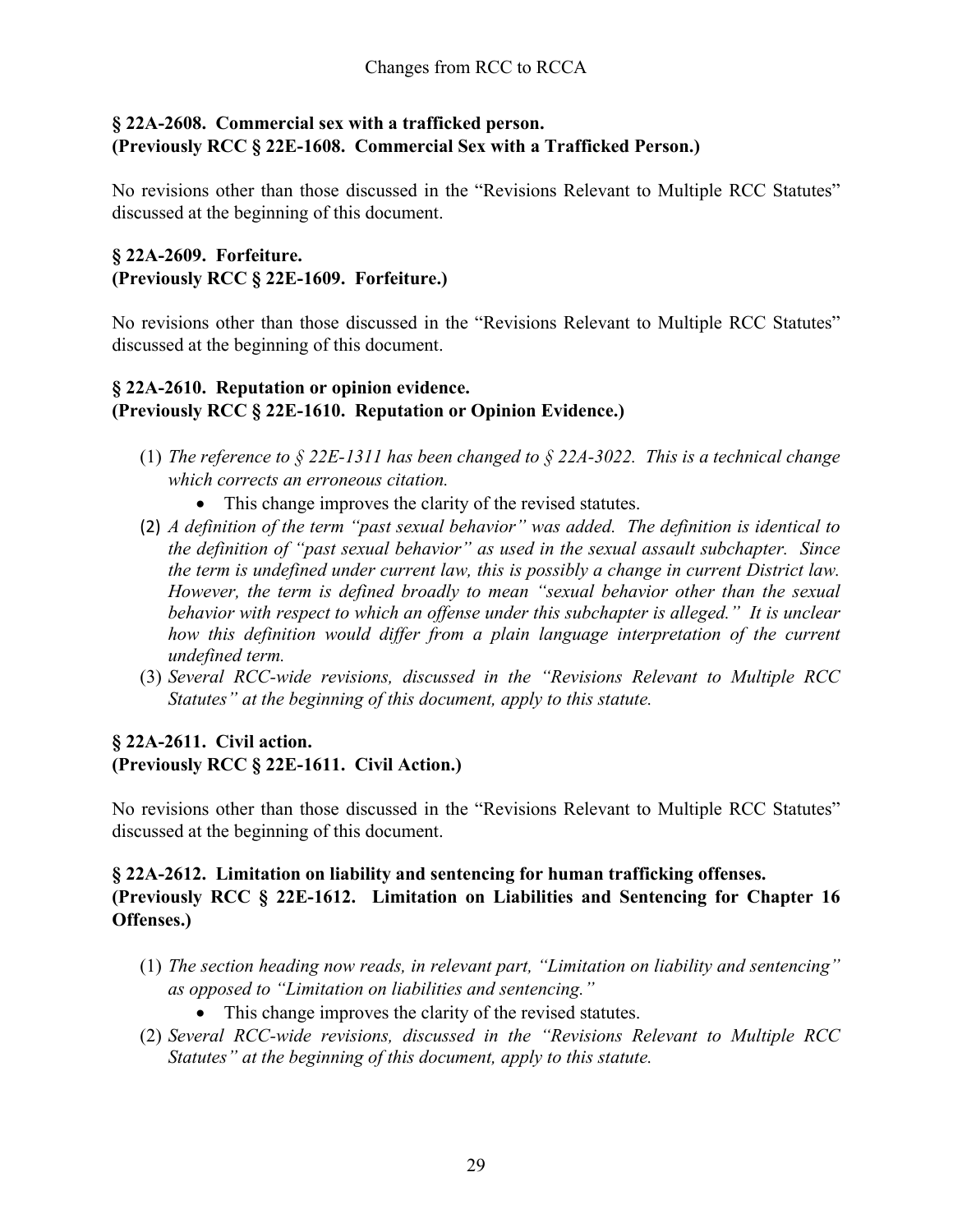### **§ 22A-2613. Civil forfeiture. (Previously RCC § 22E-1613. Civil Forfeiture.**

- (1) *The reference in subsection (b) to "D.C. Law 20-278" has been replaced with "Chapter 3 of Title 41".*
	- The Council's Office of the General Counsel recommended this revision.
- (2) *Several RCC-wide revisions, discussed in the "Revisions Relevant to Multiple RCC Statutes" at the beginning of this document, apply to this statute.*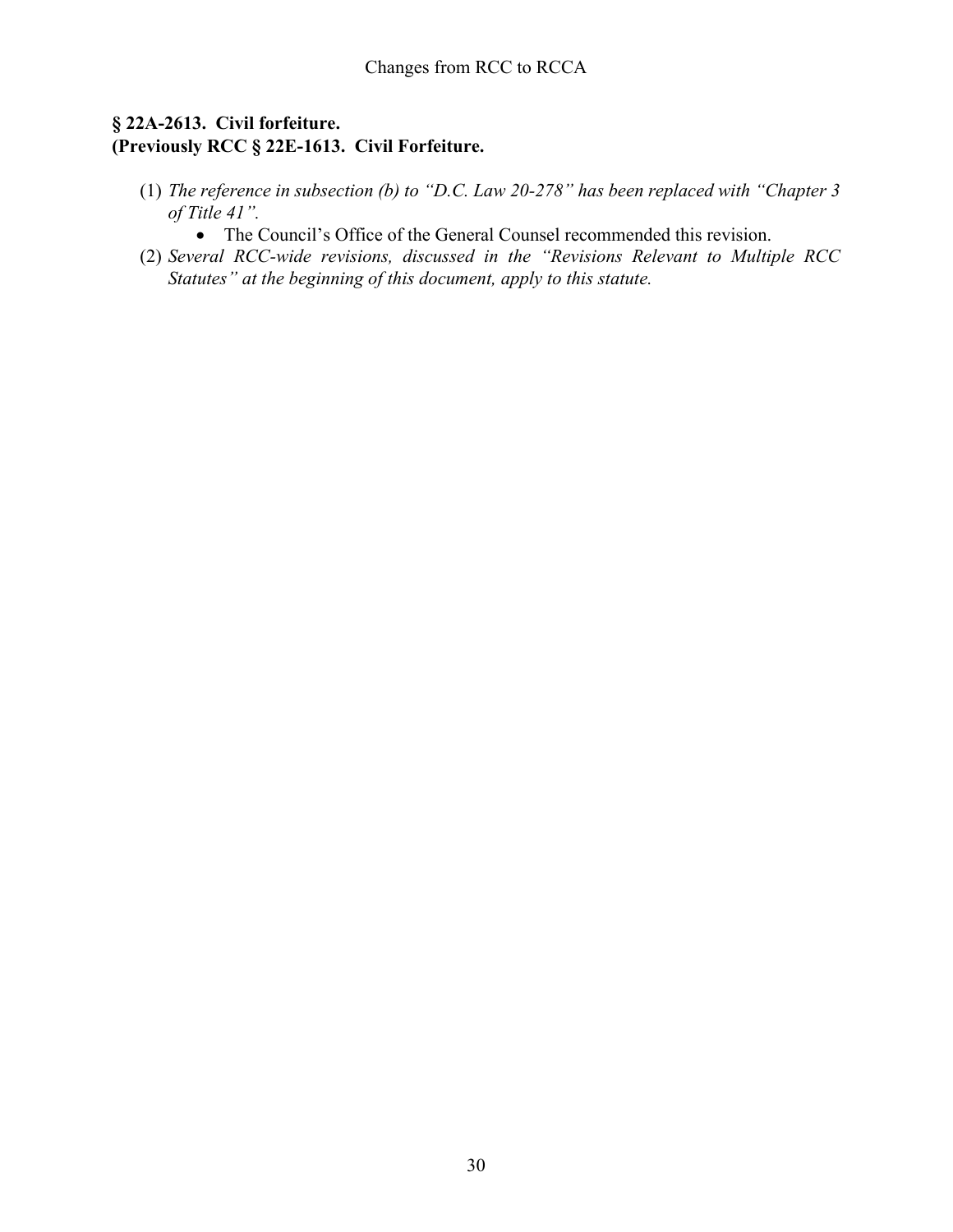# **SUBCHAPTER VIII. STALKING, OBSCENITY, AND INVASIONS OF PRIVACY.**

# **§ 22A-2801. Stalking. (Previously RCC § 22E-1801. Stalking.)**

- (1) *The word "and" was added at the end of paragraph (a)(2). This is change addresses a drafting error, and does not substantively alter the offense.* 
	- This change improves the clarity of the revised statutes.
- (2) *Several RCC-wide revisions, discussed in the "Revisions Relevant to Multiple RCC Statutes" at the beginning of this document, apply to this statute.*

### **§ 22A-2802. Electronic stalking. (Previously RCC § 22E-1802. Electronic Stalking.)**

- (1) *The word "and" was added at the end of paragraph (a)(2). This is change addresses a drafting error, and does not substantively alter the offense.* 
	- This change improves the clarity of the revised statutes.
- (2) *Several RCC-wide revisions, discussed in the "Revisions Relevant to Multiple RCC Statutes" at the beginning of this document, apply to this statute.*

# **§ 22A-2803. Voyeurism. (Previously RCC § 22E-1803. Voyeurism.)**

No revisions other than those discussed in the "Revisions Relevant to Multiple RCC Statutes" discussed at the beginning of this document.

# **§ 22A-2804. Unauthorized disclosure of a sexual recording. (Previously RCC § 22E-1804. Unauthorized Disclosure of a Sexual Recording.)**

No revisions other than those discussed in the "Revisions Relevant to Multiple RCC Statutes" discussed at the beginning of this document.

# **§ 22A-2805. Distribution of an obscene image. (Previously RCC § 22E-1805. Distribution of an Obscene Image.)**

No revisions other than those discussed in the "Revisions Relevant to Multiple RCC Statutes" discussed at the beginning of this document.

### **§ 22A-2806. Distribution of an obscene image to a minor. (Previously RCC § 22E-1806. Distribution of an Obscene Image to a Minor.)**

No revisions other than those discussed in the "Revisions Relevant to Multiple RCC Statutes" discussed at the beginning of this document.

**§ 22A-2807. Creating or trafficking an obscene image of a minor. (Previously RCC § 22E-1807. Creating or Trafficking an Obscene Image of a Minor.)**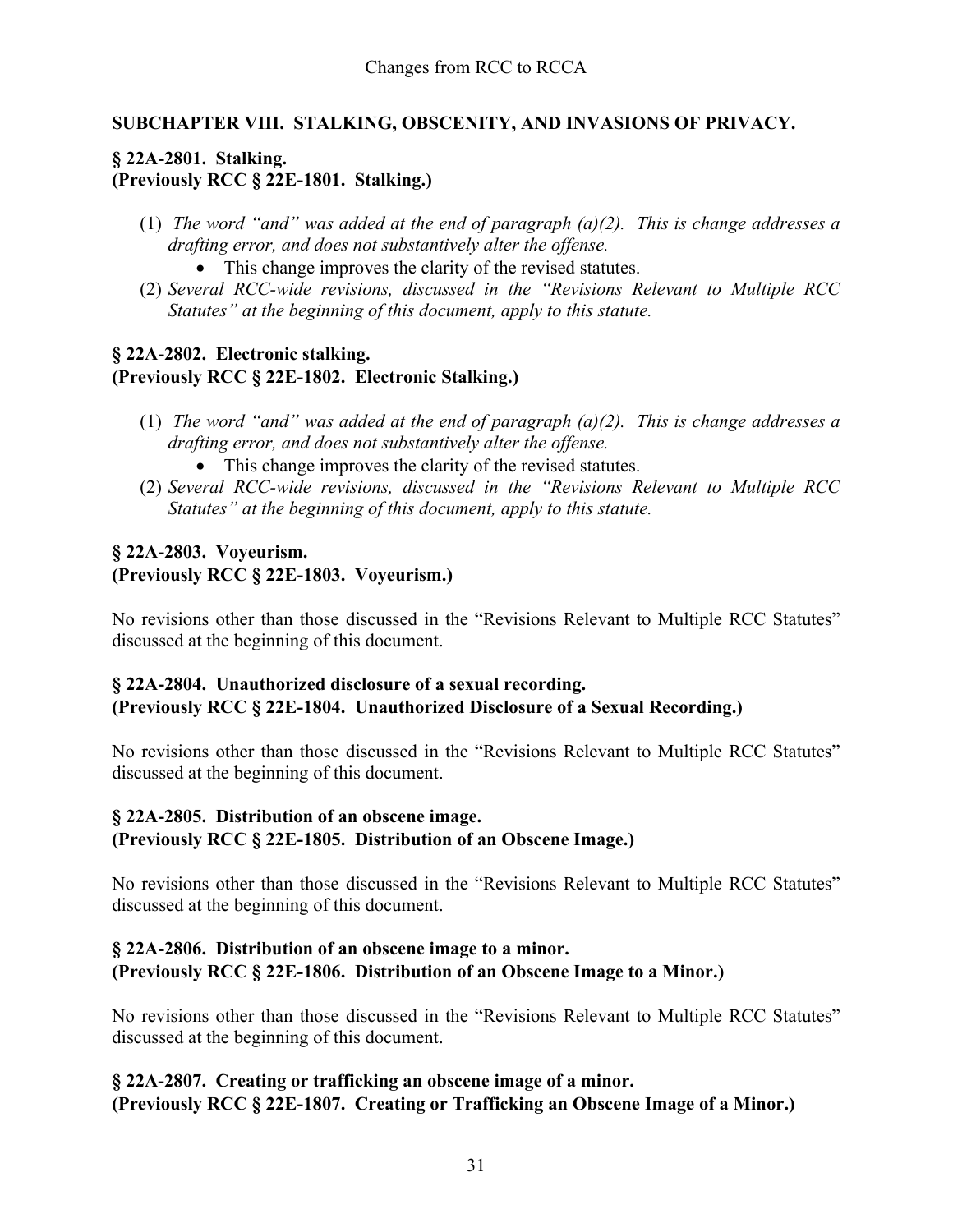- (1) *In sub-sub-subparagraph (d)(3)(B)(ii)(I), the word "and" after the semi-colon was replaced with "or." This change fixes a drafting error and clarifies that either of the circumstances in (d)(3)(B)(ii)(I) or (II) satisfy the affirmative defense.* 
	- This change improves the clarity of the revised statutes.
- (2) *Several RCC-wide revisions, discussed in the "Revisions Relevant to Multiple RCC Statutes" at the beginning of this document, apply to this statute.*

# **§ 22A-2808. Possession of an obscene image of a minor. (Previously RCC § 22E-1808. Possession of an Obscene Image of a Minor.)**

- (1) *In sub-sub-subparagraph (d)(3)(B)(ii)(I), the word "and" after the semi-colon was replaced with "or." This change fixes a drafting error and clarifies that either of the circumstances in (d)(3)(B)(ii)(I) or (II) satisfy the affirmative defense.* 
	- This change improves the clarity of the revised statutes.
- (2) *Several RCC-wide revisions, discussed in the "Revisions Relevant to Multiple RCC Statutes" at the beginning of this document, apply to this statute.*

# **§ 22A-2809. Arranging a live sexual performance of a minor. (Previously RCC § 22E-1809. Arranging a Live Sexual Performance of a Minor.)**

- (1) *In sub-sub-subparagraph (c)(3)(B)(ii)(I), the word "and" after the semi-colon was replaced with "or." This change fixes a drafting error and clarifies that either of the circumstances in (c)(3)(B)(ii)(I) or (II) satisfy the affirmative defense.* 
	- This change improves the clarity of the revised statutes.
- (2) *Several RCC-wide revisions, discussed in the "Revisions Relevant to Multiple RCC Statutes" at the beginning of this document, apply to this statute.*

# **§ 22A-2810. Attending or viewing a live sexual performance of a minor. (Previously RCC § 22E-1810. Attending or Viewing a Live Sexual Performance of a Minor.)**

- (1) *In sub-sub-subparagraph*  $(c)(3)(B)(ii)(I)$ , the word "and" after the semi-colon was *replaced with "or." This change fixes a drafting error and clarifies that either of the circumstances in (c)(3)(B)(ii)(I) or (II) satisfy the affirmative defense.* 
	- This change improves the clarity of the revised statutes.
- (2) *Several RCC-wide revisions, discussed in the "Revisions Relevant to Multiple RCC Statutes" at the beginning of this document, apply to this statute.*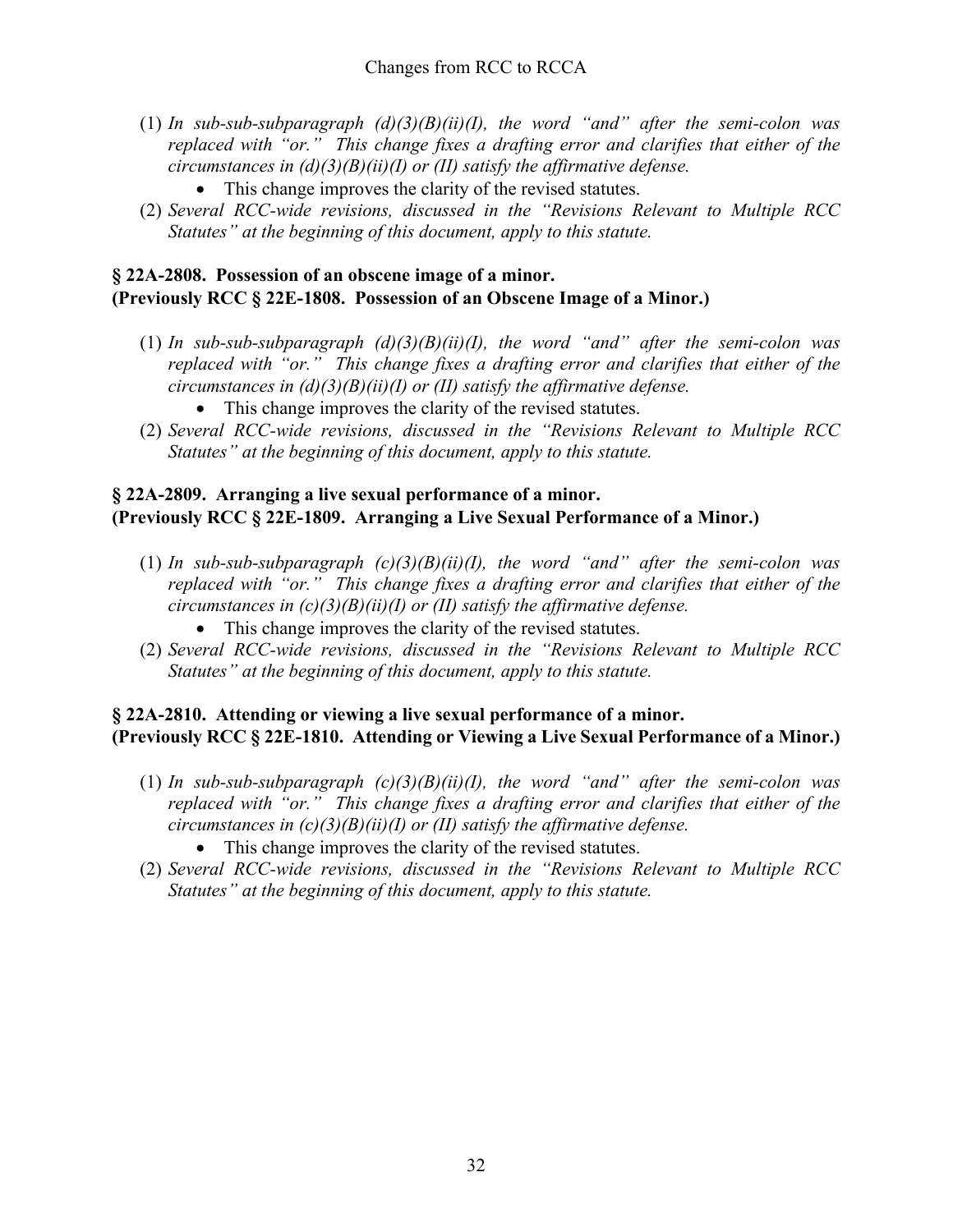# **CHAPTER 3. PROPERTY OFFENSES.**

# **SUBCHAPTER I. PROPERTY OFFENSE SUBTITLE PROVISIONS.**

# **§ 22A-3101. Aggregation to determine property offense grades. (Previously RCC § 22E-2001. Aggregation to Determine Property Offense Grades.)**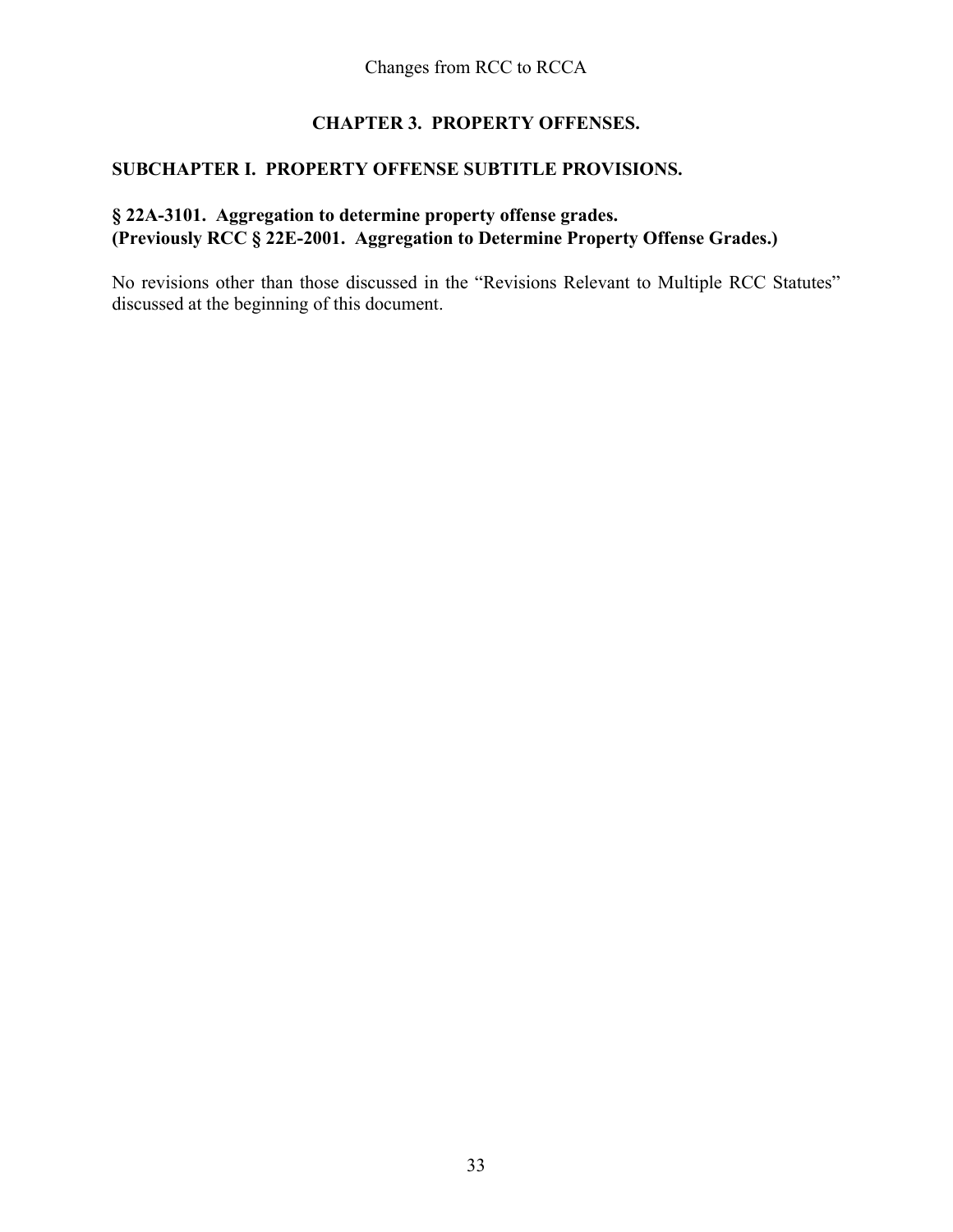### **SUBCHAPTER II. THEFT.**

# **§ 22A-3201. Theft. (Previously RCC § 22E-2101. Theft.)**

No revisions other than those discussed in the "Revisions Relevant to Multiple RCC Statutes" discussed at the beginning of this document.

#### **§ 22A-3202. Unauthorized use of property. (Previously RCC § 22E-2102. Unauthorized Use of Property.)**

No revisions other than those discussed in the "Revisions Relevant to Multiple RCC Statutes" discussed at the beginning of this document.

### **§ 22A-3203. Unauthorized use of a motor vehicle. (Previously RCC § 22E-2103. Unauthorized Use of a Motor Vehicle.)**

No revisions other than those discussed in the "Revisions Relevant to Multiple RCC Statutes" discussed at the beginning of this document.

# **§ 22A-3204. Shoplifting. (Previously RCC § 22E-2104. Shoplifting.)**

No revisions other than those discussed in the "Revisions Relevant to Multiple RCC Statutes" discussed at the beginning of this document.

#### **§ 22A-3205. Unlawful creation or possession of a recording. (Previously RCC § 22E-2105. Unlawful Creation or Possession of a Recording.)**

No revisions other than those discussed in the "Revisions Relevant to Multiple RCC Statutes" discussed at the beginning of this document.

### **§ 22A-3206. Unlawful operation of a recording device in a movie theater. (Previously RCC § 22E-2106. Unlawful Operation of a Recording Device in a Movie Theater.)**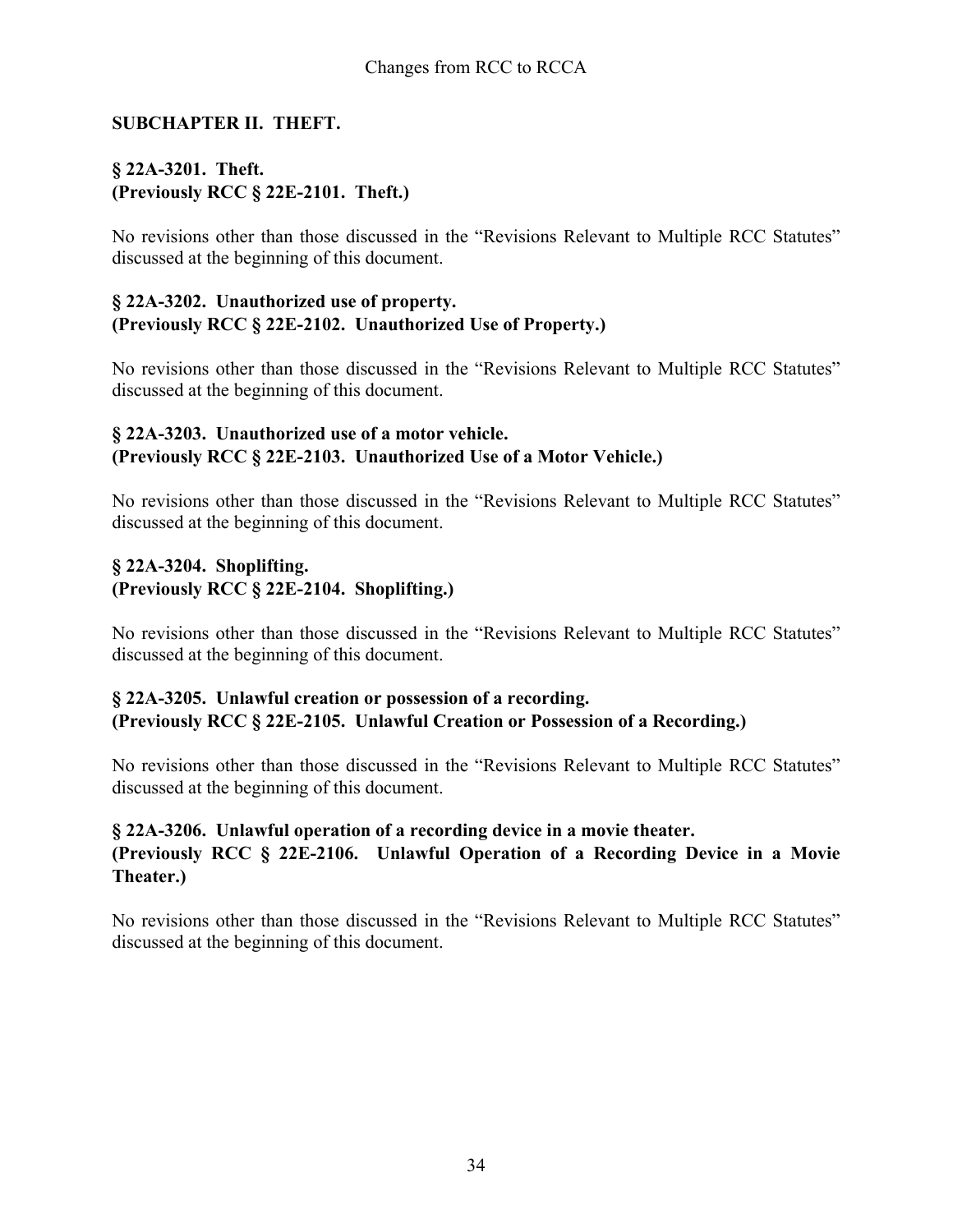### **SUBCHAPTER III. FRAUD.**

# **§ 22A-3301. Fraud. (Previously RCC § 22E-2201. Fraud.)**

No revisions other than those discussed in the "Revisions Relevant to Multiple RCC Statutes" discussed at the beginning of this document.

#### **§ 22A-3302. Payment card fraud. (Previously RCC § 22E-2202. Payment Card Fraud.)**

No revisions other than those discussed in the "Revisions Relevant to Multiple RCC Statutes" discussed at the beginning of this document.

### **§ 22A-3303. Check fraud. (Previously RCC § 22E-2203. Check Fraud.)**

No revisions other than those discussed in the "Revisions Relevant to Multiple RCC Statutes" discussed at the beginning of this document.

# **§ 22A-3304. Forgery. (Previously RCC § 22E-2204. Forgery.)**

No revisions other than those discussed in the "Revisions Relevant to Multiple RCC Statutes" discussed at the beginning of this document.

### **§ 22A-3305. Identity theft. (Previously RCC § 22E-2205. Identity theft.)**

No revisions other than those discussed in the "Revisions Relevant to Multiple RCC Statutes" discussed at the beginning of this document.

# **§ 22A-3306. Identity theft civil provisions. (Previously RCC § 22E-2206. Identity Theft Civil Provisions.)**

No revisions other than those discussed in the "Revisions Relevant to Multiple RCC Statutes" discussed at the beginning of this document.

### **§ 22A-3307. Unlawful labeling of a recording. (Previously RCC § 22E-2207. Unlawful Labeling of a Recording.)**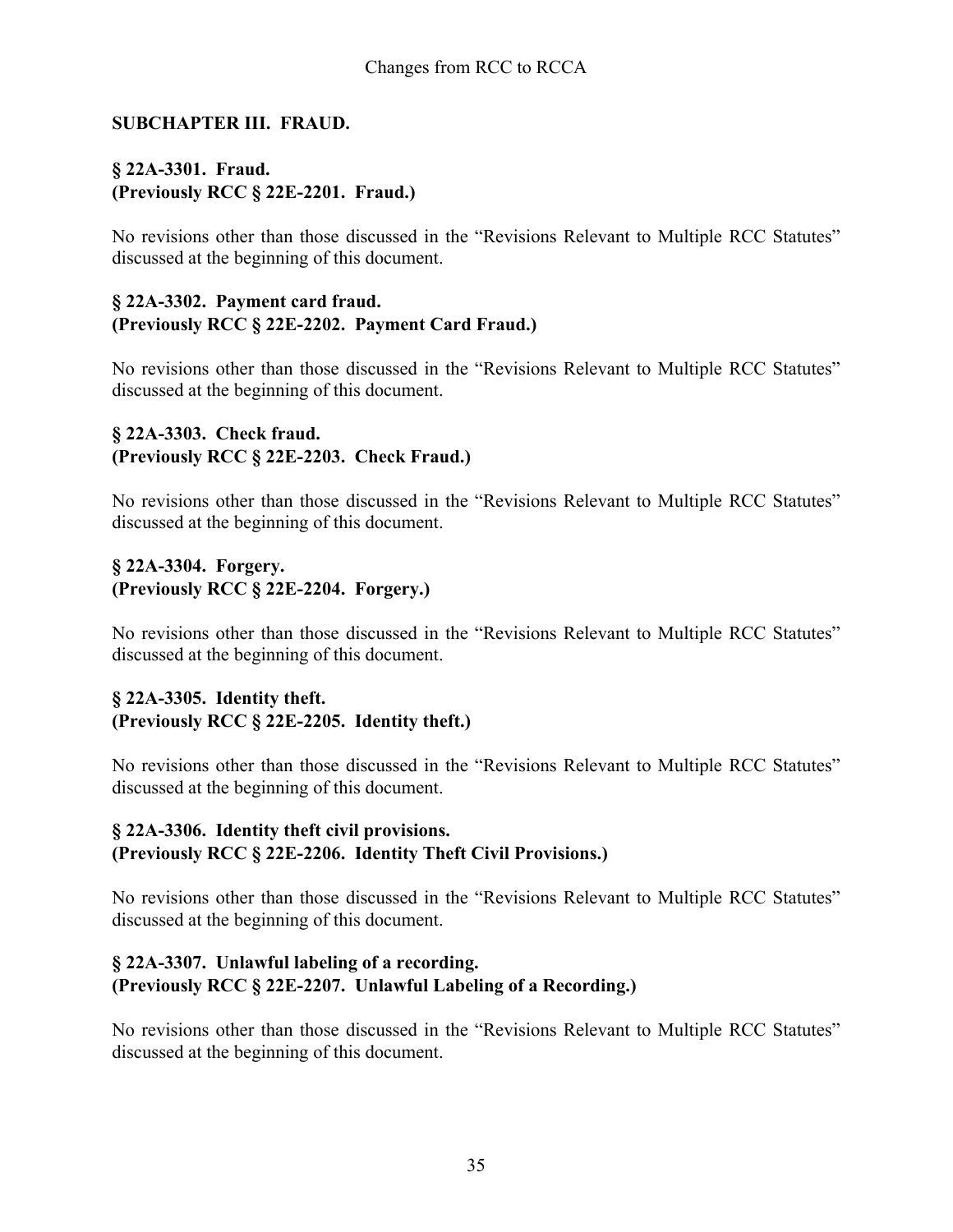### **§ 22A-3308. Financial exploitation of a vulnerable adult or elderly person.**

**(Previously RCC § 22E-2208. Financial Exploitation of a Vulnerable Adult or Elderly Person.)**

No revisions other than those discussed in the "Revisions Relevant to Multiple RCC Statutes" discussed at the beginning of this document.

# **§ 22A-3309. Financial exploitation of a vulnerable adult or elderly person civil provisions. (Previously RCC § 22E-2209. Financial Exploitation of a Vulnerable Adult or Elderly Person Civil Provisions.)**

No revisions other than those discussed in the "Revisions Relevant to Multiple RCC Statutes" discussed at the beginning of this document.

### **§ 22A-3310. Trademark counterfeiting. (Previously RCC § 22E-2210. Trademark Counterfeiting.)**

- (1) *The reference in paragraph (d)(2) to "D.C. Law 20-278" has been replaced with "Chapter 3 of Title 41".*
	- The Council's Office of the General Counsel recommended this revision. This change does not substantively change the offense.
- (2) *Several RCC-wide revisions, discussed in the "Revisions Relevant to Multiple RCC Statutes" at the beginning of this document, apply to this statute.*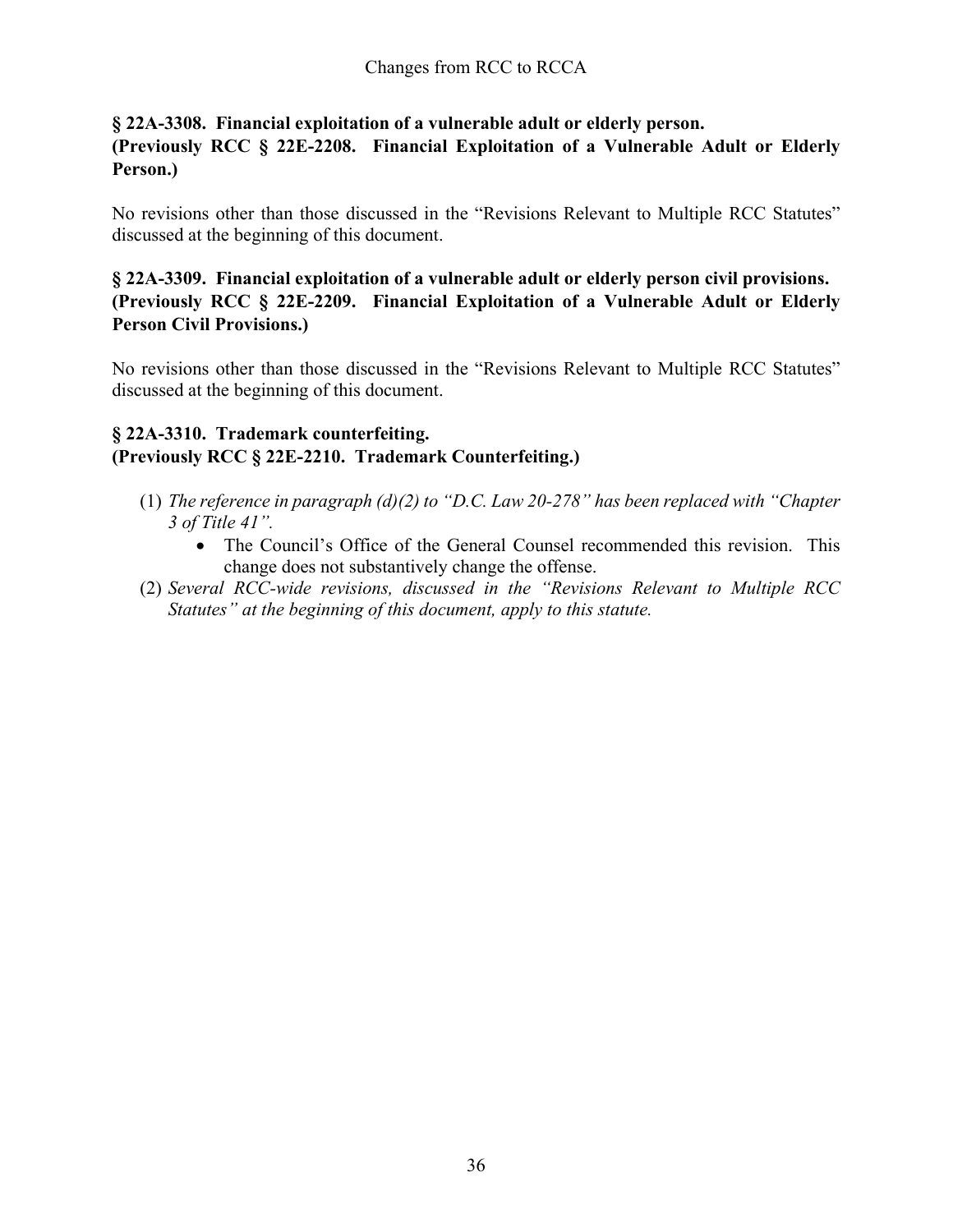# **SUBCHAPTER IV. EXTORTION.**

# **§ 22A-3401. Extortion. (Previously RCC § 22E-2301. Extortion.)**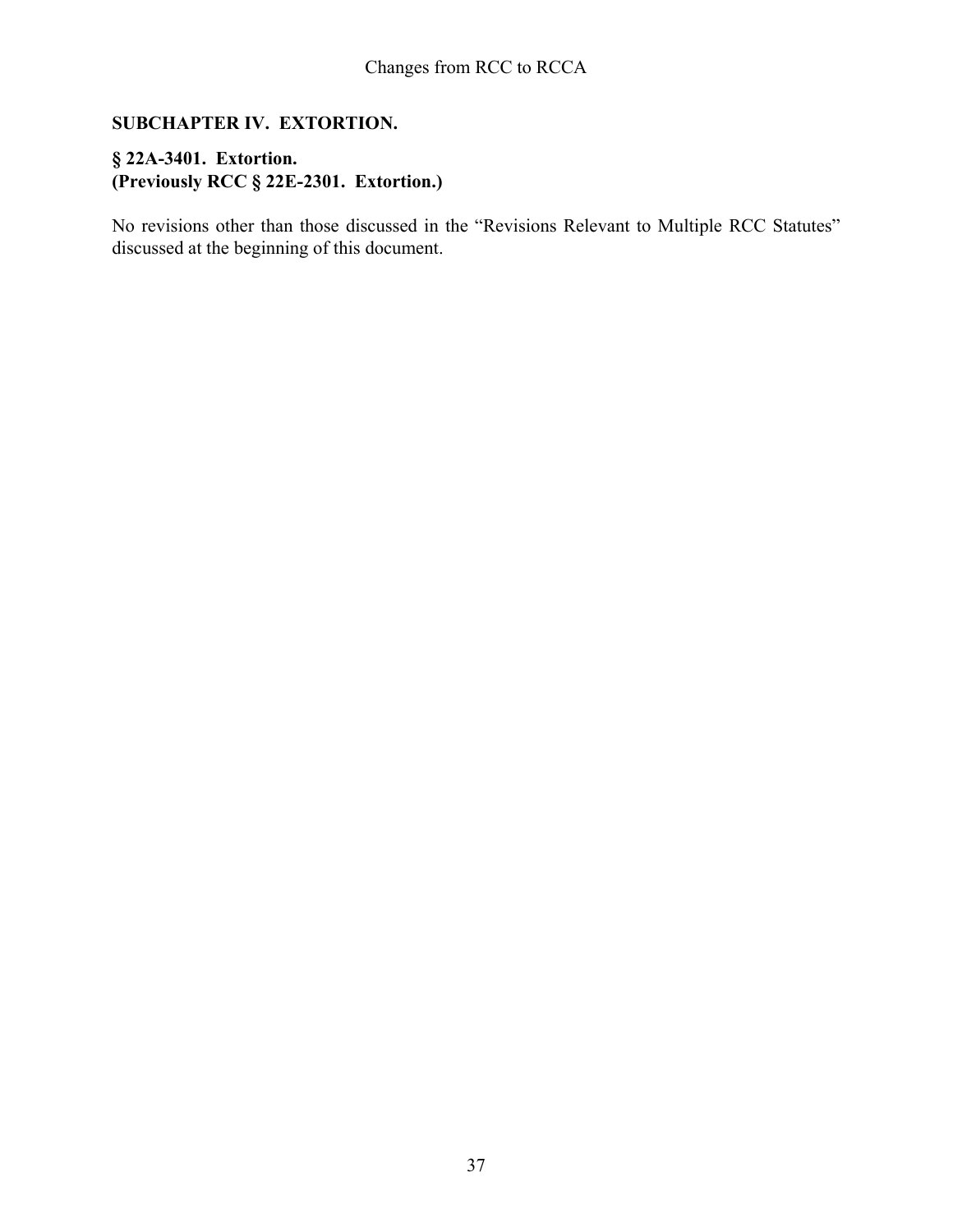# **SUBCHAPTER V. STOLEN PROPERTY.**

### **§ 22A-3501. Possession of stolen property. (Previously RCC § 22E-2401. Possession of Stolen Property.)**

No revisions other than those discussed in the "Revisions Relevant to Multiple RCC Statutes" discussed at the beginning of this document.

### **§ 22A-3502. Trafficking of stolen property. (Previously RCC § 22E-2402. Trafficking of Stolen Property.)**

No revisions other than those discussed in the "Revisions Relevant to Multiple RCC Statutes" discussed at the beginning of this document.

### **§ 22A-3503. Alteration of a motor vehicle identification number. (Previously RCC § 22E-2403. Alteration of a Motor Vehicle Identification Number.)**

- *(1) A new paragraph (b)(3) was added to clarify that for second degree alteration of a motor vehicle identification number the motor vehicle or motor vehicle part must, in fact, have any value. This is a clarificatory change and does not substantively alter the scope of the offense.* 
	- This change improves the clarity of the revised statutes.
- *(2) Several RCC-wide revisions, discussed in the "Revisions Relevant to Multiple RCC Statutes" at the beginning of this document, apply to this statute.*

# **§ 22A-3504. Alteration of a bicycle identification number. (Previously RCC § 22E-2404. Alteration of a Bicycle Identification Number.)**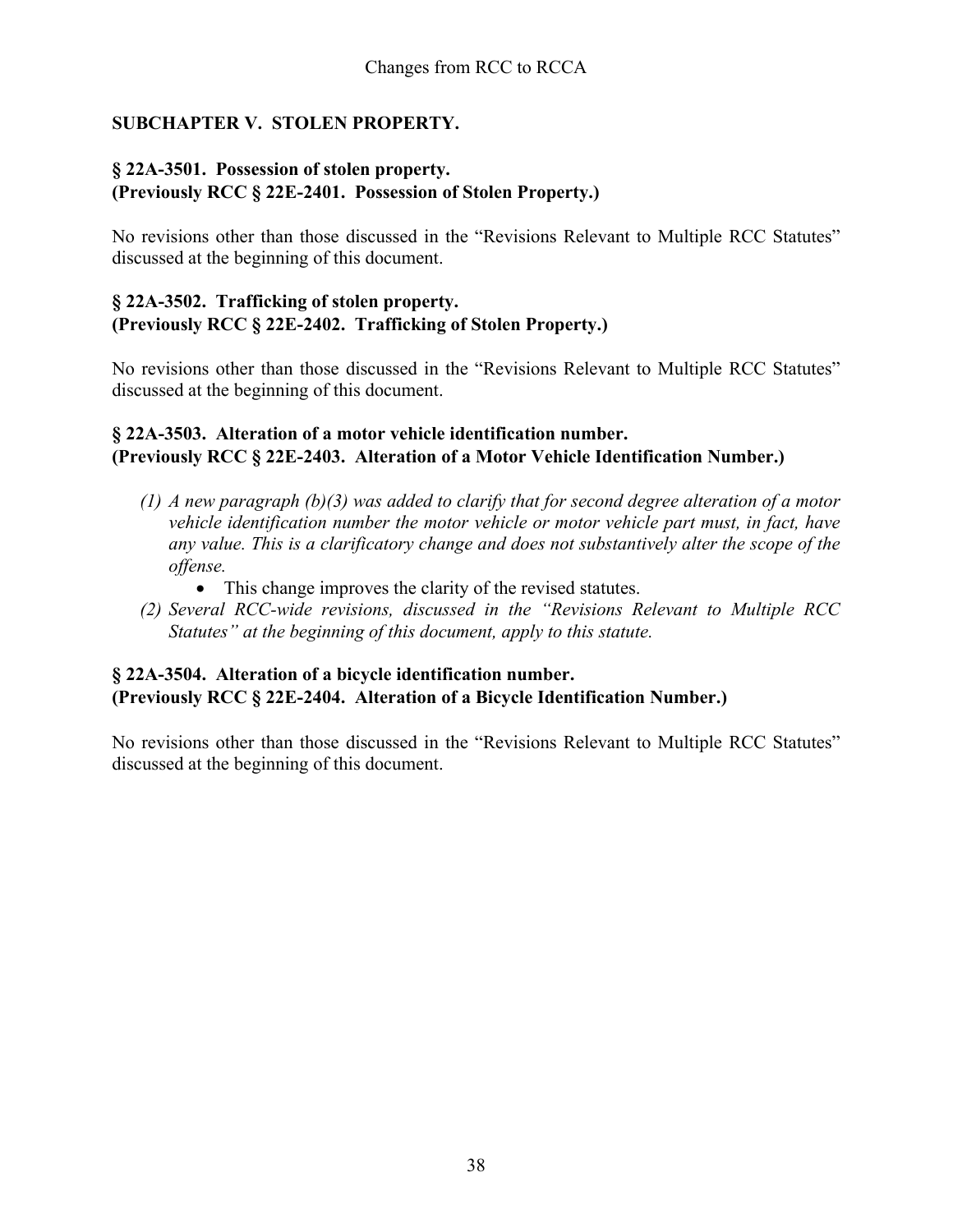### **SUBCHAPTER VI. PROPERTY DAMAGE.**

# **§ 22A-3601. Arson. (Previously RCC § 22E-2501. Arson.)**

No revisions other than those discussed in the "Revisions Relevant to Multiple RCC Statutes" discussed at the beginning of this document.

#### **§ 22A-3602. Reckless burning. (Previously RCC § 22E-2502. Reckless Burning.)**

No revisions other than those discussed in the "Revisions Relevant to Multiple RCC Statutes" discussed at the beginning of this document.

#### **§ 22A-3603. Criminal damage to property. (Previously RCC § 22E-2503. Criminal Damage to Property.)**

No revisions other than those discussed in the "Revisions Relevant to Multiple RCC Statutes" discussed at the beginning of this document.

# **§ 22A-3604. Criminal graffiti. (Previously RCC § 22E-2504. Criminal Graffiti.)**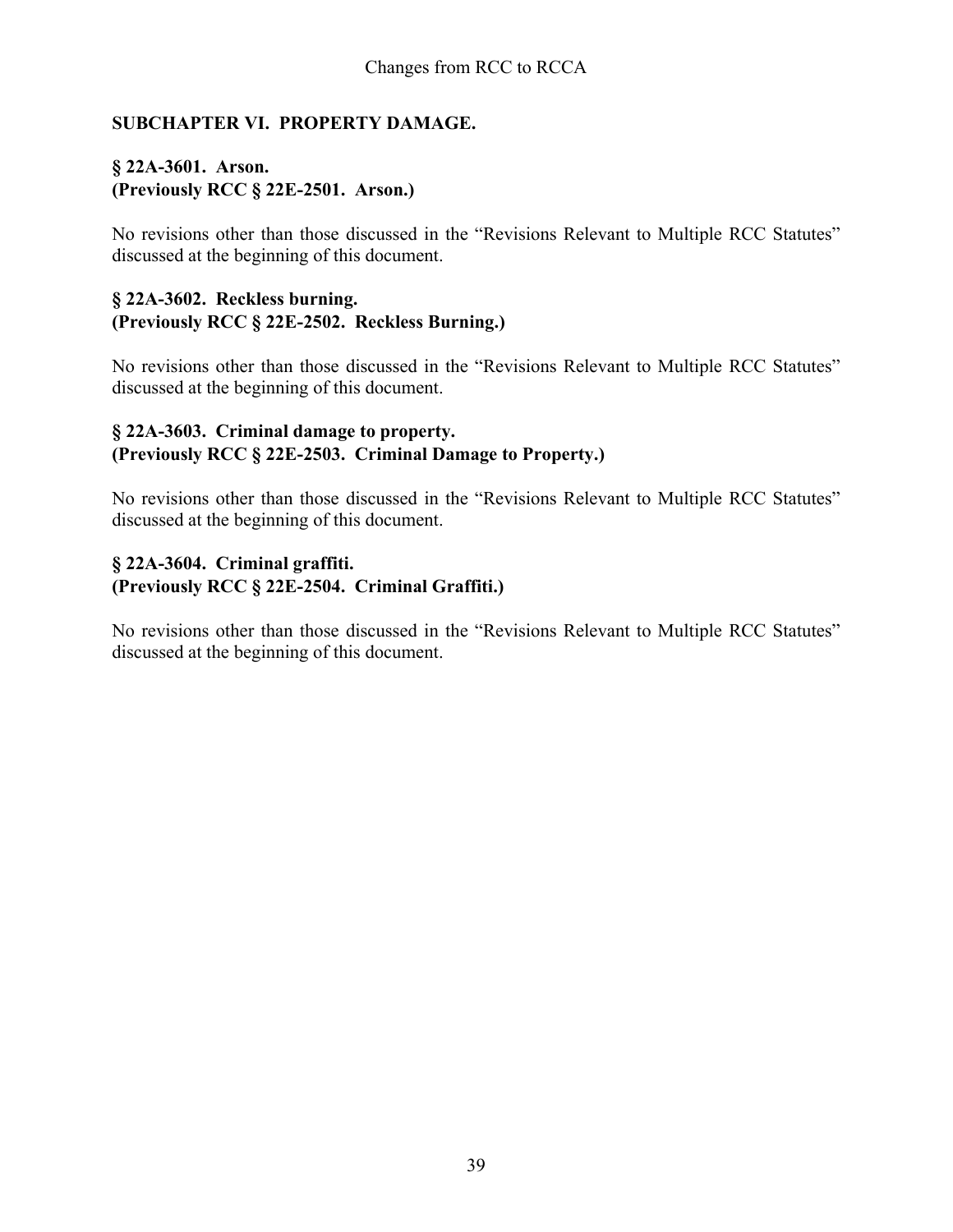# **SUBCHAPTER VII. TRESPASS.**

# **§ 22A-3701. Trespass. (Previously RCC § 22E-2601. Trespass.)**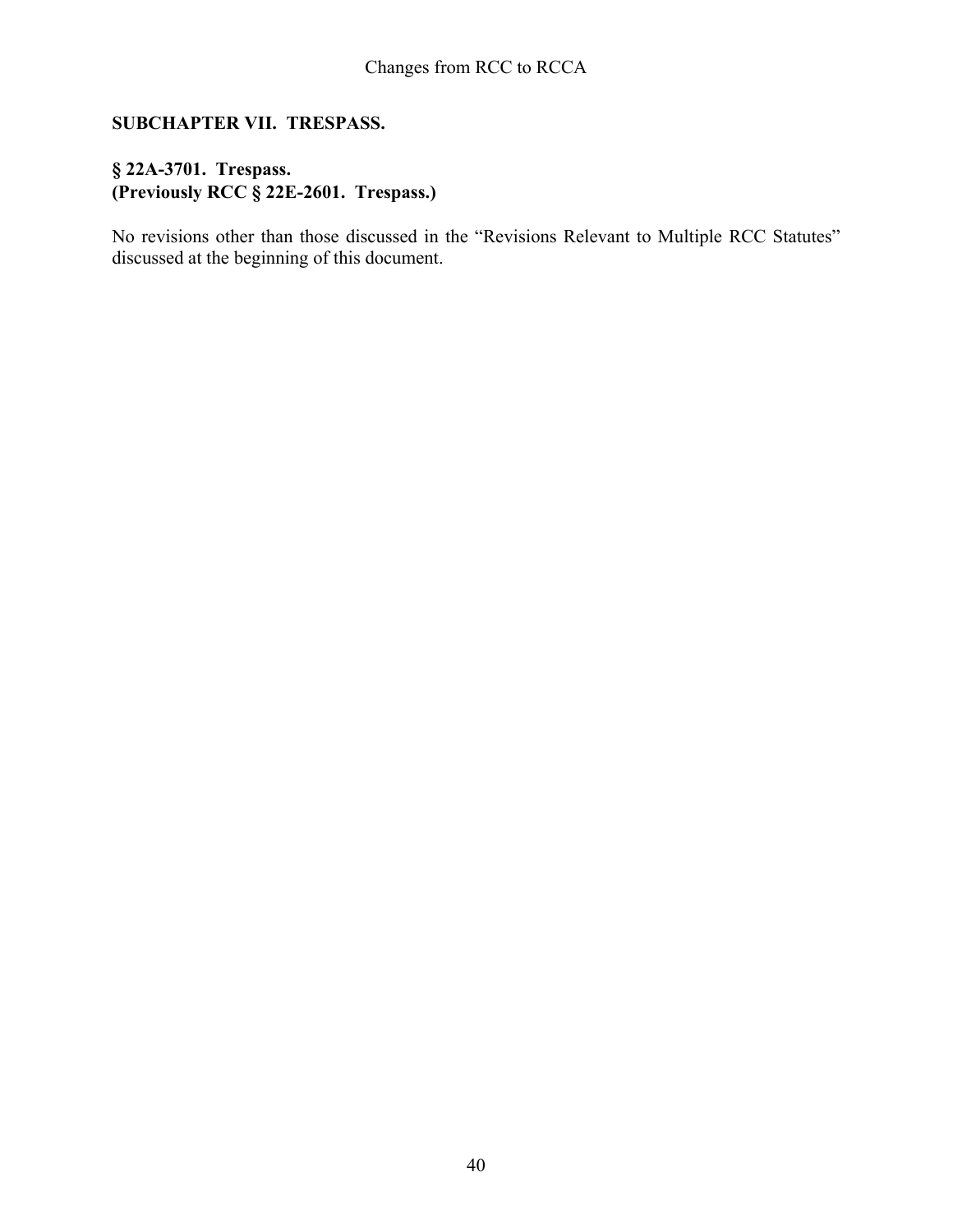### **SUBCHAPTER VIII. BURGLARY.**

# **§ 22A-3801. Burglary. (Previously RCC § 22E-2701. Burglary.)**

No revisions other than those discussed in the "Revisions Relevant to Multiple RCC Statutes" discussed at the beginning of this document.

### **§ 22A-3802. Possession of tools to commit a property crime. (Previously RCC § 22E-2702. Possession of Tools to Commit Property Crime.)**

- (1) *The name of the offense has been changed to possession of tools to commit "a" property crime to reflect that only certain property crimes can be predicate offenses.* 
	- This change improves the clarity of the revised statutes.
- (2) *Several RCC-wide revisions, discussed in the "Revisions Relevant to Multiple RCC Statutes" at the beginning of this document, apply to this statute.*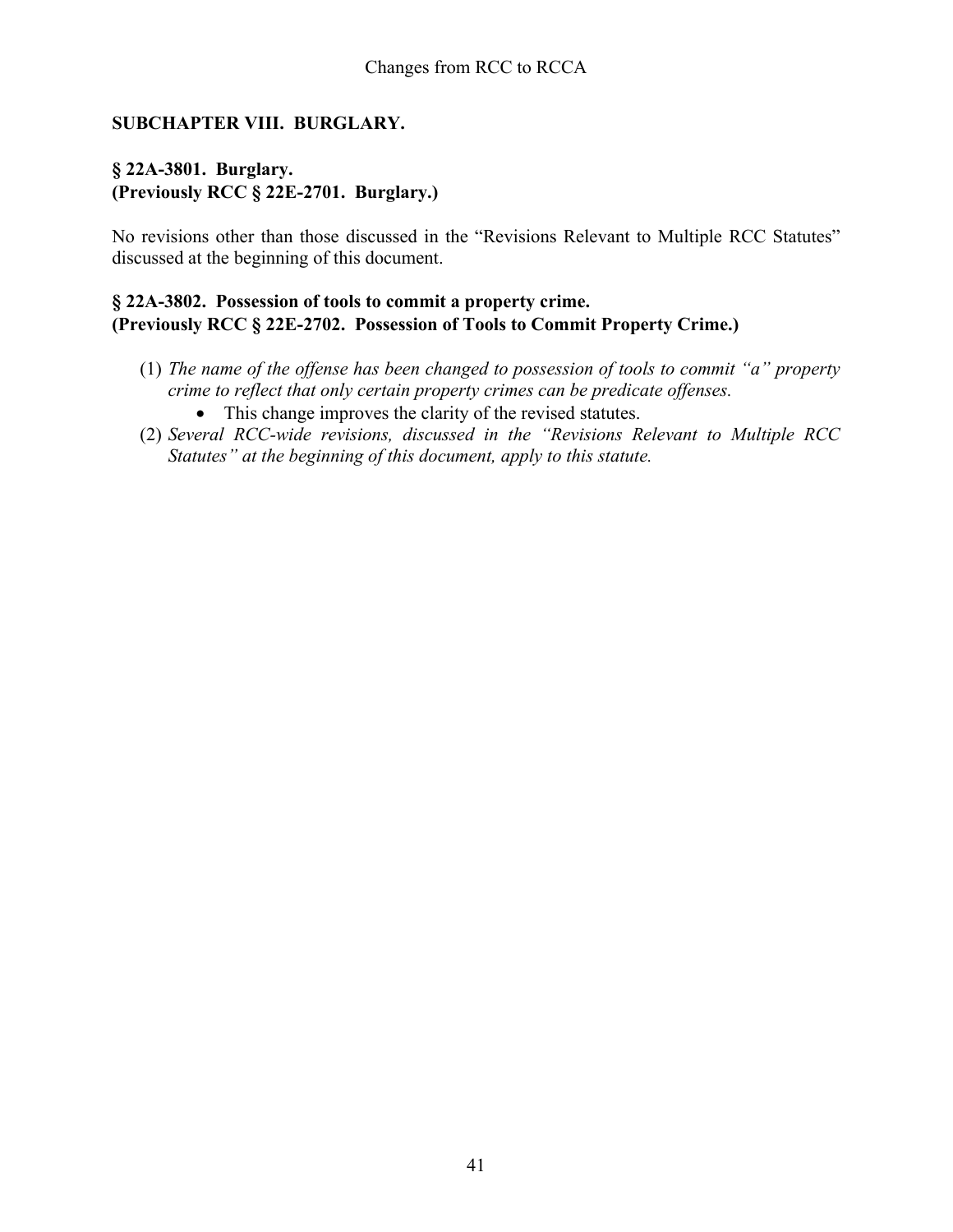# **CHAPTER 4. OFFENSES AGAINST GOVERNMENT OPERATION.**

### **SUBCHAPTER II. PERJURY AND OTHER OFFICIAL FALSIFICATION OFFENSES.**

### **§ 22A-4201. Impersonation of an official. (Previously RCC § 22E-3201. Impersonation of an Official.)**

No revisions other than those discussed in the "Revisions Relevant to Multiple RCC Statutes" discussed at the beginning of this document.

### **§ 22A-4202. Misrepresentation as a District of Columbia entity. (Previously RCC § 22E-3202. Misrepresentation as a District of Columbia Entity.)**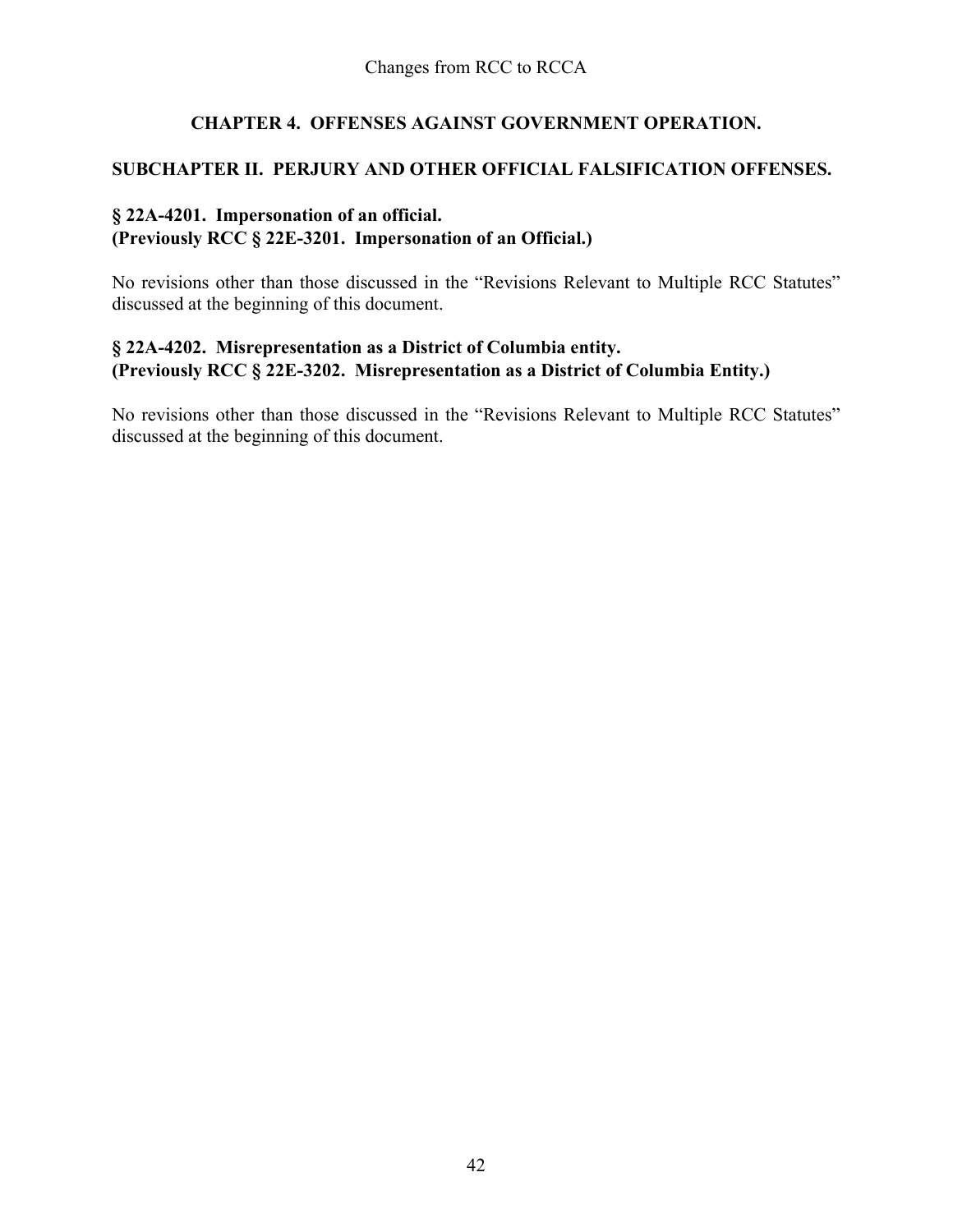# **SUBCHAPTER IV. GOVERNMENT CUSTODY.**

### **§ 22A-4401. Escape from a correctional facility or officer. (Previously RCC § 22E-3401. Escape from a Correctional Facility or Officer.)**

No revisions other than those discussed in the "Revisions Relevant to Multiple RCC Statutes" discussed at the beginning of this document.

#### **§ 22A-4402. Tampering with a detection device. (Previously RCC § 22E-3402. Tampering with a Detection Device.)**

No revisions other than those discussed in the "Revisions Relevant to Multiple RCC Statutes" discussed at the beginning of this document.

# **§ 22A-4403. Correctional facility contraband. (Previously RCC § 22E-3403. Correctional Facility Contraband.)**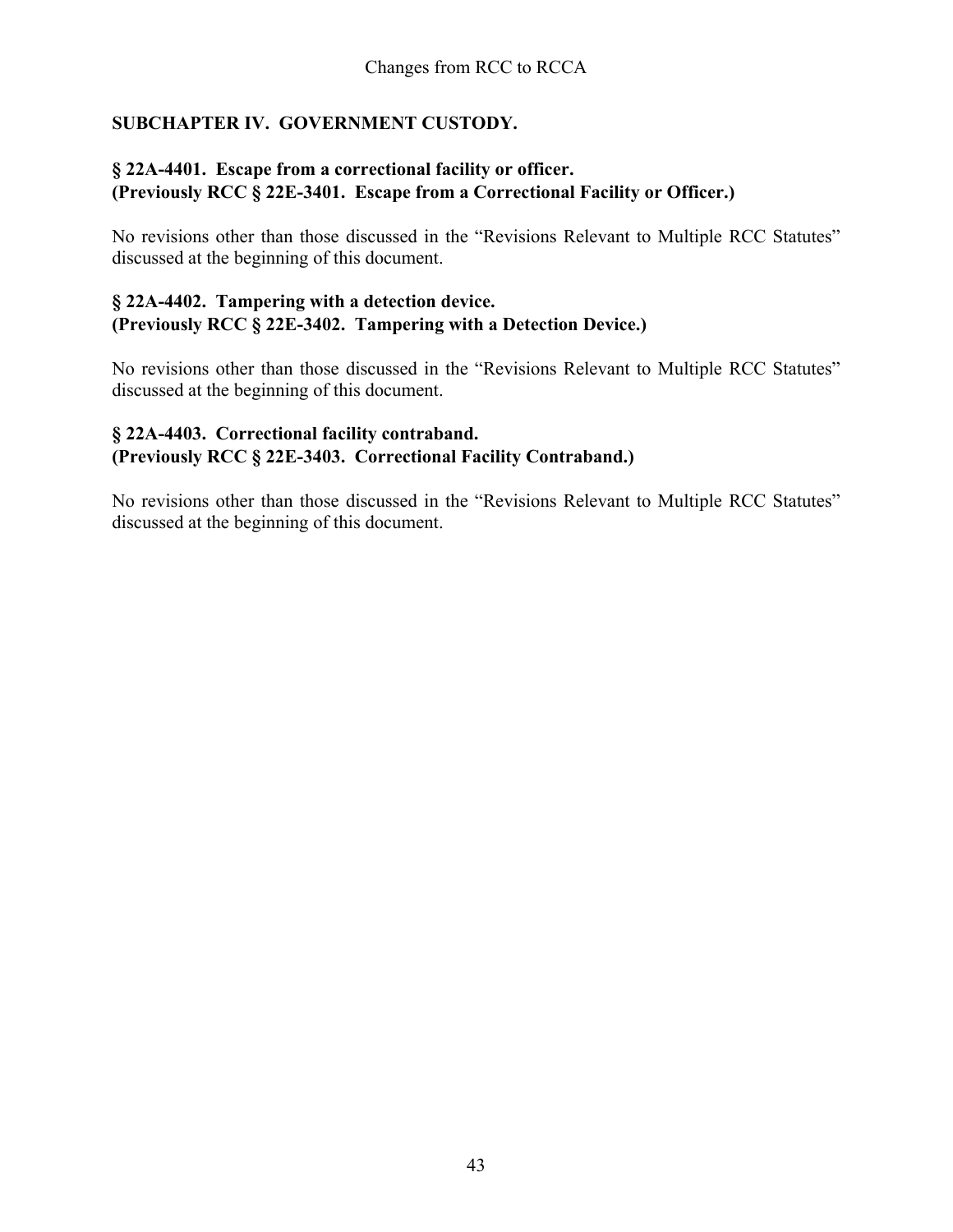# **CHAPTER 5. PUBLIC ORDER AND SAFETY OFFENSES.**

# **SUBCHAPTER I. WEAPON OFFENSES AND RELATED PROVISIONS.**

# **§ 22A-5101. Merger of related weapon offenses. (Previously RCC § 22E-4119. Merger of Related Weapon Offenses.)**

- (1) *The statute has been moved to the beginning of the now-subchapter as opposed to the second to last statute.* 
	- This change improves the clarity of the revised statutes.
- (2) *Several RCC-wide revisions, discussed in the "Revisions Relevant to Multiple RCC Statutes" at the beginning of this document, apply to this statute.*

# **§ 22A-5102. Exclusions from liability for weapon offenses. (Previously RCC § 22E-4118. Exclusions from Liability for Weapon Offenses.)**

- (1) *The statute has been moved to the beginning of the now-subchapter as opposed towards the end of the now-subchapter.* 
	- This change improves the clarity of the revised statutes.
- (2) *Several RCC-wide revisions, discussed in the "Revisions Relevant to Multiple RCC Statutes" at the beginning of this document, apply to this statute.*

# **§ 22A-5103. Possession of a prohibited weapon or accessory. (Previously RCC § 22E-4101. Possession of a Prohibited Weapon or Accessory.)**

No revisions other than those discussed in the "Revisions Relevant to Multiple RCC Statutes" discussed at the beginning of this document.

# **§ 22A-5104. Carrying a dangerous weapon. (Previously RCC § 22E-4102. Carrying a Dangerous Weapon.)**

No revisions other than those discussed in the "Revisions Relevant to Multiple RCC Statutes" discussed at the beginning of this document.

### **§ 22A-5105. Possession of a dangerous weapon with intent to commit a crime. (Previously RCC § 22E-4103. Possession of a Dangerous Weapon with Intent to Commit Crime.)**

- (1) *The name of the offense has been changed to possession of a dangerous with intent to commit "a" crime to reflect that only certain crimes can be predicate offenses.* 
	- This change improves the clarity of the revised statutes.
- (2) *Several RCC-wide revisions, discussed in the "Revisions Relevant to Multiple RCC Statutes" at the beginning of this document, apply to this statute.*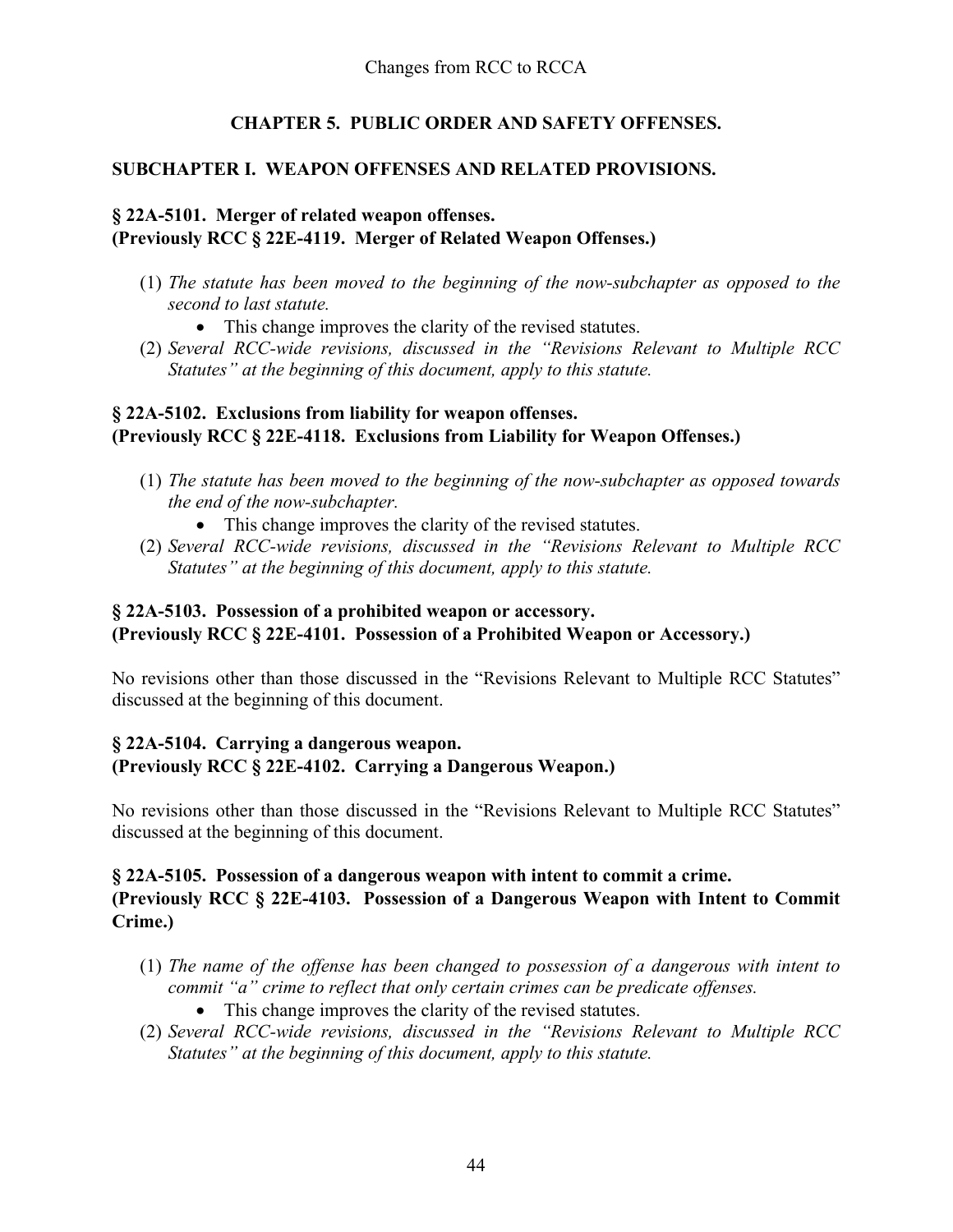# **§ 22A-5106. Possession of a dangerous weapon during a crime. (Previously RCC § 22E-4104. Possession of a Dangerous Weapon During a Crime.)**

No revisions other than those discussed in the "Revisions Relevant to Multiple RCC Statutes" discussed at the beginning of this document.

# **§ 22A-5107. Possession of a firearm by an unauthorized person. (Previously RCC § 22E-4105. Possession of a Firearm by an Unauthorized Person.)**

No revisions other than those discussed in the "Revisions Relevant to Multiple RCC Statutes" discussed at the beginning of this document.

# **§ 22A-5108. Negligent discharge of a firearm. (Previously RCC § 22E-4106. Negligent Discharge of Firearm.)**

- (1) *The title of the statute is now "Negligent discharge of* a *firearm" for consistency with the text of the statute.*
	- This change improves the clarity of the revised statutes.
- (2) *Several RCC-wide revisions, discussed in the "Revisions Relevant to Multiple RCC Statutes" at the beginning of this document, apply to this statute.*

# **§ 22A-5109. Alteration of a firearm identification mark. (Previously RCC § 22E-4107. Alteration of a Firearm Identification Mark.)**

No revisions other than those discussed in the "Revisions Relevant to Multiple RCC Statutes" discussed at the beginning of this document.

# **§ 22A-5110. Civil provisions for prohibitions of firearms on public or private property. (Previously RCC § 22E-4108. Civil Provisions for Prohibitions of Firearms on Public or Private Property.)**

No revisions other than those discussed in the "Revisions Relevant to Multiple RCC Statutes" discussed at the beginning of this document.

# **§ 22A-5111. Civil provisions for lawful transportation of a firearm or ammunition. (Previously RCC § 22E-4109. Civil Provisions for Lawful Transportation of a Firearm or Ammunition.)**

No revisions other than those discussed in the "Revisions Relevant to Multiple RCC Statutes" discussed at the beginning of this document.

### **§ 22A-5112. Civil provisions for issuance of a license to carry a pistol. (Previously RCC § 22E-4110. Civil Provisions for Issuance of a License to Carry a Pistol.)**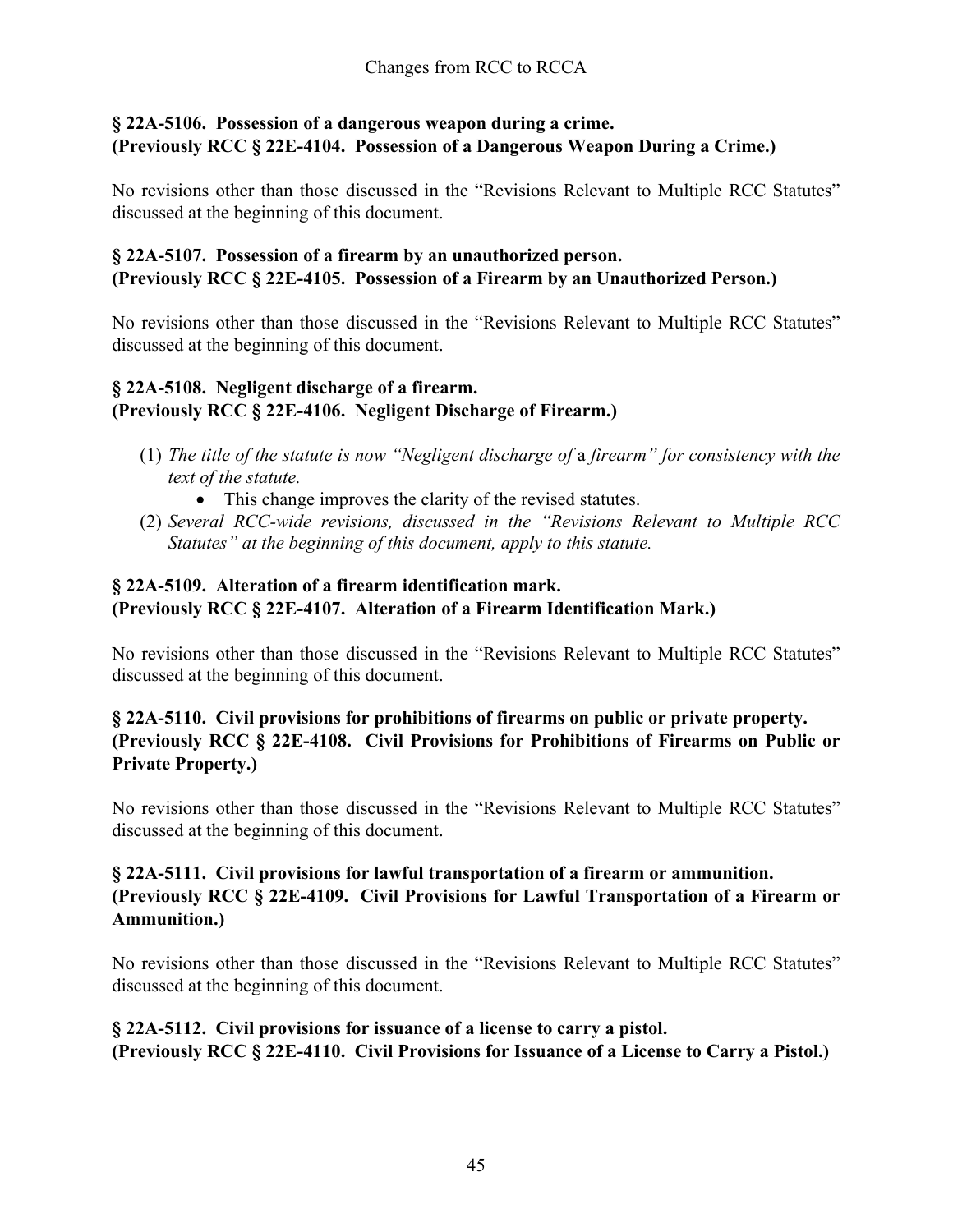No revisions other than those discussed in the "Revisions Relevant to Multiple RCC Statutes" discussed at the beginning of this document.

# **§ 22A-5113. Unlawful sale of a pistol. (Previously RCC § 22E-4111. Unlawful Sale of a Pistol.)**

No revisions other than those discussed in the "Revisions Relevant to Multiple RCC Statutes" discussed at the beginning of this document.

# **§ 22A-5114. Unlawful transfer of a firearm. (Previously RCC § 22E-4112. Unlawful Transfer of a Firearm.)**

No revisions other than those discussed in the "Revisions Relevant to Multiple RCC Statutes" discussed at the beginning of this document.

# **§ 22A-5115. Sale of a firearm without a license. (Previously RCC § 22E-4113. Sale of a Firearm without a License.)**

No revisions other than those discussed in the "Revisions Relevant to Multiple RCC Statutes" discussed at the beginning of this document.

# **§ 22A-5116. Civil provisions for licenses of firearms dealers. (Previously RCC § 22E-4114. Civil Provisions for Licenses of Firearms Dealers.)**

No revisions other than those discussed in the "Revisions Relevant to Multiple RCC Statutes" discussed at the beginning of this document.

# **§ 22A-5117. Unlawful sale of a firearm by a licensed dealer. (Previously RCC § 22E-4115. Unlawful Sale of a Firearm by a Licensed Dealer.)**

No revisions other than those discussed in the "Revisions Relevant to Multiple RCC Statutes" discussed at the beginning of this document.

# **§ 22A-5118. Use of false information for purchase or licensure of a firearm. (Previously RCC § 22E-4116. Use of False Information for Purchase or Licensure of a Firearm.)**

No revisions other than those discussed in the "Revisions Relevant to Multiple RCC Statutes" discussed at the beginning of this document.

# **§ 22A-5119. Civil provisions for taking and destruction of dangerous articles. (Previously RCC § 22E-4117. Civil Provisions for Taking and Destruction of Dangerous Articles.)**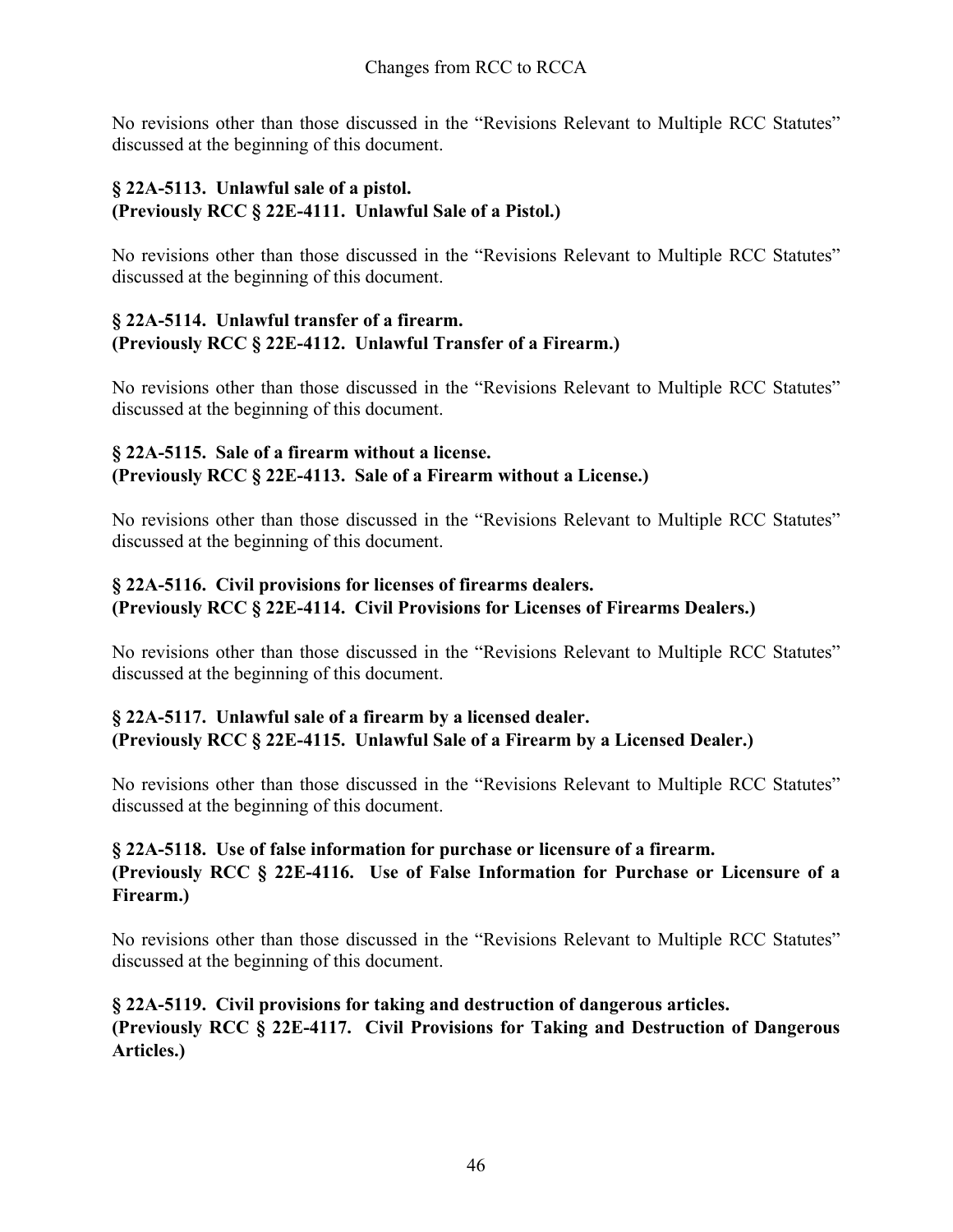No revisions other than those discussed in the "Revisions Relevant to Multiple RCC Statutes" discussed at the beginning of this document.

# **§ 22A-5120. Endangerment with a firearm. (Previously RCC § 22E-4120. Endangerment with a Firearm.)**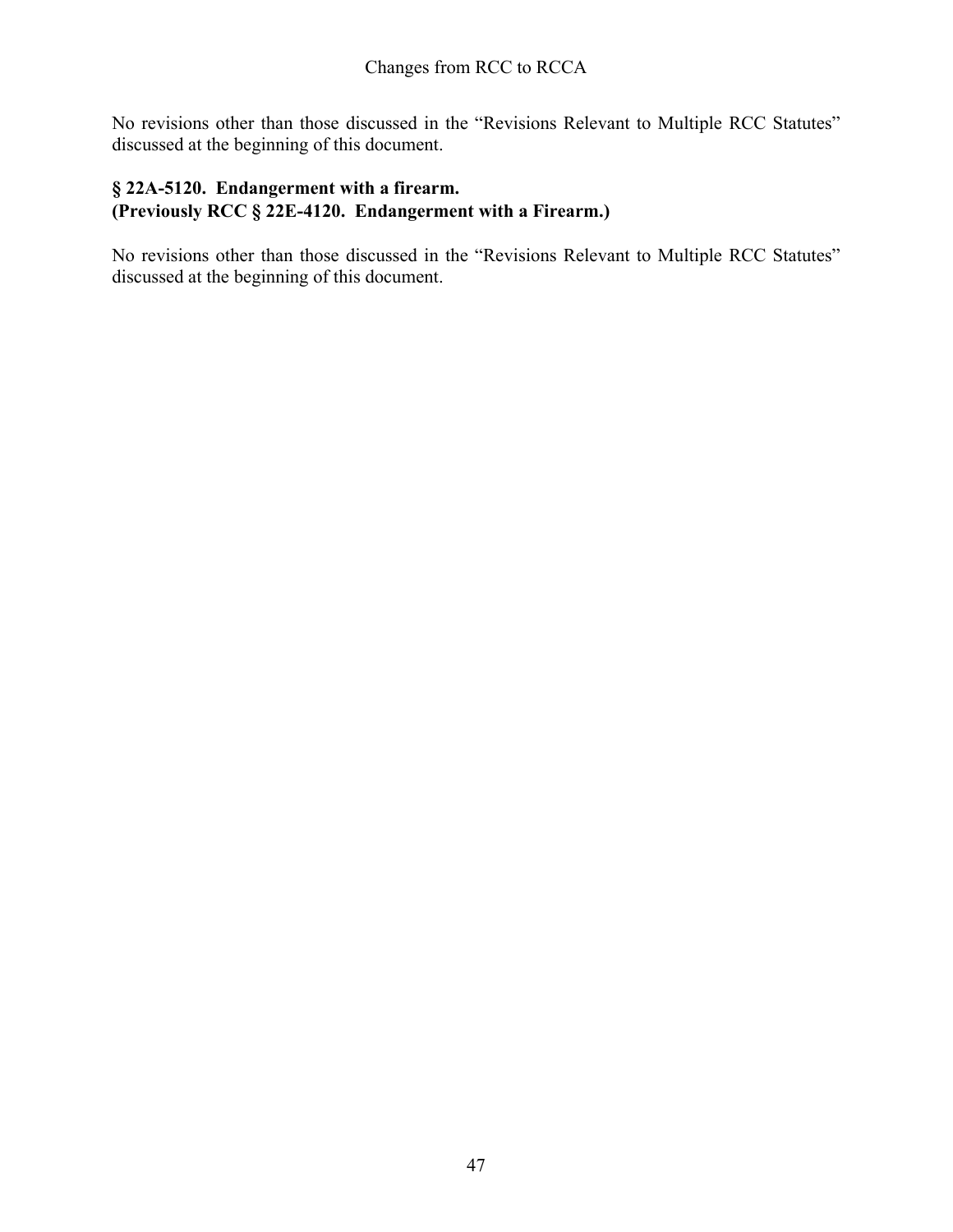# **SUBCHAPTER II. BREACHES OF PEACE.**

### **§ 22A-5201. Disorderly conduct. (Previously RCC § 22E-4201. Disorderly Conduct.)**

No revisions other than those discussed in the "Revisions Relevant to Multiple RCC Statutes" discussed at the beginning of this document.

#### **§ 22A-5202. Public nuisance. (Previously RCC § 22E-4202. Public Nuisance.)**

No revisions other than those discussed in the "Revisions Relevant to Multiple RCC Statutes" discussed at the beginning of this document.

### **§ 22A-5203. Blocking a public way. (Previously RCC § 22E-4203. Blocking a Public Way.)**

No revisions other than those discussed in the "Revisions Relevant to Multiple RCC Statutes" discussed at the beginning of this document.

# **§ 22A-5204. Unlawful demonstration. (Previously RCC § 22E-4204. Unlawful Demonstration.)**

No revisions other than those discussed in the "Revisions Relevant to Multiple RCC Statutes" discussed at the beginning of this document.

### **§ 22A-5205. Breach of home privacy. (Previously RCC § 22E-4205. Breach of Home Privacy.)**

No revisions other than those discussed in the "Revisions Relevant to Multiple RCC Statutes" discussed at the beginning of this document.

# **§ 22A-5206. Indecent exposure. (Previously RCC § 22E-4206. Indecent exposure.)**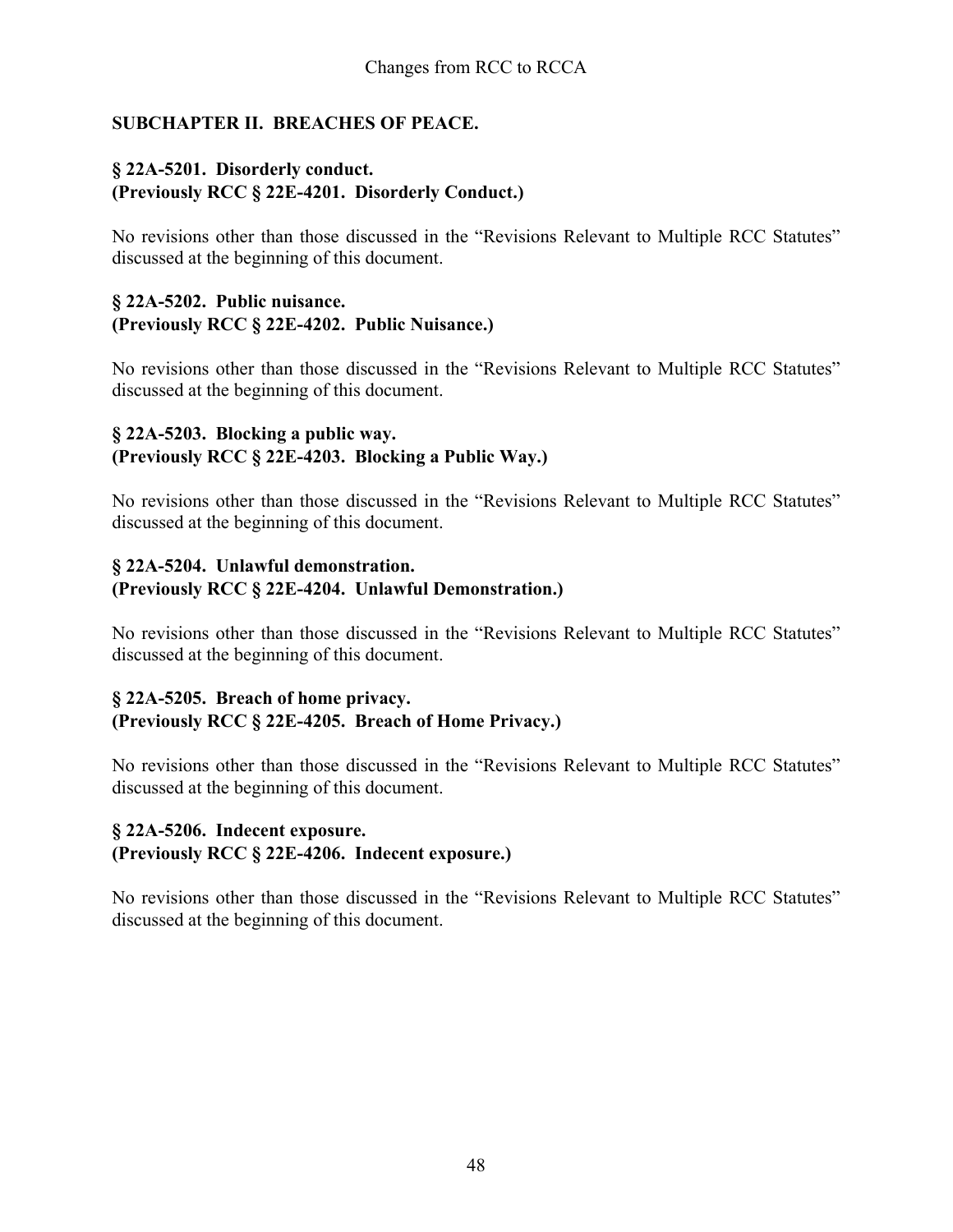# **SUBCHAPTER III. GROUP MISCONDUCT.**

# **§ 22A-5301. Rioting. (Previously RCC § 22E-4301. Rioting.)**

No revisions other than those discussed in the "Revisions Relevant to Multiple RCC Statutes" discussed at the beginning of this document.

### **§ 22A-5302. Failure to disperse. (Previously RCC § 22E-4302. Failure to Disperse.)**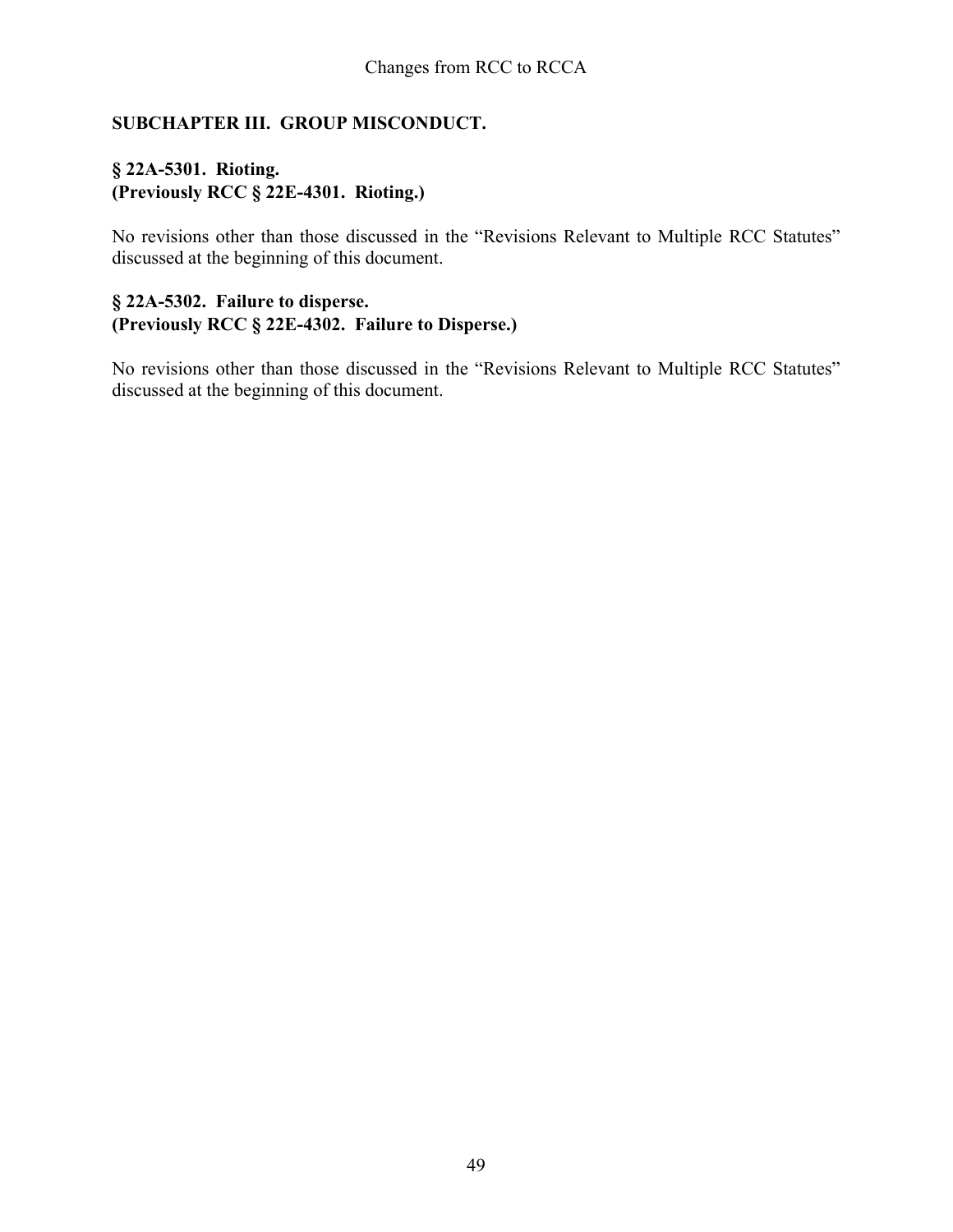# **SUBCHAPTER IV. PROSTITUTION AND RELATED STATUTES.**

# **§ 22A-5401. Prostitution. (Previously RCC § 22E-4401. Prostitution.)**

No revisions other than those discussed in the "Revisions Relevant to Multiple RCC Statutes" discussed at the beginning of this document.

#### **§ 22A-5402. Patronizing prostitution. (Previously RCC § 22E-4402. Patronizing Prostitution.)**

No revisions other than those discussed in the "Revisions Relevant to Multiple RCC Statutes" discussed at the beginning of this document.

### **§ 22A-5403. Trafficking in commercial sex. (Previously RCC § 22E-4403. Trafficking in Commercial Sex.)**

No revisions other than those discussed in the "Revisions Relevant to Multiple RCC Statutes" discussed at the beginning of this document.

# **§ 22A-5404. Civil forfeiture. (Previously RCC § 22E-4404. Civil Forfeiture.)**

- (1) *The reference in subsection (b) to "D.C. Law 20-278" has been replaced with "Chapter 3 of Title 41".*
	- The Council's Office of the General Counsel recommended this revision.
- (2) *Several RCC-wide revisions, discussed in the "Revisions Relevant to Multiple RCC Statutes" at the beginning of this document, apply to this statute.*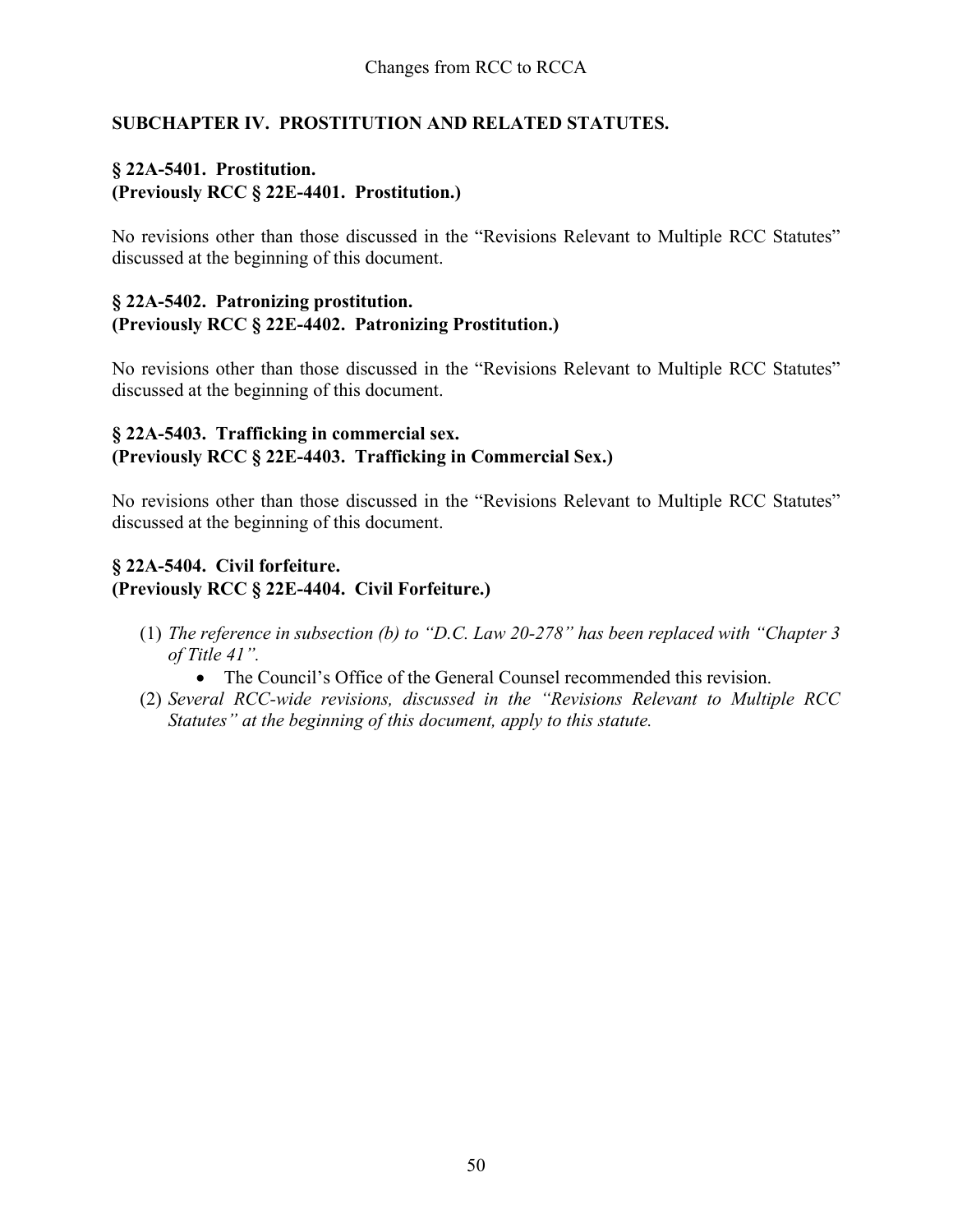### **SUBCHAPTER VI. OFFENSES AGAINST THE FAMILY AND YOUTH.**

# **§ 22A-5601. Contributing to the delinquency of a minor. (Previously RCC § 22E-4601. Contributing to the Delinquency of a Minor.)**

- (1) *The text of subsection (c) has been reordered to read "the complainant has been acquitted, or has not been arrested, prosecuted, convicted, or adjudicated delinquent." The text previously read "even though the principal has not been arrested, prosecuted, convicted, adjudicated delinquent, or acquitted for an offense."* 
	- This change improves the clarity of the revised statutes.
- (2) *The offense no longer refers to a comparable offense "in another jurisdiction." This previous language inadvertently excluded offenses committed in the District prior to the effective date of the RCC, which are otherwise included in the RCC definition of "comparable offense."[2](#page-50-0)*
	- This change improves the clarity and consistency of the revised statutes.
- (3) *Several RCC-wide revisions, discussed in the "Revisions Relevant to Multiple RCC Statutes" at the beginning of this document, apply to this statute.*

<span id="page-50-0"></span><sup>&</sup>lt;sup>2</sup> The RCC defines a "comparable offense" as "an offense committed against the District of Columbia, a state, a federally-recognized Indian tribe, or the United States and its territories, with elements that would necessarily prove the elements of a corresponding current District offense."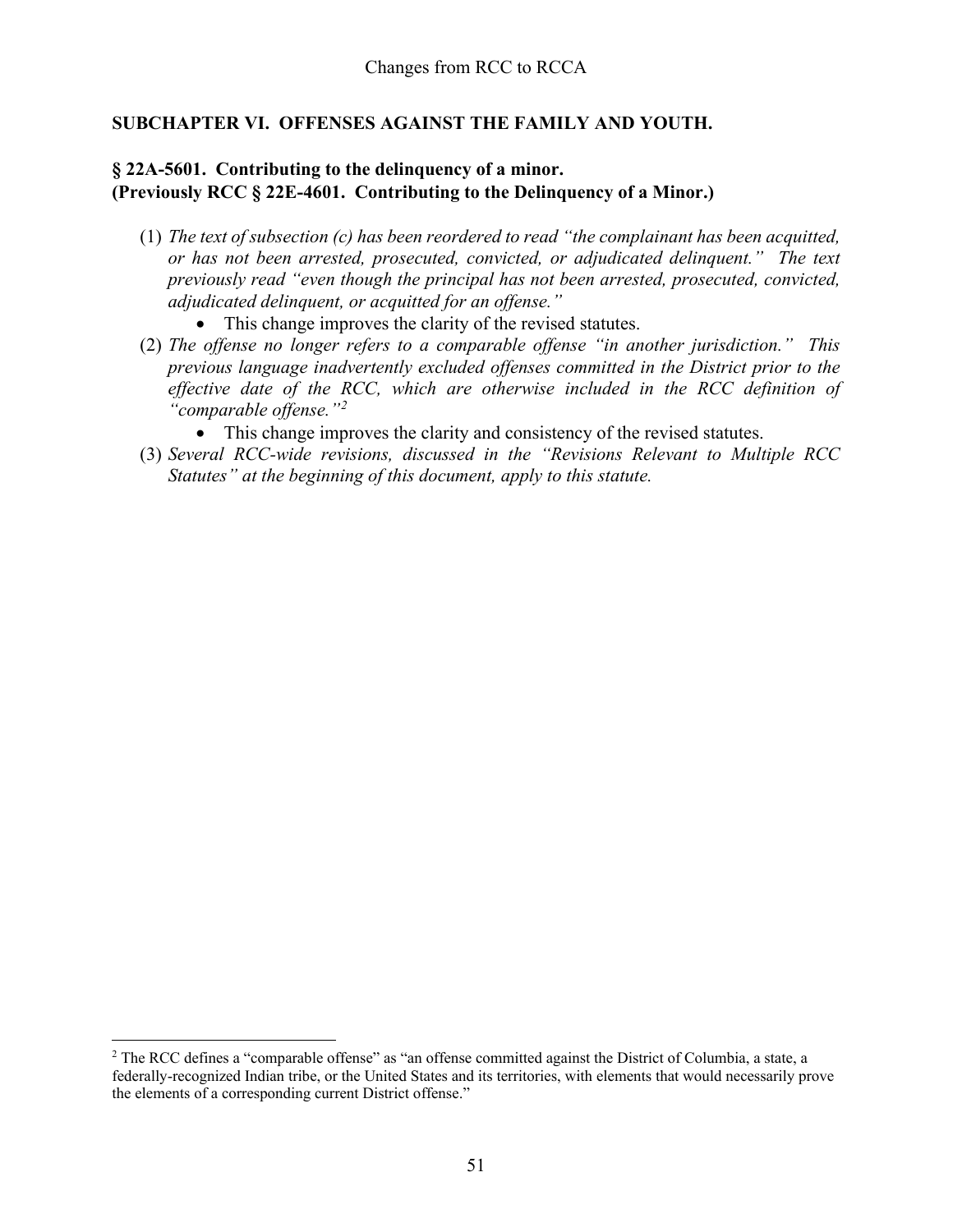# **Changes to Statutes Outside Title 22**

# **D.C. Code § 7-2502.01a. Possession of an unregistered firearm, destructive device, or ammunition.**

### **(Previously RCC § 7-2502.01A. Possession of an Unregistered Firearm, Destructive Device, or Ammunition.)**

- *(1) What was previously paragraph (a)(1) is now paragraph (a)(3) so that the "in fact" does not apply to the other elements and the "knowingly" specified in subsection (a) does.* 
	- This change addresses a drafting error.
- *(2) The order of the requirements in the exclusion from liability in paragraph (c)(3) have been slightly re-ordered.*
	- This change improves the clarity of the revised statutes.
- *(3) Several RCC-wide revisions, discussed in the "Revisions Relevant to Multiple RCC Statutes" at the beginning of this document, apply to this statute.*

### **D.C. Code § 7-2502.15. Possession of a stun gun. (Previously RCC § 7-2502.15. Possession of a Stun Gun.)**

No revisions other than those discussed in the "Revisions Relevant to Multiple RCC Statutes" discussed at the beginning of this document.

### **D.C. Code § 7-2502.17. Carrying an air or spring gun. (Previously RCC § 7-2502.17. Carrying an Air or Spring Gun.)**

No revisions other than those discussed in the "Revisions Relevant to Multiple RCC Statutes" discussed at the beginning of this document.

# **D.C. Code § 7-2507.02. Unlawful storage of a firearm. (Previously RCC § 7-2507.02A. Unlawful Storage of a Firearm.)**

- *(1) The element in (a)(1)(C) now specifies "in fact" so that the "knowingly" in paragraph (a)(1) does not apply.* 
	- This corrects an error in the revised statutes.
- *(2) The penalty enhancement in paragraph (c)(2) now refers to the offense in "subsection (a)," as opposed to "subparagraph (a)(1)(A)."* 
	- This corrects an error in the revised statutes.
- *(3) Several RCC-wide revisions, discussed in the "Revisions Relevant to Multiple RCC Statutes" at the beginning of this document, apply to this statute.*

# **D.C. Code § 7-2509.06a. Carrying a pistol in an unlawful manner. (Previously RCC § 7-2509.06A. Carrying a Pistol in an Unlawful Manner.)**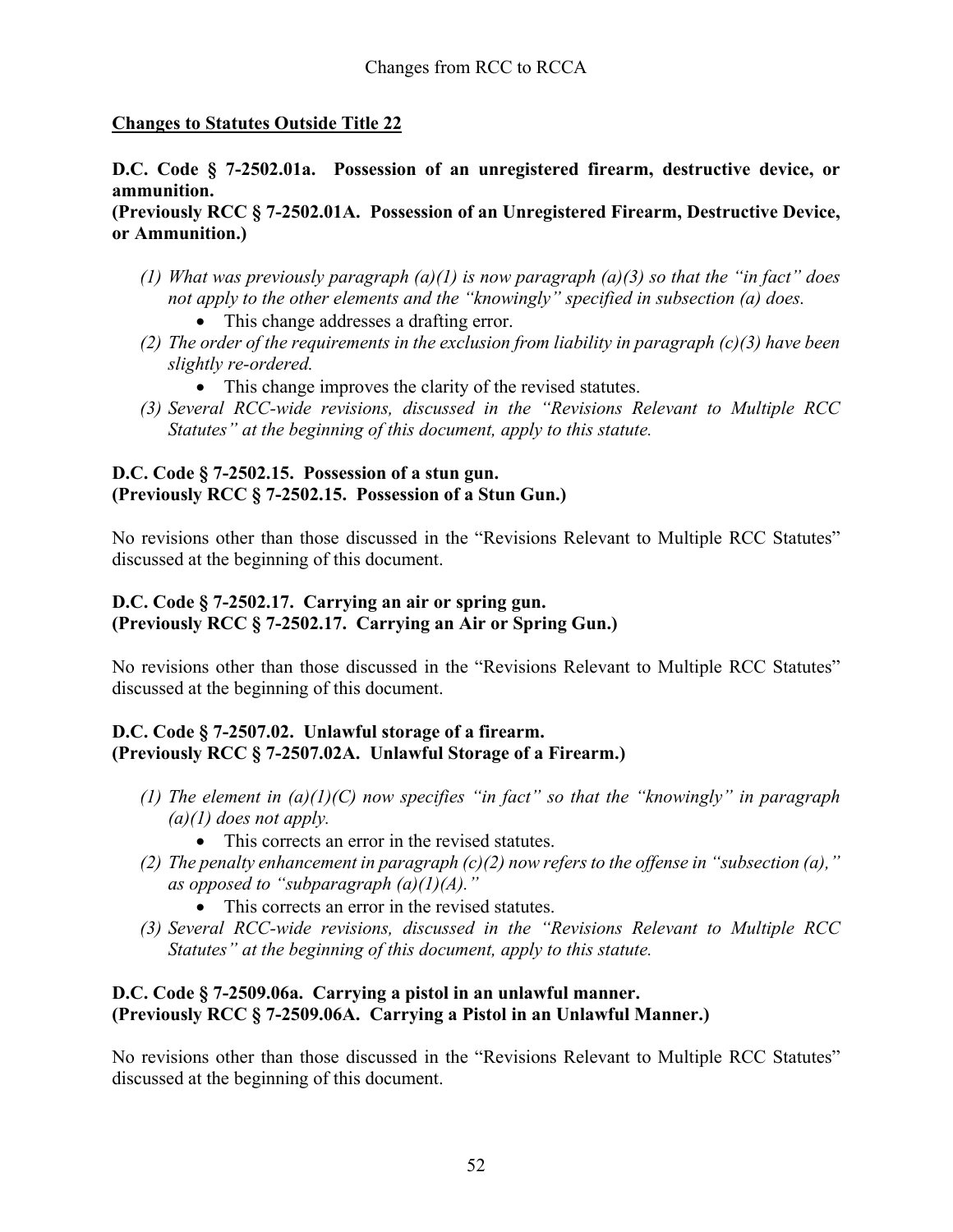### **D.C. Code § 16-705. Jury trial; trial by court. (Previously D.C. Code § 16-705. Jury trial; trial by court.)**

- *(1) In subsection (a), the words "Until [midnight on a date three years after enactment of the RCC]" were replaced with "Before the date that is 3 years after the effective date of the Criminal Code Enactment Amendment Act of 2021, as introduced on DATE, 2021 (Bill 24-XXX)[.]"* 
	- This edit is not intended to substantively alter the statute. OGC recommended this wording under its normal drafting conventions.
- *(2) In paragraph (a)(1), the reference to "paragraph (a)(2)" was replaced with "paragraph (2)".* 
	- This edit is not intended to substantively alter the statute. OGC recommended this wording under its normal drafting conventions.
- *(3) In paragraph (a)(2), the words "paragraphs (a)(1)(A) – (a)(1)(G)" were replaced with "paragraph (1) of this subsection."* 
	- This edit is not intended to substantively alter the statute. OGC recommended this wording under its normal drafting conventions.

### **D.C. Code § 16-1005a. Criminal contempt for violation of a civil protection order. (Previously RCC § 16-1005A. Criminal Contempt for Violation of a Civil Protection Order.)**

- *(1) In subsection (e), the term "valid foreign protection order" was replaced with "foreign protection order." The word "valid" was erroneously included, and omitting this word does not substantively change the statute.* 
	- This change improves the clarity of the revised statutes.
- *(2) Several RCC-wide revisions, discussed in the "Revisions Relevant to Multiple RCC Statutes" at the beginning of this document, apply to this statute.*

# **D.C. Code § 16-1021. Parental kidnapping definitions. (Previously RCC § 16-1021. Parental Kidnapping Definitions.)**

No revisions other than those discussed in the "Revisions Relevant to Multiple RCC Statutes" discussed at the beginning of this document.

# **D.C. Code § 16-1022. Parental kidnapping. (Previously RCC § 16-1022. Parental Kidnapping.)**

- *(1) A new subsection (h) is added, which specifies that the Attorney General for the District of Columbia shall prosecute violations of this section. This subsection replaces current D.C. Code § 16-1025.* 
	- This change improves the clarity of the revised statute, and does not change current District law.
- *(2) Several RCC-wide revisions, discussed in the "Revisions Relevant to Multiple RCC Statutes" at the beginning of this document, apply to this statute.*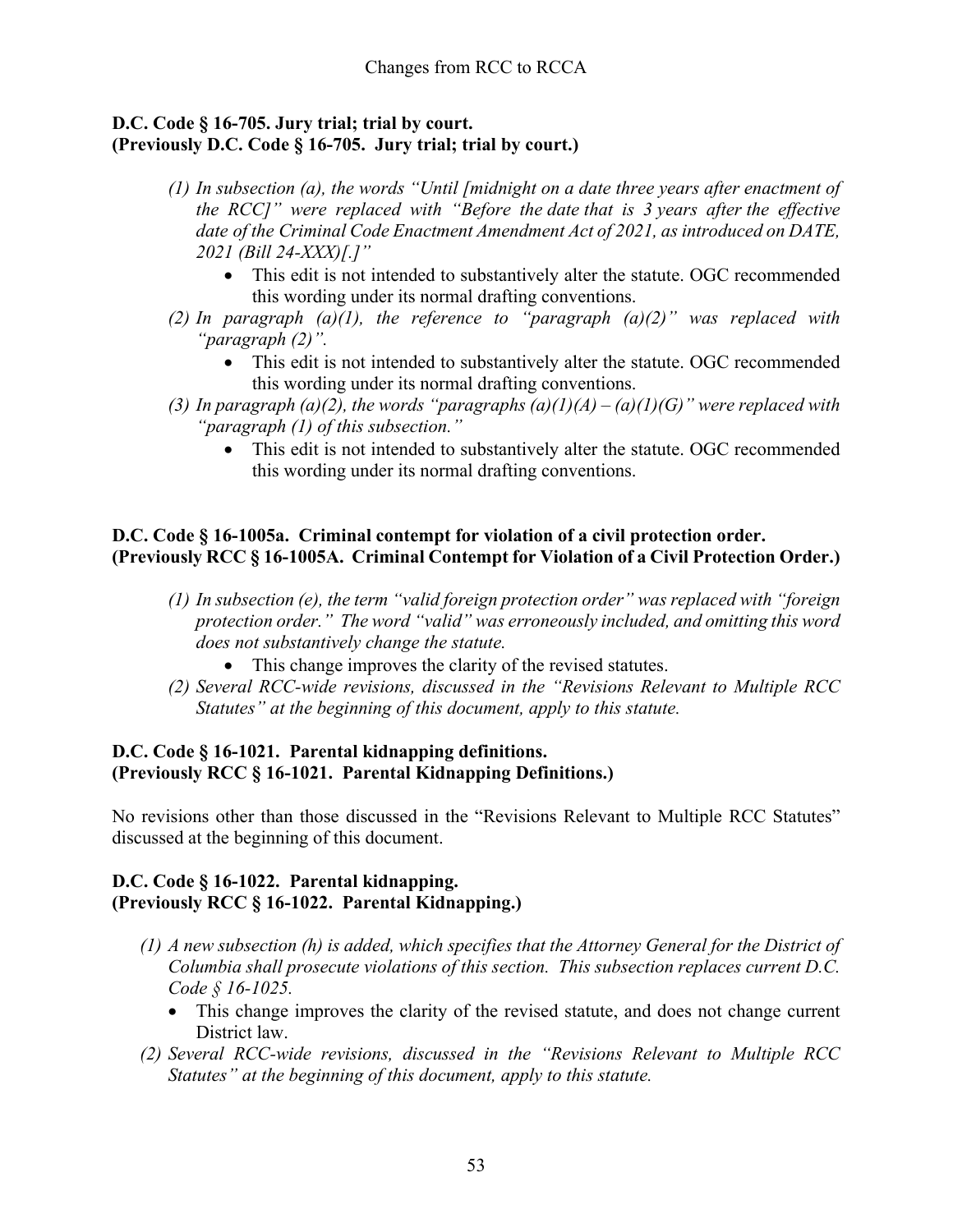### **D.C. Code § 16-1023a. Protective custody and return of child. (Previously RCC § 16-1023. Protective Custody and Return of Child.)**

No revisions other than those discussed in the "Revisions Relevant to Multiple RCC Statutes" discussed at the beginning of this document.

### **D.C. Code § 16-1026. Expungement of parental kidnapping conviction. (Previously RCC § 16-1024. Expungement of Parental Kidnapping Conviction.)**

No revisions other than those discussed in the "Revisions Relevant to Multiple RCC Statutes" discussed at the beginning of this document.

### **D.C. Code § 23-586. Failure to appear after release on citation or bench warrant bond. (Previously RCC § 23-586. Failure to Appear after Release on Citation or Bench Warrant Bond.)**

No revisions other than those discussed in the "Revisions Relevant to Multiple RCC Statutes" discussed at the beginning of this document.

# **D.C. Code § 23-1327. Failure to appear in violation of a court order. (Previously RCC § 23-1327. Failure to Appear in Violation of a Court Order.)**

No revisions other than those discussed in the "Revisions Relevant to Multiple RCC Statutes" discussed at the beginning of this document.

# **D.C. Code § 23-1329a. Criminal contempt for violation of a release condition. (Previously RCC § 23-1329A. Criminal Contempt for Violation of a Release Condition.)**

No revisions other than those discussed in the "Revisions Relevant to Multiple RCC Statutes" discussed at the beginning of this document.

### **D.C. Code § 24-241.05a. Violation of work release. (Previously RCC § 24-241.05A. Violation of Work Release.)**

No revisions other than those discussed in the "Revisions Relevant to Multiple RCC Statutes" discussed at the beginning of this document.

**D.C. Code § 24-403.01. Sentencing, supervised release, and good time credit for felonies committed on or after August 5, 2000. (Previously RCC § 24-403.01. Sentencing, supervised release, and good time credit for felonies committed on or after August 5, 2000.)**

No changes.

**D.C. Code § 24-403.03. Modification of an imposed term of imprisonment. (Previously D.C. Code § 24-403.03. Modification of an imposed term of imprisonment.)**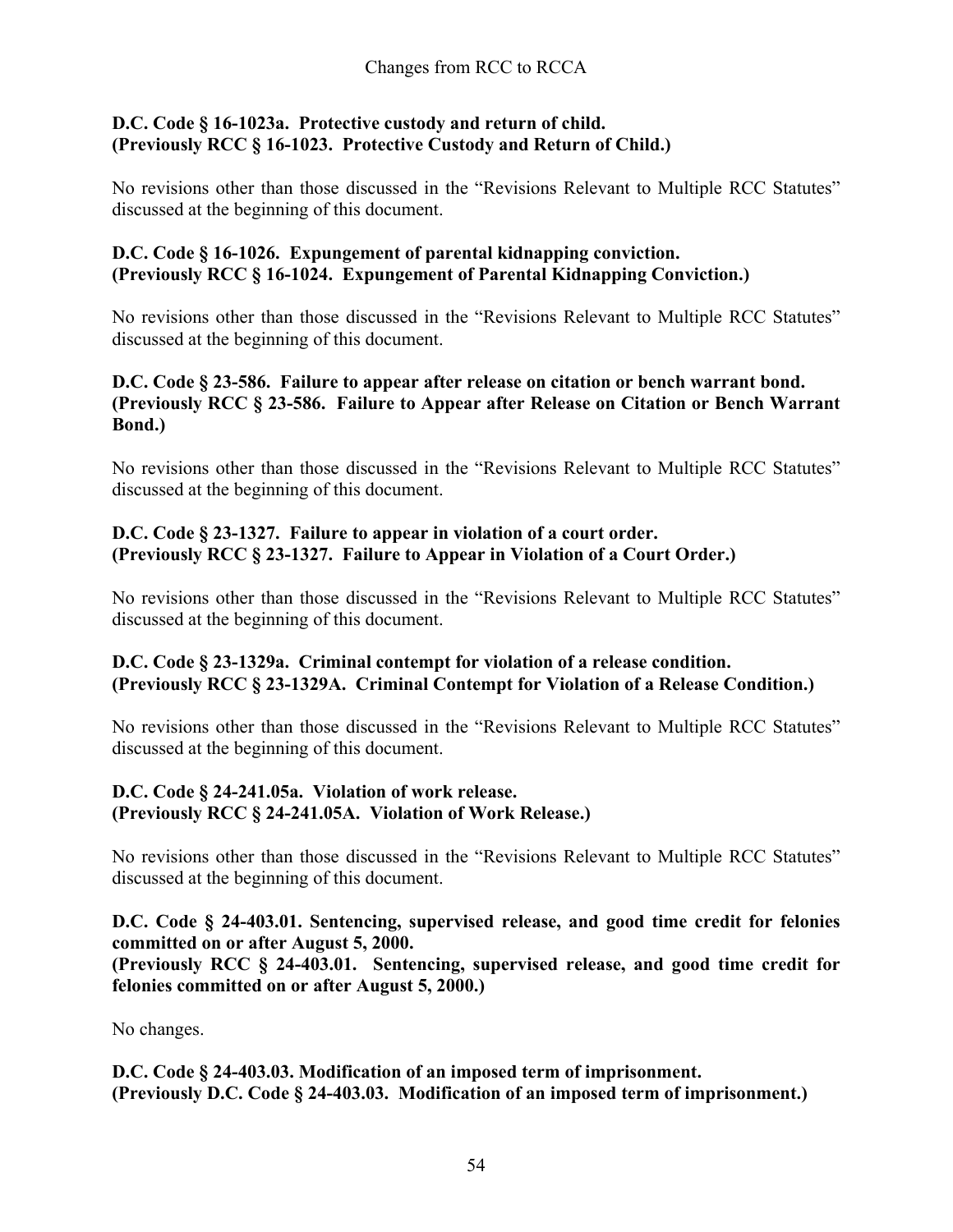No changes.

# **D.C. Code § 25-1001. Possession of an open container or consumption of alcohol in a motor vehicle.**

**(Previously RCC § 25-1001. Possession of an Open Container or Consumption of Alcohol in a Motor Vehicle.)**

No revisions other than those discussed in the "Revisions Relevant to Multiple RCC Statutes" discussed at the beginning of this document.

# **D.C. Code § 48-904.01a. Possession of a controlled substance. (Previously RCC § 48-904.01a. Possession of a Controlled Substance.)**

- (1) *Subsection (f) is edited to omit reference to the penalties prescribed under 48-904.08 for second or subsequent convictions. The RCC repealed the repeat penalty provision for drug offenses under 48-904.08, so this reference is unnecessary.* 
	- This change improves the clarity of the revised statutes.
- (2) *Several RCC-wide revisions, discussed in the "Revisions Relevant to Multiple RCC Statutes" at the beginning of this document, apply to this statute.*

# **D.C. Code § 48-904.01b. Trafficking of a controlled substance. (Previously RCC § 48-904.01b. Trafficking of a Controlled Substance.)**

No revisions other than those discussed in the "Revisions Relevant to Multiple RCC Statutes" discussed at the beginning of this document.

# **D.C. Code § 48-904.01c. Trafficking of a counterfeit substance. (Previously RCC § 48-904.01c. Trafficking of a Counterfeit Substance.)**

- (1) *Paragraph (h)(6), which defines a penalty enhancement for the offense, has been redrafted to include two subparagraphs. This change does not substantively change the scope of the penalty enhancement, but lists the elements of the enhancement in separate subparagraphs.*
- (2) *Several RCC-wide revisions, discussed in the "Revisions Relevant to Multiple RCC Statutes" at the beginning of this document, apply to this statute.*

# **D.C. Code § 48-904.10. Possession of drug manufacturing paraphernalia. (Previously RCC § 48-904.10. Possession of Drug Manufacturing Paraphernalia.)**

No revisions other than those discussed in the "Revisions Relevant to Multiple RCC Statutes" discussed at the beginning of this document.

#### **D.C. Code § 48-904.11. Trafficking of drug paraphernalia. (Previously RCC § 48-904.11. Trafficking of Drug Paraphernalia.)**